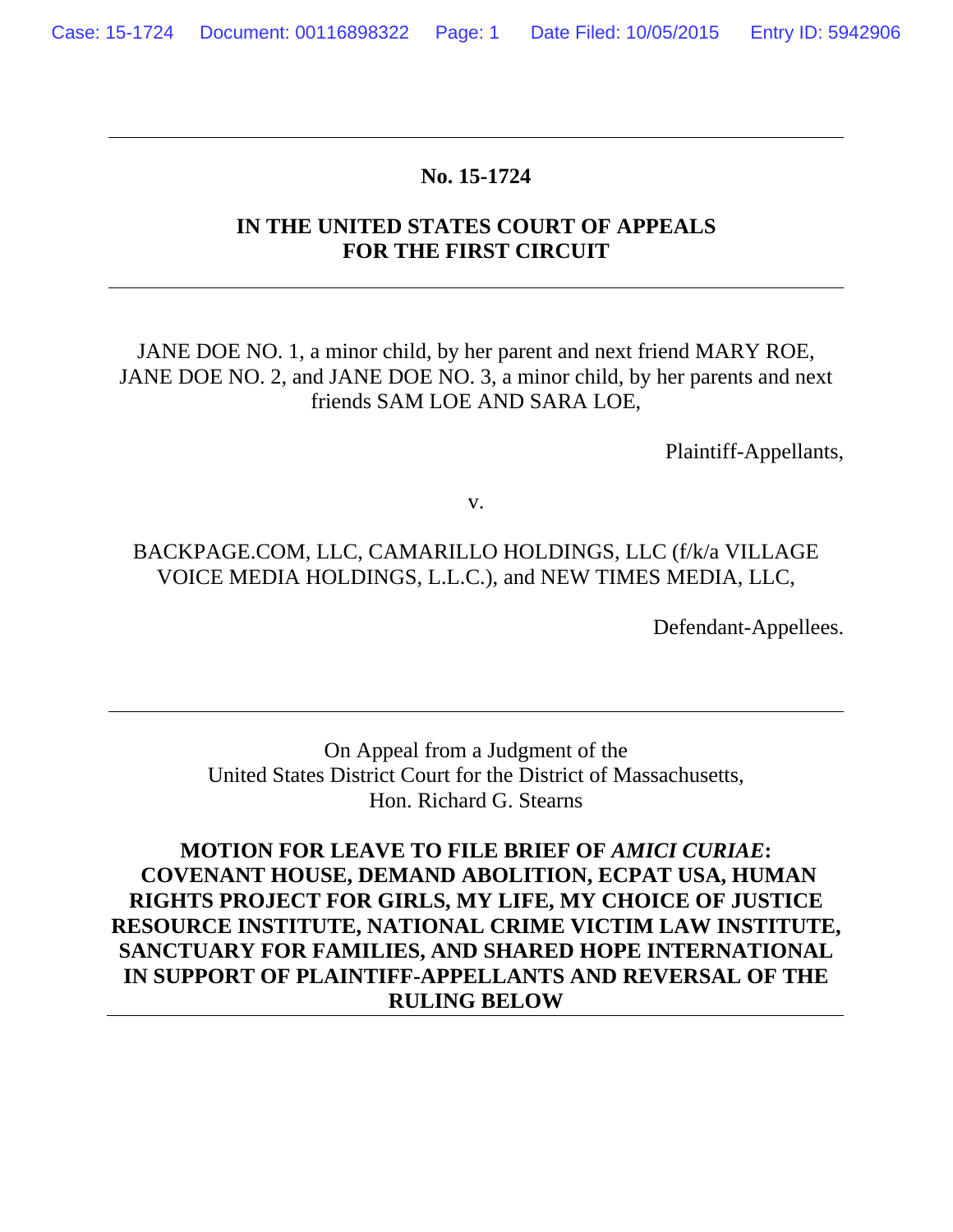## **I. Identity and Interest of Amici**

Pursuant to Federal Rule of Appellate Procedure 29, Covenant House,

Demand Abolition, ECPAT-USA, Human Rights Project for Girls ("HRPG"), My

Life, My Choice of Justice Resource Institute ("MLMC"), the National Crime

Victim Law Institute ("NCVLI"), Sanctuary for Families ("SFF"), and Shared

Hope International ("Shared Hope"; collectively, the "Movants") respectfully

request permission to file the Brief of Amici Curiae (the "Amicus Brief") attached

hereto as Exhibit A, in support of the Brief of Appellants Jane Doe No.1, Mary

Roe, Jane Doe No. 2, Jane Doe No. 3, Sam Loe and Sara Loe, dated September 28,

 $2015.<sup>1</sup>$ 

 $\overline{a}$ 

Movants are nonprofit education and advocacy organizations that work with,

and on behalf of, among others, child victims of sex trafficking.

- **Covenant House** provides services to homeless, abandoned, abused, trafficked, and exploited youth.
- **Demand Abolition** combats the demand for purchased sex in order to help eradicate the illegal commercial sex industry, including sex trafficking.
- **ECPAT-USA** works to protect every child's basic human right to grow up free from the threat of sexual exploitation and trafficking.
- **HRPG** works to ensure that young women and girls live a life free of violence and exploitation.
- **MLMC** provides a continuum of services aimed at preventing and intervening in the commercial sexual exploitation of children.

<sup>&</sup>lt;sup>1</sup> Movants sought consent from the parties to file the Amicus Brief. Appellants consent to the filing of the Amicus Brief. Appellees do not consent to its filing.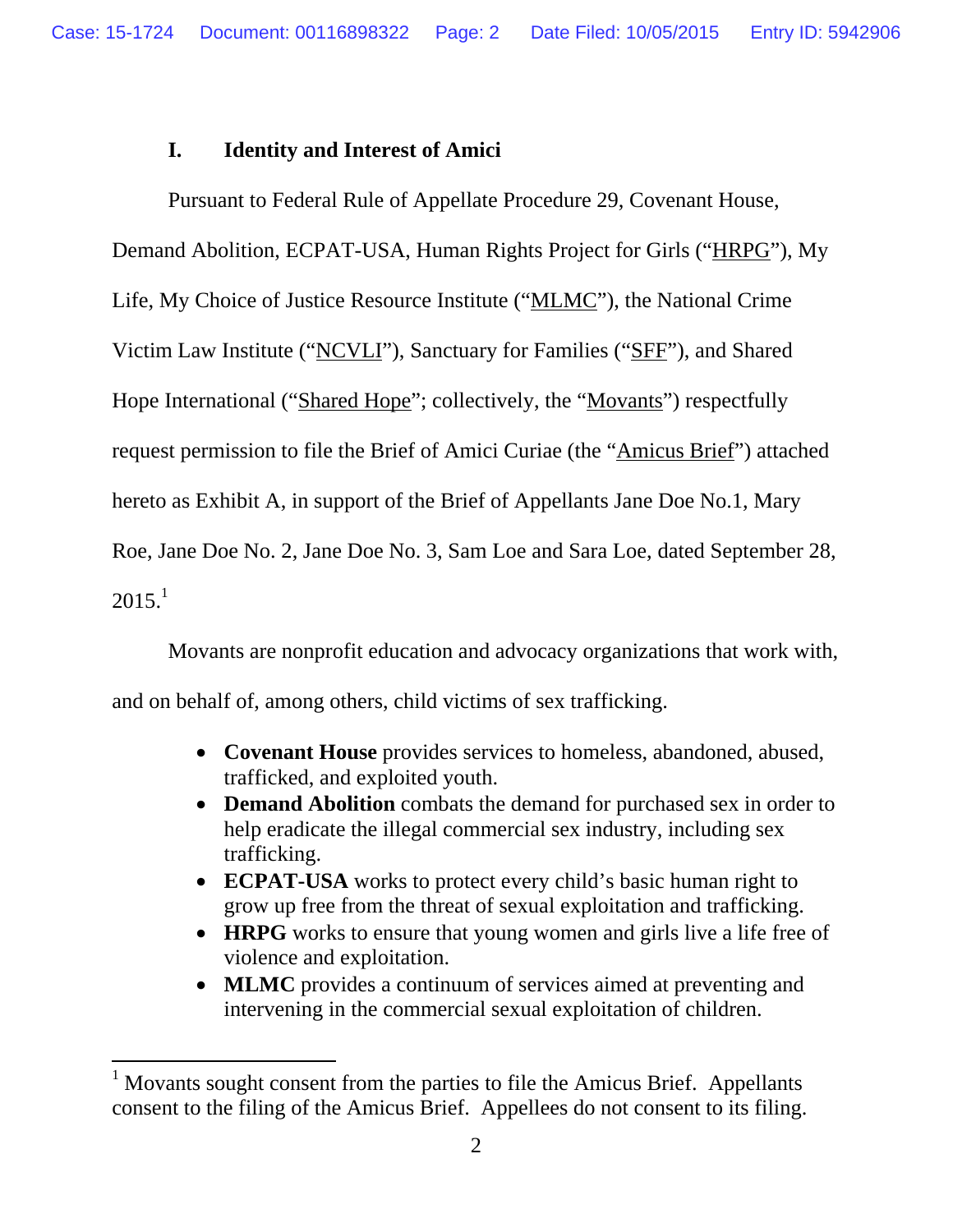- **NCVLI** works to promote balance and fairness in the justice system through crime victim centered legal advocacy and education.
- **SFF**, as the largest nonprofit in New York dedicated exclusively to serving victims of domestic violence and sex trafficking, is committed to promoting the safety, healing, and self-determination of thousands of survivors every year.
- **Shared Hope** works to prevent sex trafficking and to assist sex trafficking victims with restoration and justice.

#### **II. Purpose of Amicus Brief**

Appellants are victims of domestic child sex trafficking. Movants have extensive experience assisting sex trafficking victims, victims of crimes, and/or vulnerable youth populations. They also have extensive experience researching and addressing ways to eliminate sex trafficking and assist victims of sex trafficking. Movants are uniquely positioned to inform the Court regarding issues relevant to this case, the resolution of which will affect the welfare of Massachusetts' and Rhode Island's most vulnerable children.

Movants' proposed Amicus Brief will address the particularized and harmful impacts of sex-trafficking domestic minors, which is facilitated by the internet advertising promoted by and hosted on websites like those belonging to Defendant-Appellee Backpage.com. Movants can inform the Court on issues relating to the commercial sexual exploitation of Massachusetts and Rhode Island youth in greater detail than that included in the briefs filed by the parties. Movants' brief will explain the scope and consequences of domestic sex trafficking of children, particularly in Massachusetts and Rhode Island. Additionally, the proposed brief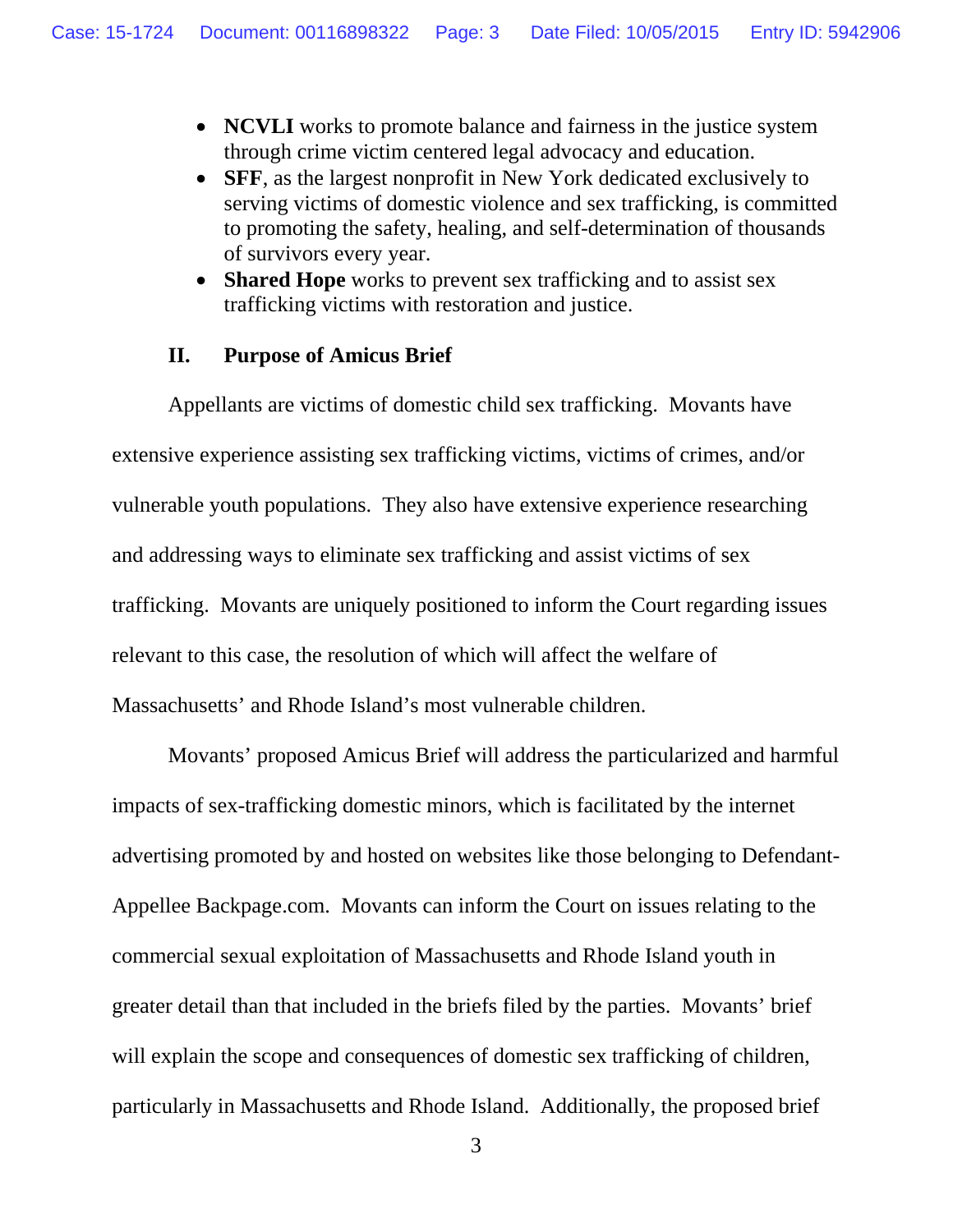will identify Backpage.com's role in the sex trafficking industry, including its facilitation and promotion of the victimization of children.

Movants believe that an understanding of these issues and their public policy implications is integral to determining whether Backpage.com's conduct is immune pursuant to the Communications Decency Act. *Alexander v. Hall*, 64 F.R.D. 152, 155 (D.S.C. 1974) (where the issue presented is an issue of public interest, amicus brief permitted to ensure a "complete and plenary presentation" of the issue so that the court "may reach a proper decision."). Because Movants' brief will assist the Court and supplement arguments of the parties, this Motion should be granted. *Massachusetts Food Ass'n v. Massachusetts Alcoholic Beverages Control Comm'n.*, 197 F.3d 560, 567-68 (1st Cir. 1999) (amicus briefs presenting additional arguments permitted to "help the court toward right answers").

#### **III. Conclusion**

For the foregoing reasons, Movants respectfully request that, pursuant to Federal Rule of Appellate Procedure 29, the Court grant permission to file the attached Amicus Brief.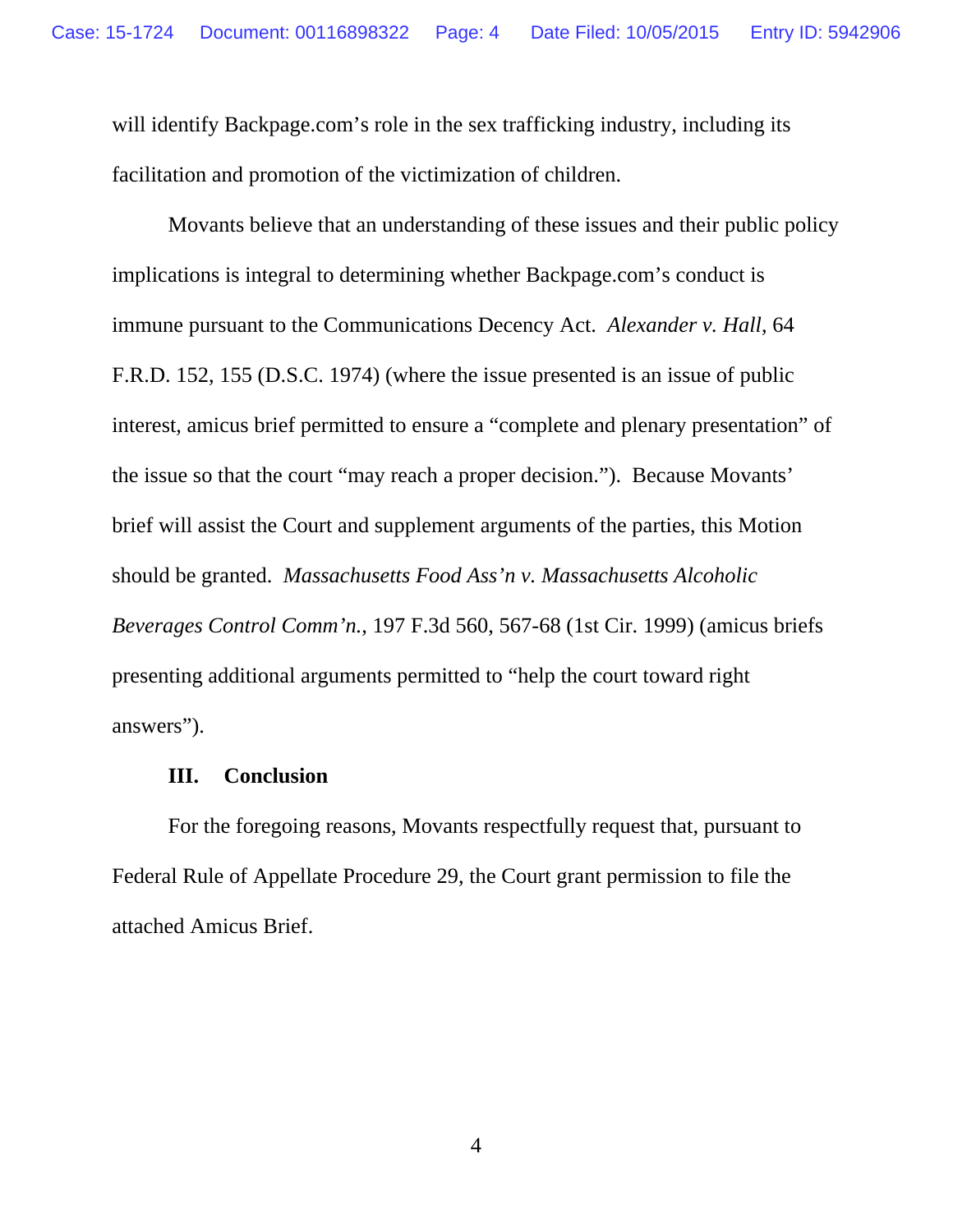Dated: October 5, 2015 /s/Stacey J. Rappaport

 Stacey J. Rappaport. First Circuit No. 51497

MILBANK, TWEED, HADLEY & McCLOY LLP 28 Liberty Street New York, NY 10005-1413 Tel: (212) 530-5000 Fax: (212) 530-5219

*Attorneys for Amici Curiae*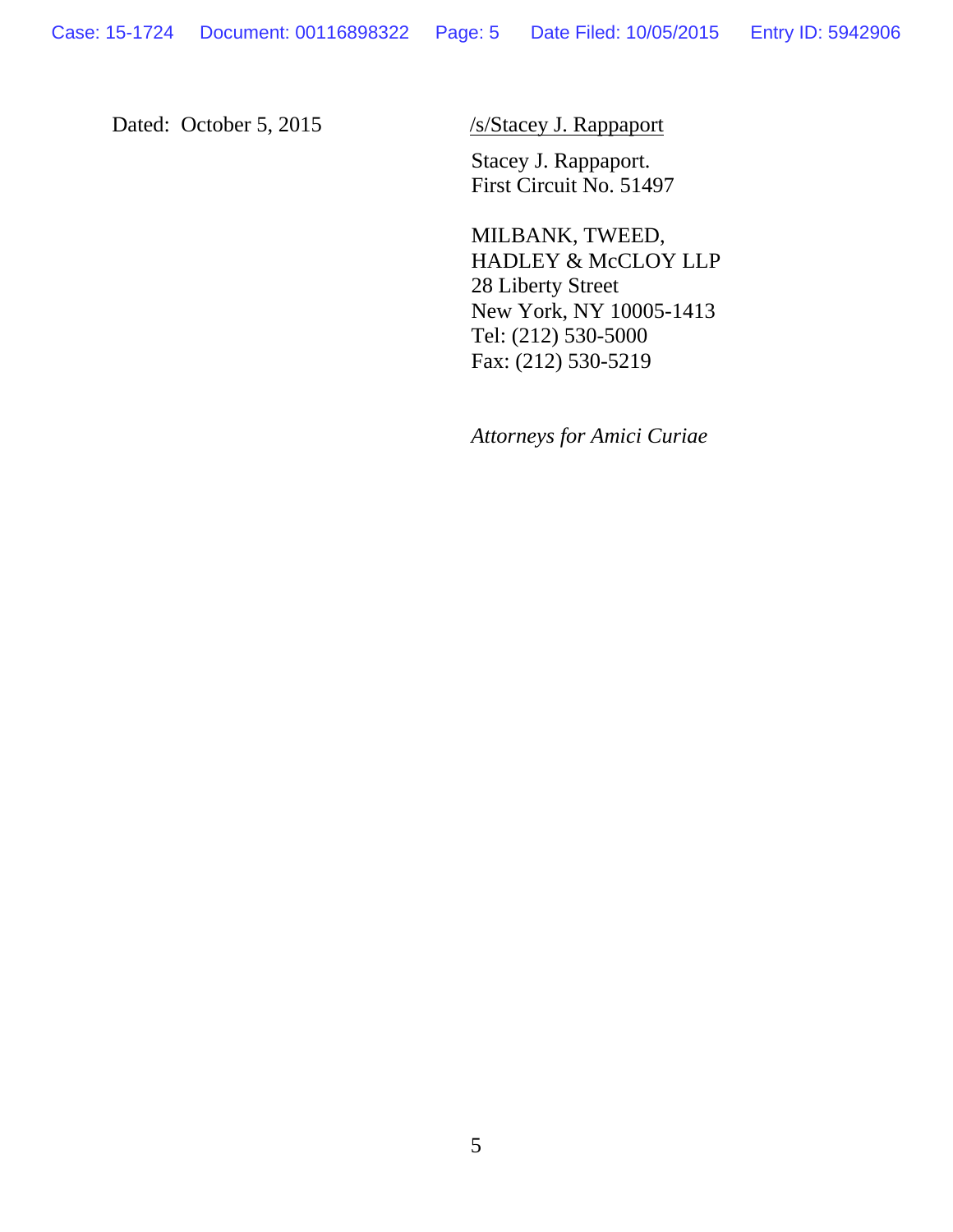#### **No. 15-1724**

## **IN THE UNITED STATES COURT OF APPEALS FOR THE FIRST CIRCUIT**

JANE DOE NO. 1, a minor child, by her parent and next friend MARY ROE, JANE DOE NO. 2, and JANE DOE NO. 3, a minor child, by her parents and next friends SAM LOE AND SARA LOE,

Plaintiff-Appellants,

v.

## BACKPAGE.COM, LLC, CAMARILLO HOLDINGS, LLC (f/k/a VILLAGE VOICE MEDIA HOLDINGS, L.L.C.), and NEW TIMES MEDIA, LLC,

Defendant-Appellees.

On Appeal from a Judgment of the United States District Court for the District of Massachusetts, Hon. Richard G. Stearns

**BRIEF OF** *AMICI CURIAE***: COVENANT HOUSE, DEMAND ABOLITION, ECPAT-USA, HUMAN RIGHTS PROJECT FOR GIRLS, MY LIFE, MY CHOICE OF JUSTICE RESOURCE INSTITUTE, NATIONAL CRIME VICTIM LAW INSTITUTE, SANCTUARY FOR FAMILIES, AND SHARED HOPE INTERNATIONAL IN SUPPORT OF PLAINTIFF-APPELLANTS AND REVERSAL OF THE RULING BELOW**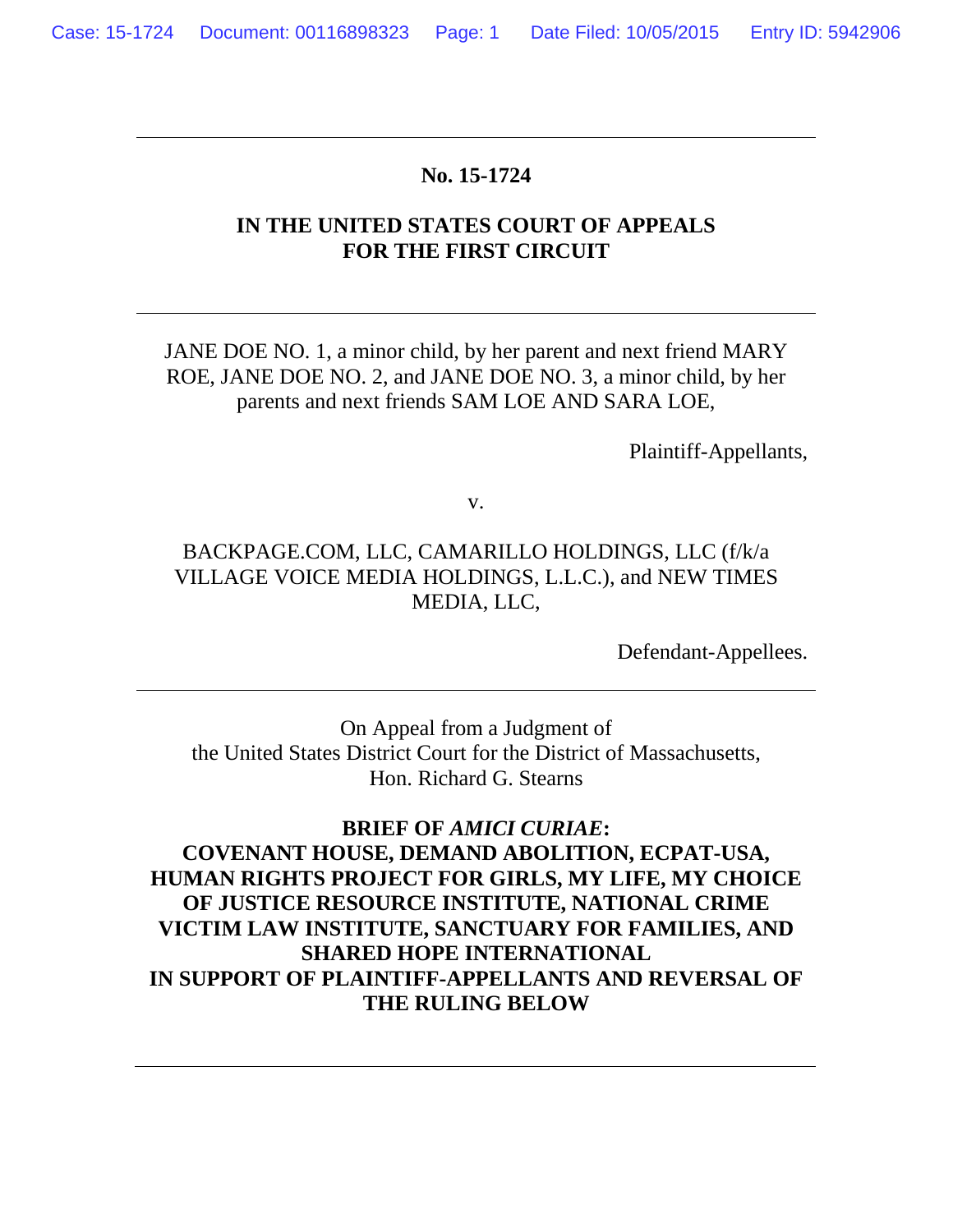Dated: October 5, 2015 Stacey J. Rappaport.

First Circuit No. 51497

MILBANK, TWEED, HADLEY & McCLOY LLP 28 Liberty Street New York, NY 10005-1413 Tel: (212) 530-5000 Fax: (212) 530-5219

*Attorneys for Amici Curiae*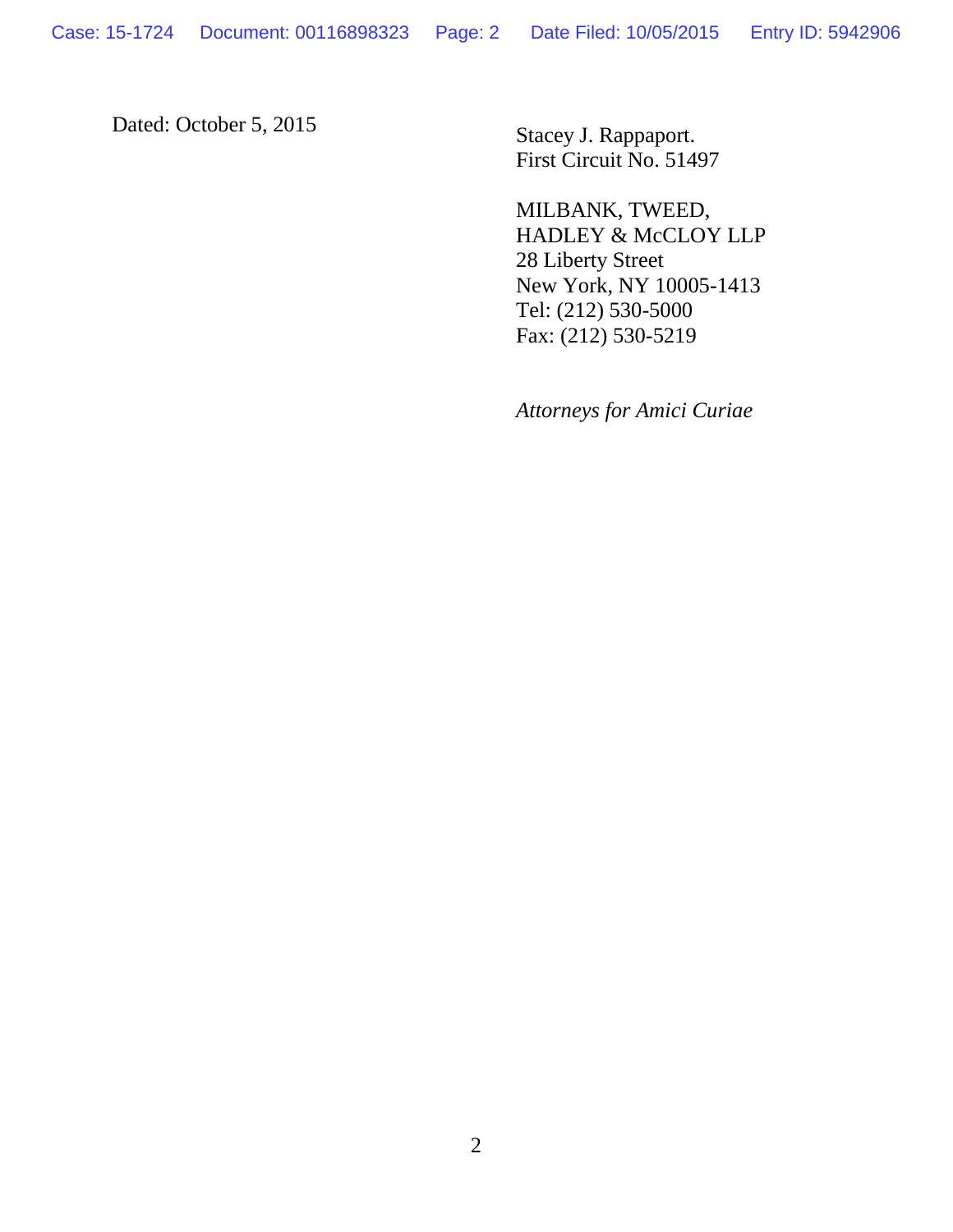## **STATEMENT PURSUANT TO FED. R. APP. P. 29(C)(5)**

Pursuant to Federal Rule of Appellate Procedure 29(c)(5), *amici curiae* state as follows: no party's counsel authored this brief in whole or in part; no party or party's counsel contributed money that was intended to fund preparation or submission of the brief; and no person other than counsel for *amici curiae* contributed money that was intended to fund preparation or submission of the brief.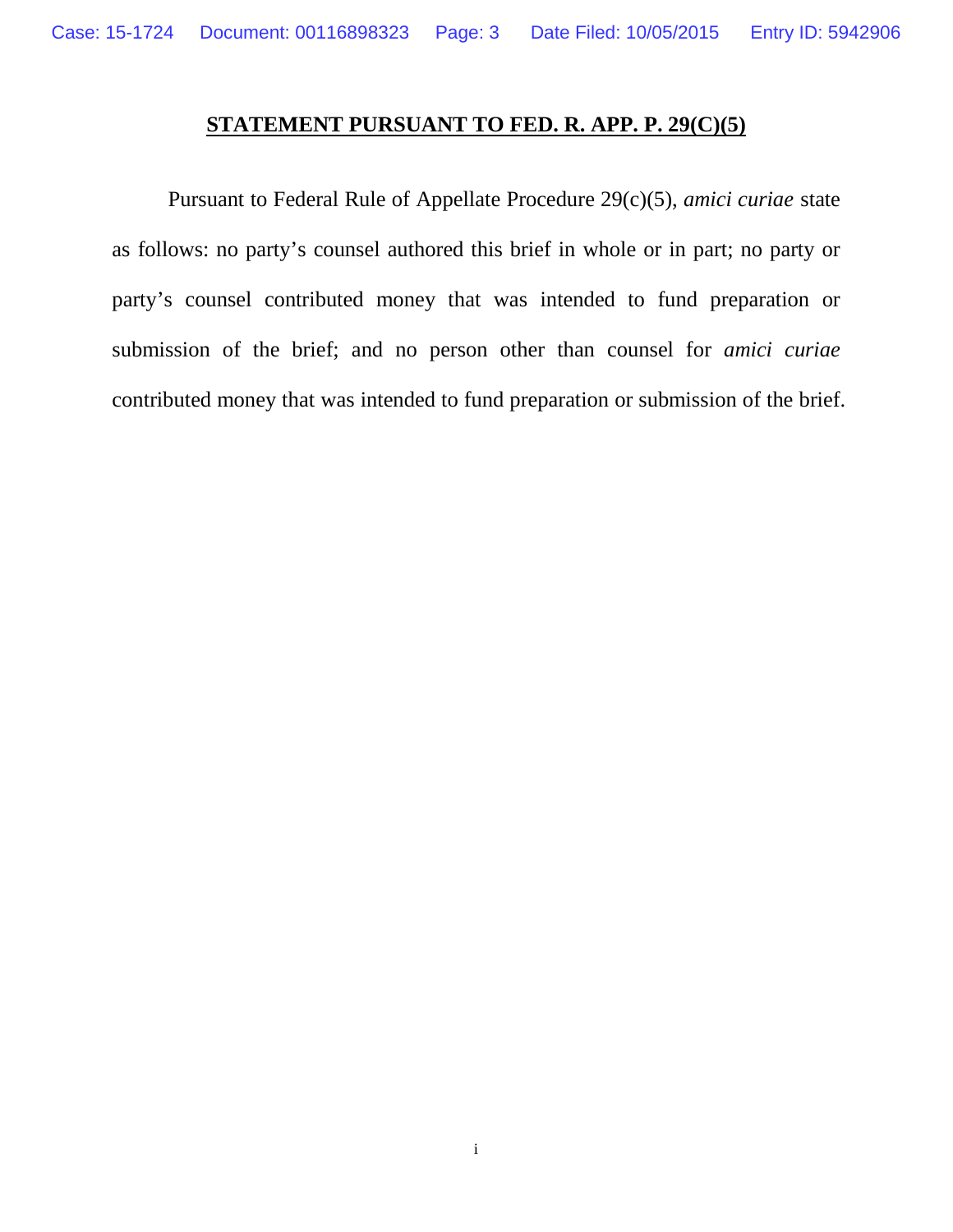### **CORPORATE DISCLOSURE STATEMENT**

Pursuant to Federal Rule of Appellate Procedure 26.1, counsel for proposed *amici curiae* makes the following disclosures:

- (1) *Amici curiae* are all non-profit organizations.
- (2) *Amici curiae* are not publicly held entities.

(3) None of the *amici curiae* is a parent, subsidiary, or affiliate of, or a trade association representing, a publicly held corporation, or other publicly held entity. No parent companies or publicly held companies have a 10% or greater ownership in *amici curiae*.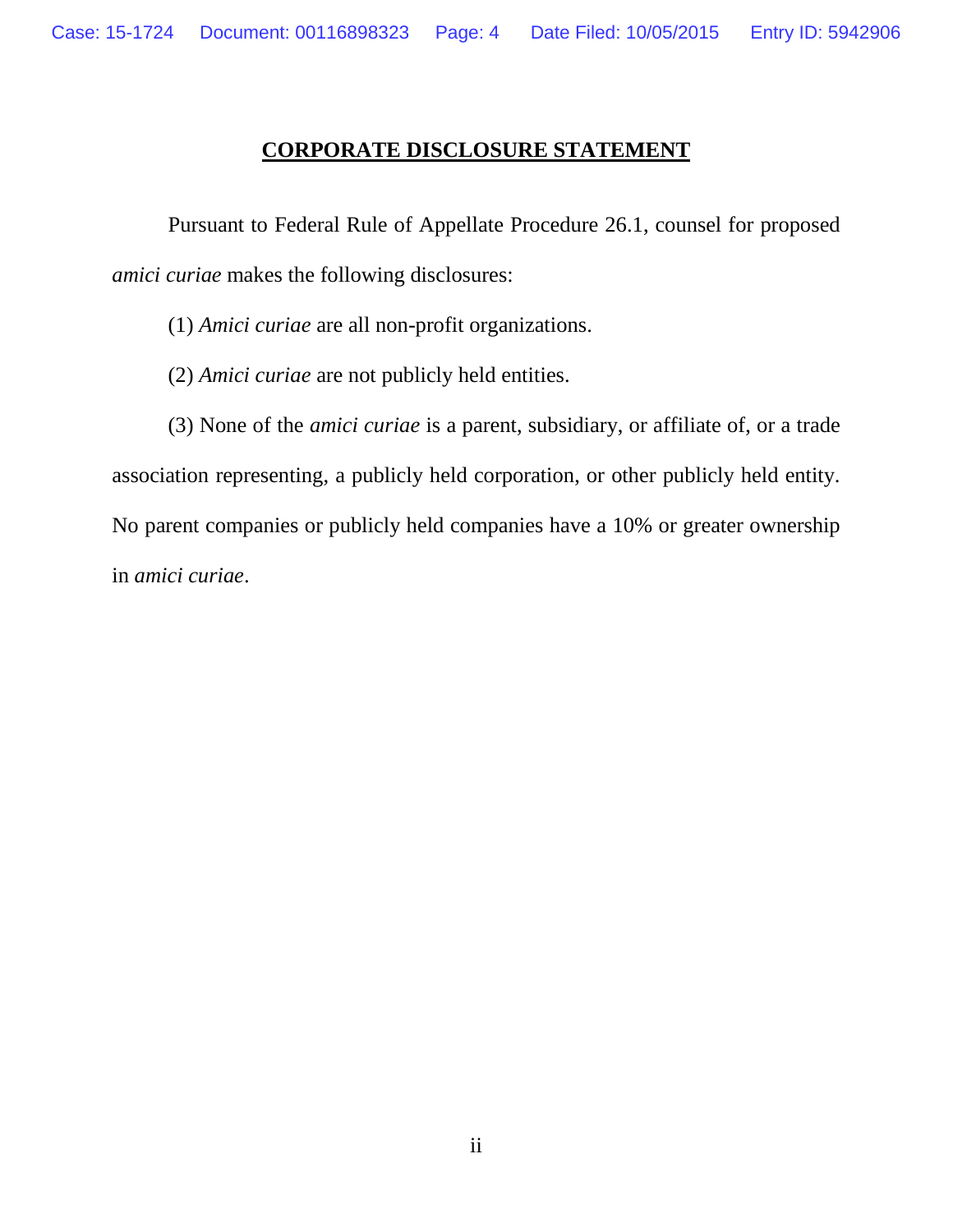# **TABLE OF CONTENTS**

Page

| $\mathbf{I}$ .                                        |                | THE DOMESTIC SEX TRAFFICKING INDUSTRY                                                                        |  |  |
|-------------------------------------------------------|----------------|--------------------------------------------------------------------------------------------------------------|--|--|
|                                                       | A.             | Commercial Sexual Exploitation of Children Is Fueled by<br>Soaring Demand in the United States, Including in |  |  |
|                                                       | <b>B.</b>      | Children Are Particularly Vulnerable to Sex Trafficking8                                                     |  |  |
|                                                       | C.             | The Consequences for Child Victims of Sex Trafficking                                                        |  |  |
| II.                                                   |                | BACKPAGE.COM FACILITATES AND PROMOTES THE                                                                    |  |  |
|                                                       | A.             | Backpage.com Is the Leading Online Marketplace for the                                                       |  |  |
|                                                       | <b>B.</b>      | Backpage.com's Illegal Marketplace Includes the Sale of                                                      |  |  |
|                                                       | $\mathbf{C}$ . | Backpage.com is a Full Participant in the Sex Trafficking                                                    |  |  |
|                                                       |                | .26                                                                                                          |  |  |
| CERTIFICATE OF COMPLIANCE PURSUANT TO FED. R. APP. P. |                |                                                                                                              |  |  |
|                                                       |                |                                                                                                              |  |  |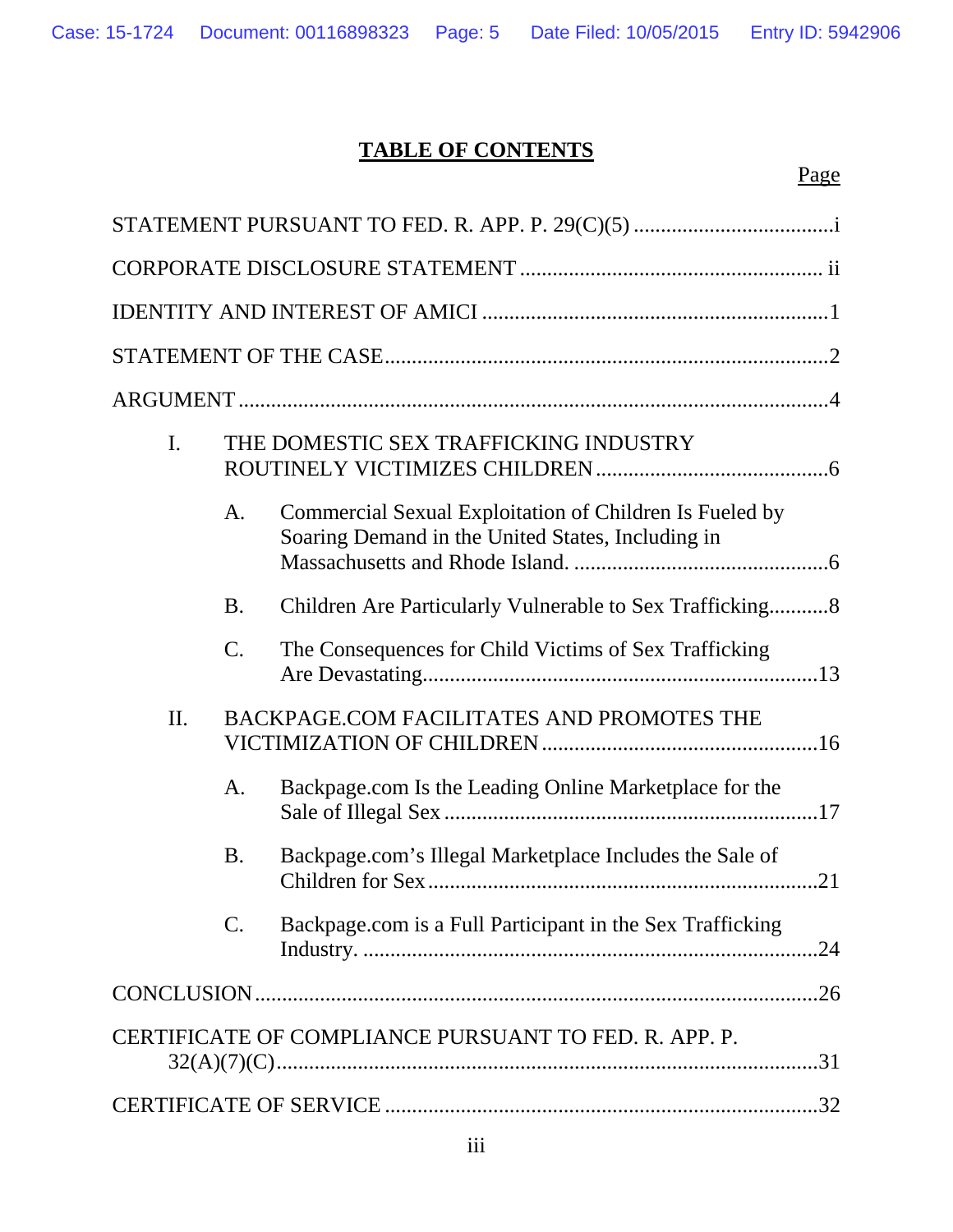# **TABLE OF AUTHORITIES**

| Page(s)                                                                                |
|----------------------------------------------------------------------------------------|
| <b>Cases</b>                                                                           |
| Aguilar v. Gonzales,                                                                   |
| In re $B.W.$ ,                                                                         |
| Backpage.com v. Dart,<br>2015 U.S. Dist. LEXIS 116625 (N.D. Ill. Sept. 2, 2015) 18, 24 |
| Miller v. Alabama,                                                                     |
| Roper v. Simmons,                                                                      |
| United States v. Brooks,                                                               |
| United States v. Cadieux,                                                              |
| <b>Statutes</b>                                                                        |
|                                                                                        |
|                                                                                        |
|                                                                                        |
|                                                                                        |
| <b>Other Authorities</b>                                                               |
| AG Coakley Commends Passage of Human Trafficking Legislation                           |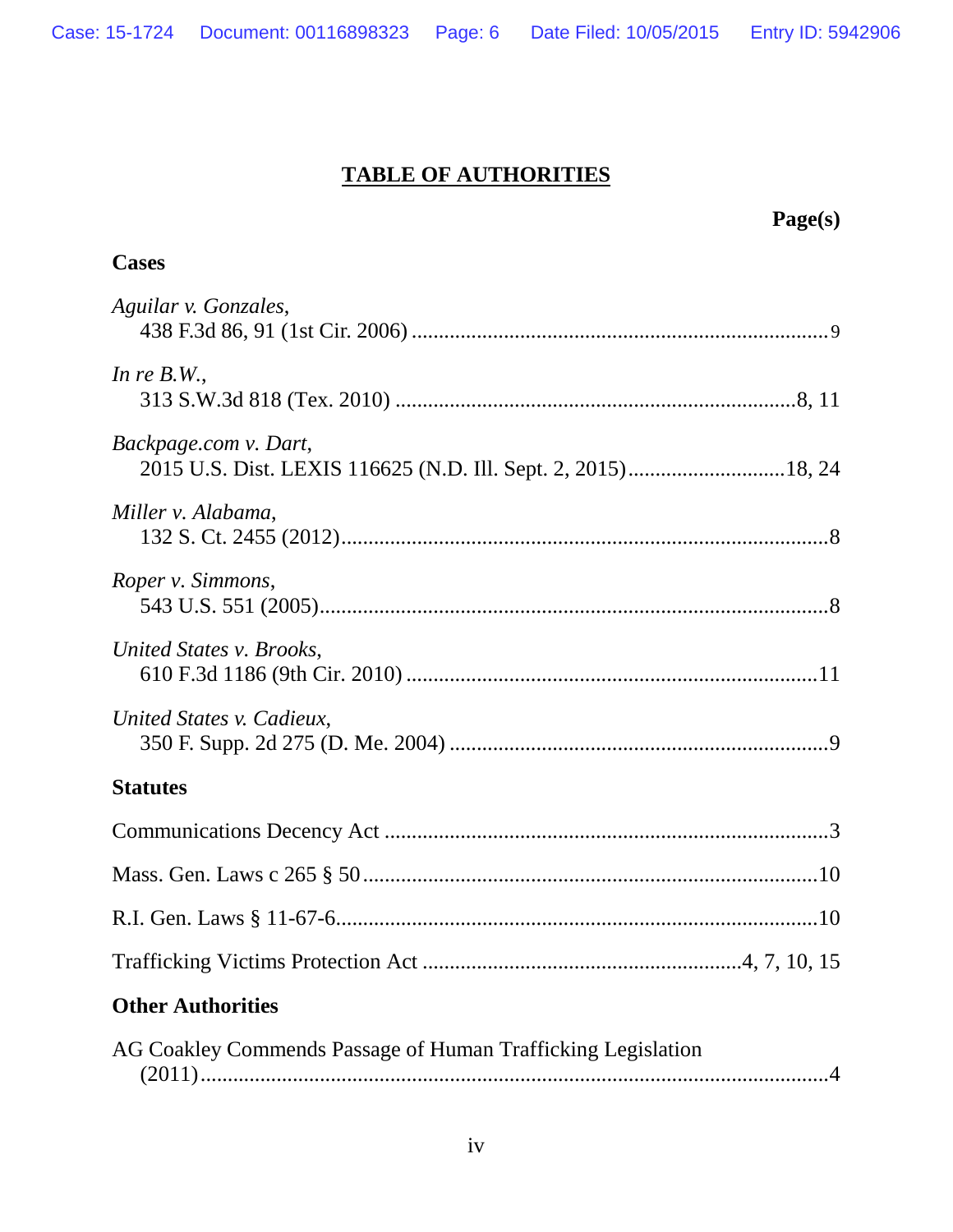| AIMGroup, Online prostitution-ad revenue crosses Craigslist                                                                                      |     |
|--------------------------------------------------------------------------------------------------------------------------------------------------|-----|
| Alan Scher Zagier, Wagner Promotes Bill to Shut Down Online Sex                                                                                  |     |
| Andy Metzger & Mike Deehan, Task Force: Help Trafficking Victims,                                                                                |     |
| Ann Gerhart, Sex-trafficking Opponents Fight Craigslist's 'Adult                                                                                 | .23 |
| Bureau of Justice Statistics, Most Suspected Incidents of Human<br>Trafficking Involved Allegations of Prostitution of an Adult or               |     |
| Charlote Alter, More than 1,000 Pimps and Johns Arrested in                                                                                      |     |
| Child Exploitation and Obscenity Section, U.S. Dept. of Justice5, 14                                                                             |     |
| Covenant House, <i>Homelessness</i> , <i>Survival Sex and Human Trafficking</i> :<br>As Experienced by the Youth of Covenant House New York (May |     |
| Darren Geist, Finding Safe Harbor: Protection, Prosecution, and                                                                                  |     |
| Deborah Feyerick & Sheila Steffen, A Lurid Journey Through                                                                                       | .21 |
| Domestic Minor Sex Trafficking: America's Prostituted Children,                                                                                  |     |
| Exploiting Americans on American Soil: Domestic Trafficking<br>Exposed, Hearing on H.R. 972 before the Comm'n on Sec. &                          |     |
| Jessica Lustig, The 13-Year Old Prostitute: Working Girl or Sex                                                                                  |     |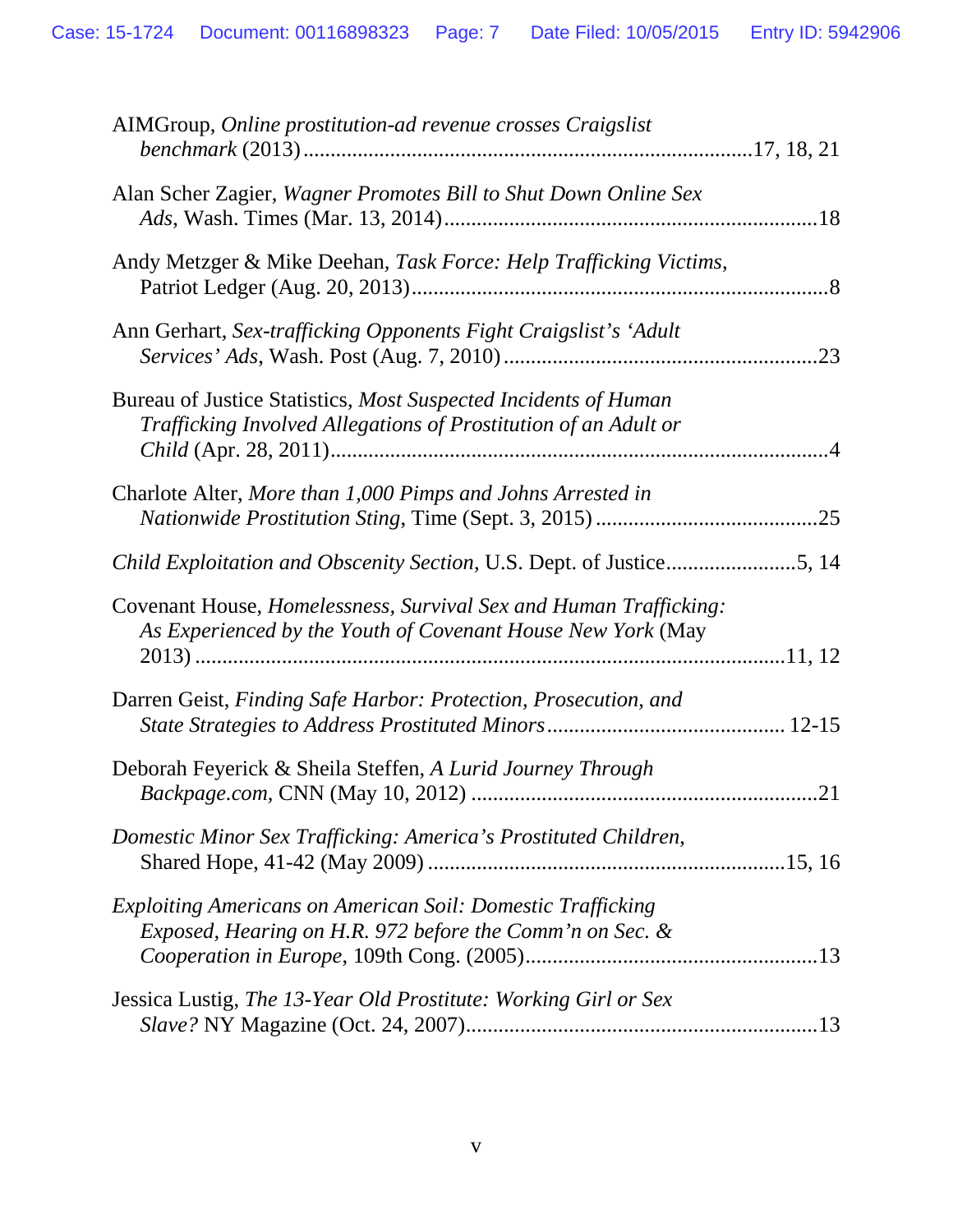| Joan A. Reid, <i>Doors Wide Shut: Barriers to the Successful Delivery of</i>                                                         |
|--------------------------------------------------------------------------------------------------------------------------------------|
| Victim Services for Domestically Trafficked Minors in a Southern<br>U.S. Metropolitan Area, 20 Women & Crim. Just. (2010). 12        |
|                                                                                                                                      |
| Kevin M. Ryan, Holding Backpage.com Accountable, Covenant<br>.25                                                                     |
|                                                                                                                                      |
| Laura J. Lederer, et al., The Health Consequences of Sex Trafficking<br>and Their Implications for Identifying Victims in Healthcare |
|                                                                                                                                      |
| Lawrence Steinberg, Risk Taking in Adolescence: New Perspectives                                                                     |
| from Brain and Behavioral Science, 16 Current Directions in                                                                          |
|                                                                                                                                      |
| Letter from the National Association of Attorneys General to Samuel                                                                  |
|                                                                                                                                      |
| Linda Smith & Cindy Coloma, Renting Lacy: A Story of America's                                                                       |
|                                                                                                                                      |
| Mark Latonero, Human Trafficking Online, The Role of Social                                                                          |
| Networking Sites and Online Classifieds, USC Annenberg Center                                                                        |
|                                                                                                                                      |
| Mary P. Alexander et al., Community and Mental Health Support of                                                                     |
| Juvenile Victims of Prostitution, 1 Med., Legal, & Soc. Sci.                                                                         |
|                                                                                                                                      |
| Megan Annitto, Consent, Coercion, and Compassion: Crafting a                                                                         |
| Commonsense Approach to Commercial Sexual Exploitation of                                                                            |
|                                                                                                                                      |
| Melissa Farley, Prostitution, Trafficking, and Cultural Amnesia: What<br>We Must Not Know in Order To Keep the Business of Sexual    |
| Exploitation Running Smoothly, 18 Yale J.L. & Feminism 109,                                                                          |
|                                                                                                                                      |
| Melissa Farley & Howard Barkan, <i>Prostitution</i> , <i>Violence</i> , and                                                          |
| Posttraumatic Stress Disorder, 27(3) Women & Health (1998)16                                                                         |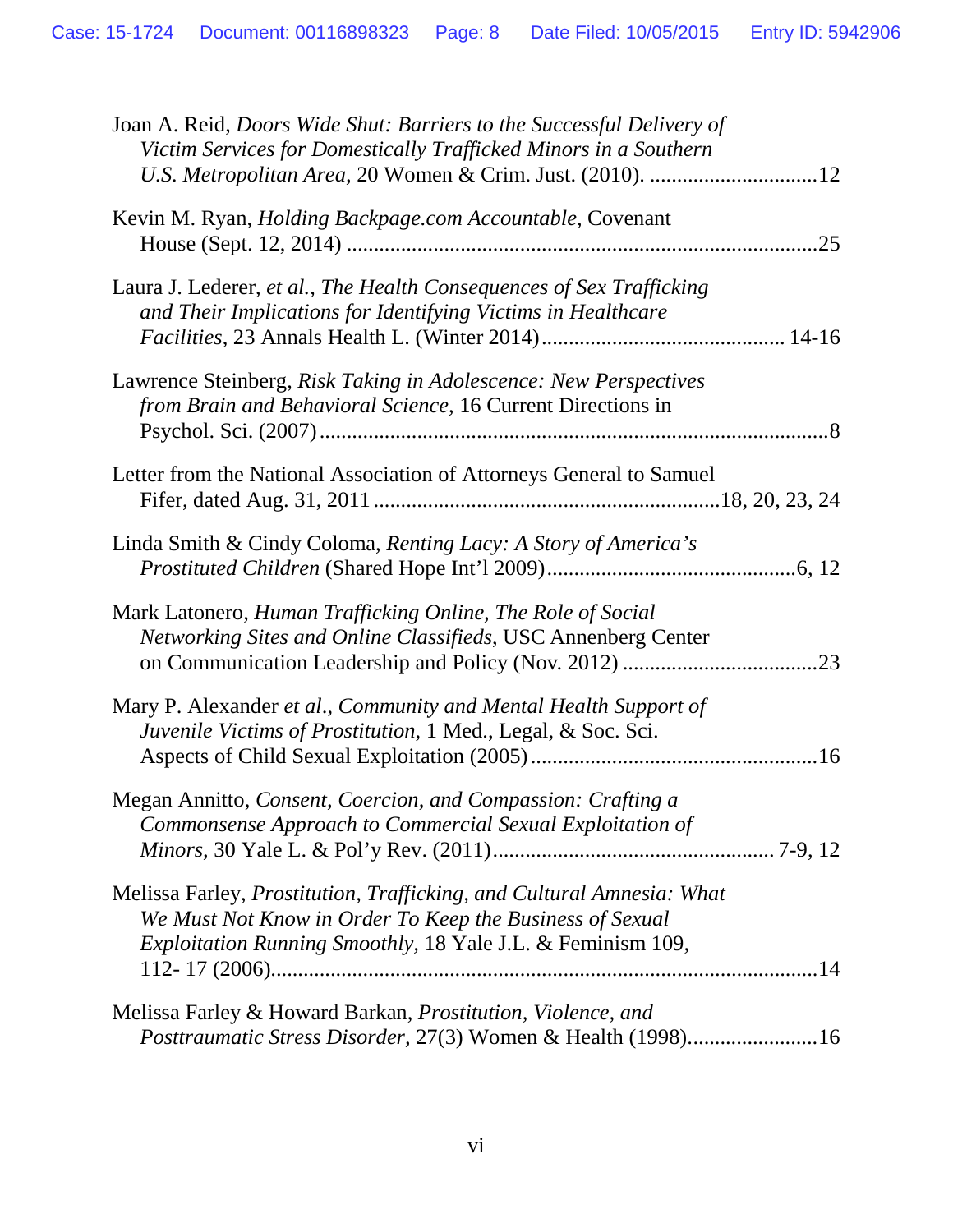| Meredith Dank et al., Estimating the Size and Structure of the<br>Underground Commercial Sex Economy in Eight Major US Cities                                                                                                                             |
|-----------------------------------------------------------------------------------------------------------------------------------------------------------------------------------------------------------------------------------------------------------|
| NCMEC, Commercial Sexual Exploitation of Children: A Fact Sheet13                                                                                                                                                                                         |
| Noy S. Davis & Jennifer Twombly, State Legislator's Handbook for                                                                                                                                                                                          |
| NPR Staff, Online and Anonymous: New Challenges To Prosecuting                                                                                                                                                                                            |
| Patrick Anderson, Boy, 16, Gets 15-Year Sentence in Prostituting of                                                                                                                                                                                       |
|                                                                                                                                                                                                                                                           |
|                                                                                                                                                                                                                                                           |
|                                                                                                                                                                                                                                                           |
| Protecting Vulnerable Children: Preventing and Addressing Sex<br>Trafficking of Youth in Foster Care, Testimony of John D. Ryan<br>for the U.S. House of Representatives Committee on Ways and<br>Means Subcommittee on Human Resources (Oct. 23, 2013)11 |
| Sara Dillon, What Human Rights Law Obscures: Global Sex<br>Trafficking and the Demand for Children, 17 UCLA Women's                                                                                                                                       |
| Shared Hope, Memorandum: Facilitation of Domestic Minor Sex                                                                                                                                                                                               |
| Statement from AG Healy Calling on Backpage to Remove Adult                                                                                                                                                                                               |
| Tessa L. Dysart, Child, Victim, or Prostitute, Justice through<br>Immunity for Prostituted Children, 21 Duke J. Gender L. & Pol'y                                                                                                                         |
| The Prostitution of Children, U.S. Dept. of Justice14, 15, 17                                                                                                                                                                                             |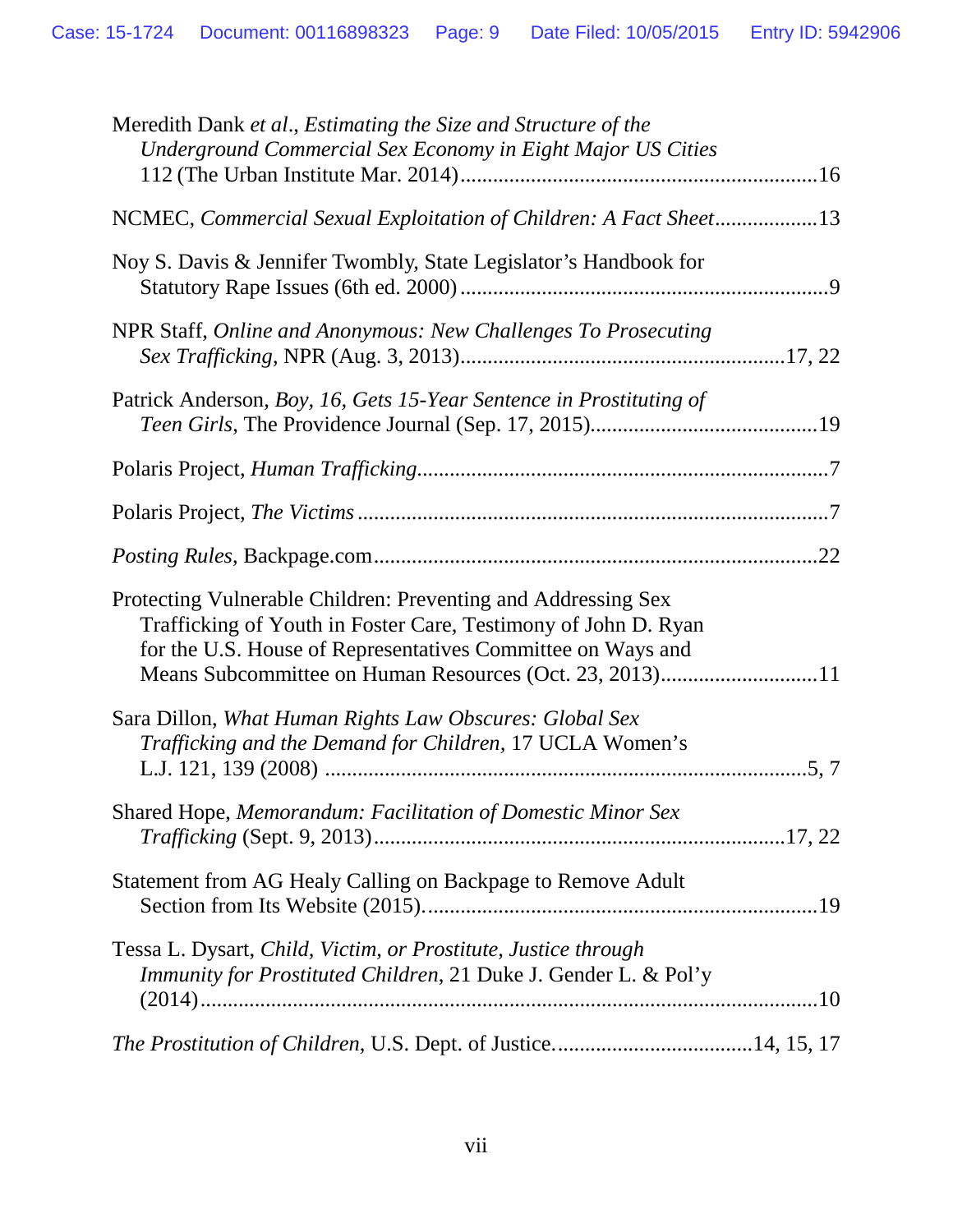| United Nations Population Fund, <i>Ending Violence against Women</i>          |
|-------------------------------------------------------------------------------|
| U.S. Department of State, <i>Trafficking in Persons Report</i> (June 2013) 14 |
| WestCoast Children's Clinic, Research to Action: Sexually Explointed          |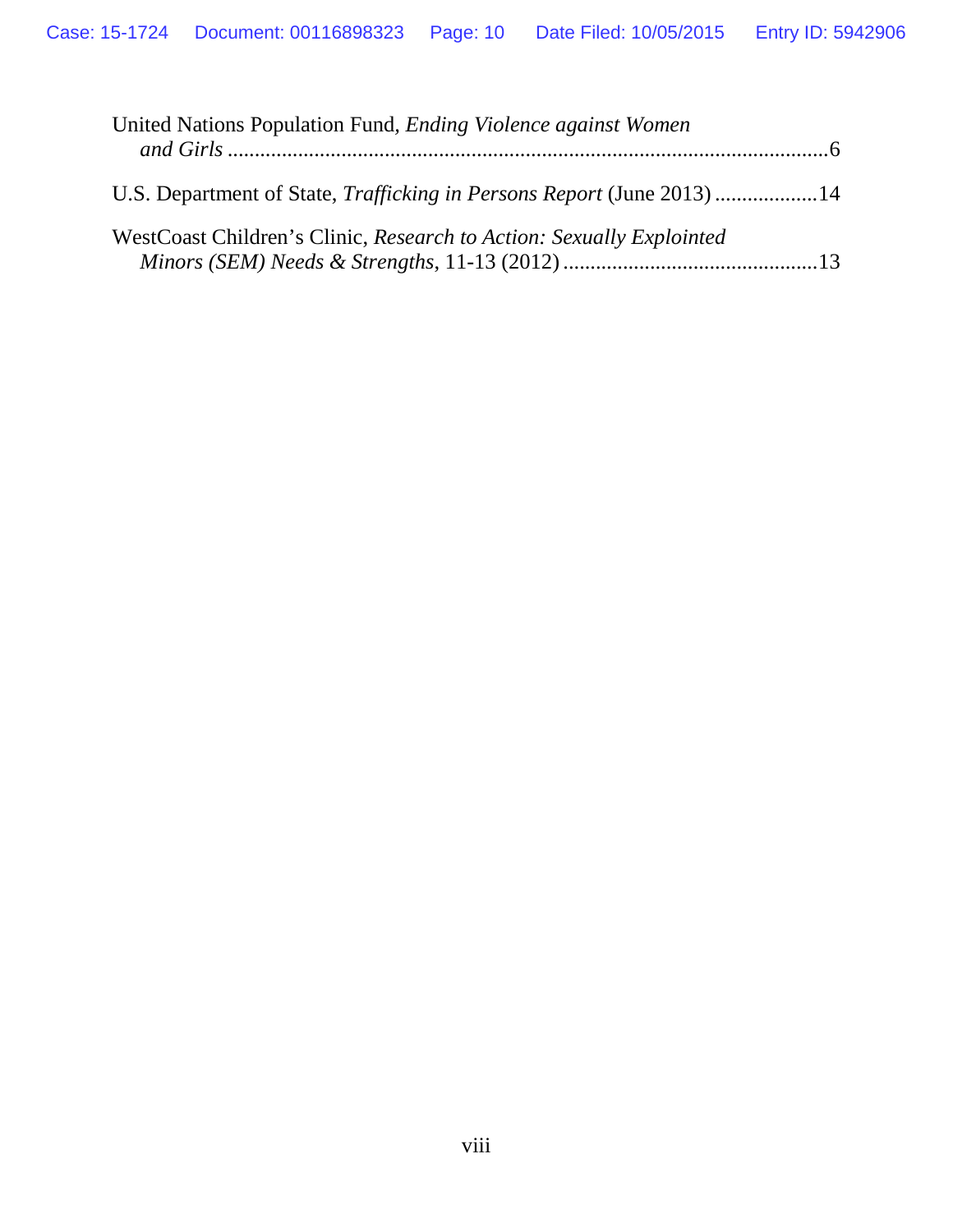*Amici Curiae* Covenant House, Demand Abolition, ECPAT-USA, Human Rights Project for Girls ("HRPG"), National Crime Victim Law Institute ("NCVLI"), My Life, My Choice of Justice Resource Institute ("MLMC"), Sanctuary for Families ("SFF"), and Shared Hope International ("Shared Hope"; collectively*,* "Amici") respectfully submit this Brief of Amici Curiae, pursuant to Rule 29 of the Federal Rules of Appellate Procedure, in support of the position on appeal of Plaintiff-Appellants*,* and request that the Court reverse the district court's ruling granting Defendant-Appellees' motion to dismiss.

### **IDENTITY AND INTEREST OF AMICI**

Amici are nonprofit education, service, and advocacy organizations that work with, and on behalf of, among others, child victims of sex trafficking:

- 1. Covenant House provides services to homeless, abandoned, abused, trafficked, and exploited youth*.*
- 2. Demand Abolition combats the demand for purchased sex in order to help eradicate the illegal commercial sex industry, including sex trafficking.
- 3. ECPAT-USA works to protect every child's basic human right to grow up free from the threat of sexual exploitation and trafficking.
- 4. HRPG works to ensure that young women and girls live a life free of violence and exploitation.
- 5. MLMC provides a continuum of services aimed at preventing and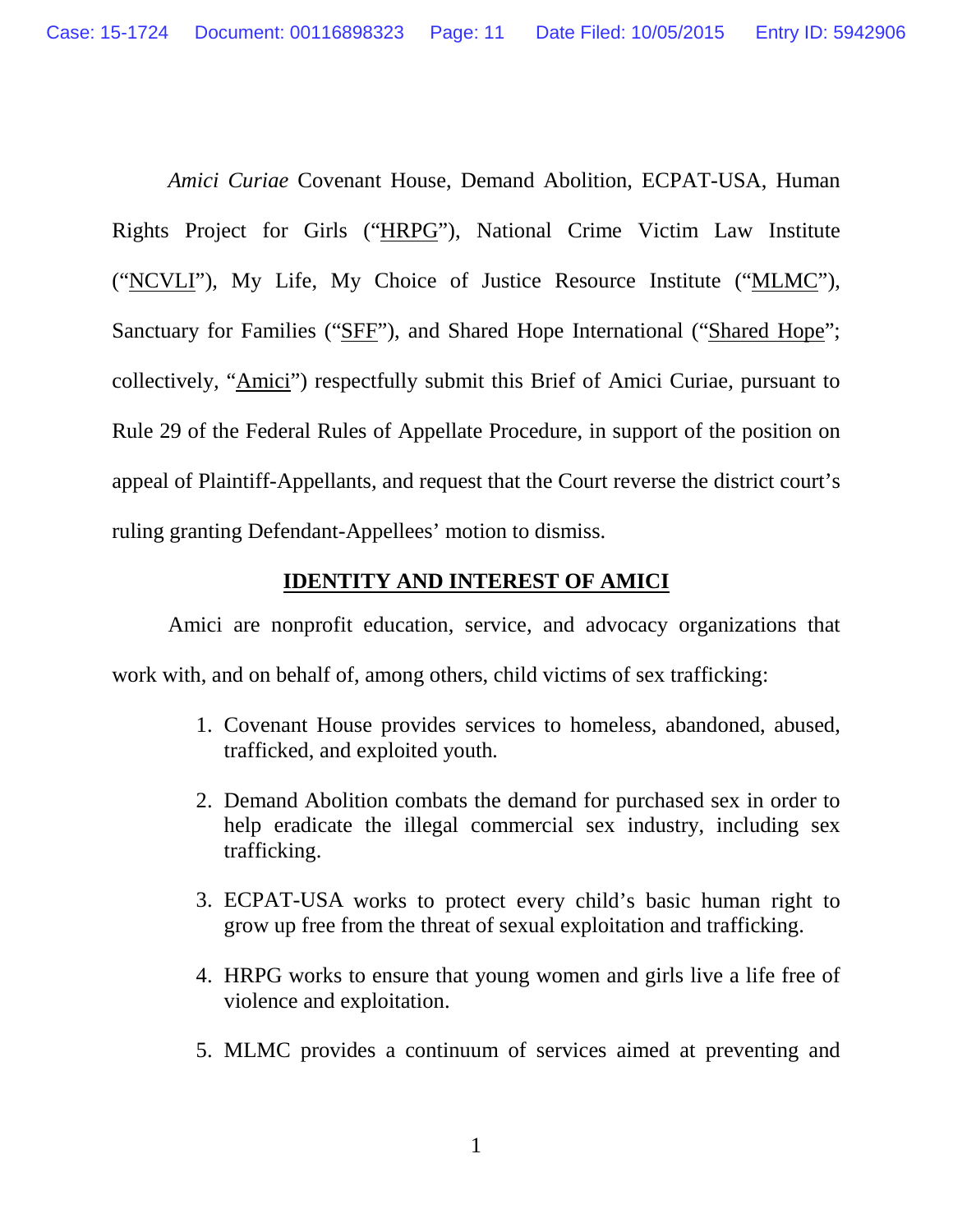intervening in the commercial sexual exploitation of children.

- 6. NCVLI works to promote balance and fairness in the justice system through crime victim-centered legal advocacy and education.
- 7. SFF, as the largest nonprofit in New York dedicated exclusively to serving victims of domestic violence and sex trafficking, is committed to promoting the safety, healing, and self-determination of thousands of survivors every year.
- 8. Shared Hope works to prevent conditions that foster sex trafficking and to assist sex trafficking victims with restoration and justice.

Amici seek to advance and protect the rights and interests of sex trafficking victims, and to prevent future victimization. Amici thus have a substantial interest in preventing the illegal marketing and sale of sex trafficking victims on Backpage.com. Because Amici have extensive experience assisting sex trafficking victims and addressing ways to eliminate sex trafficking, they are uniquely positioned to inform the Court regarding issues relevant to this case.

#### **STATEMENT OF THE CASE**

Plaintiff-Appellants are three child victims who were repeatedly raped after their adult sex traffickers advertised and sold them for sex on the website Backpage.com. (Second Amended Complaint, dated December 29, 2014 [ECF Dkt. No. 22] (the "SAC")  $\P$  1-3.) Plaintiffs were first marketed and sold on Backpage.com at the ages of 15 to 16, 15 to 17, and 15. (*Id.* ¶¶ 15-17.)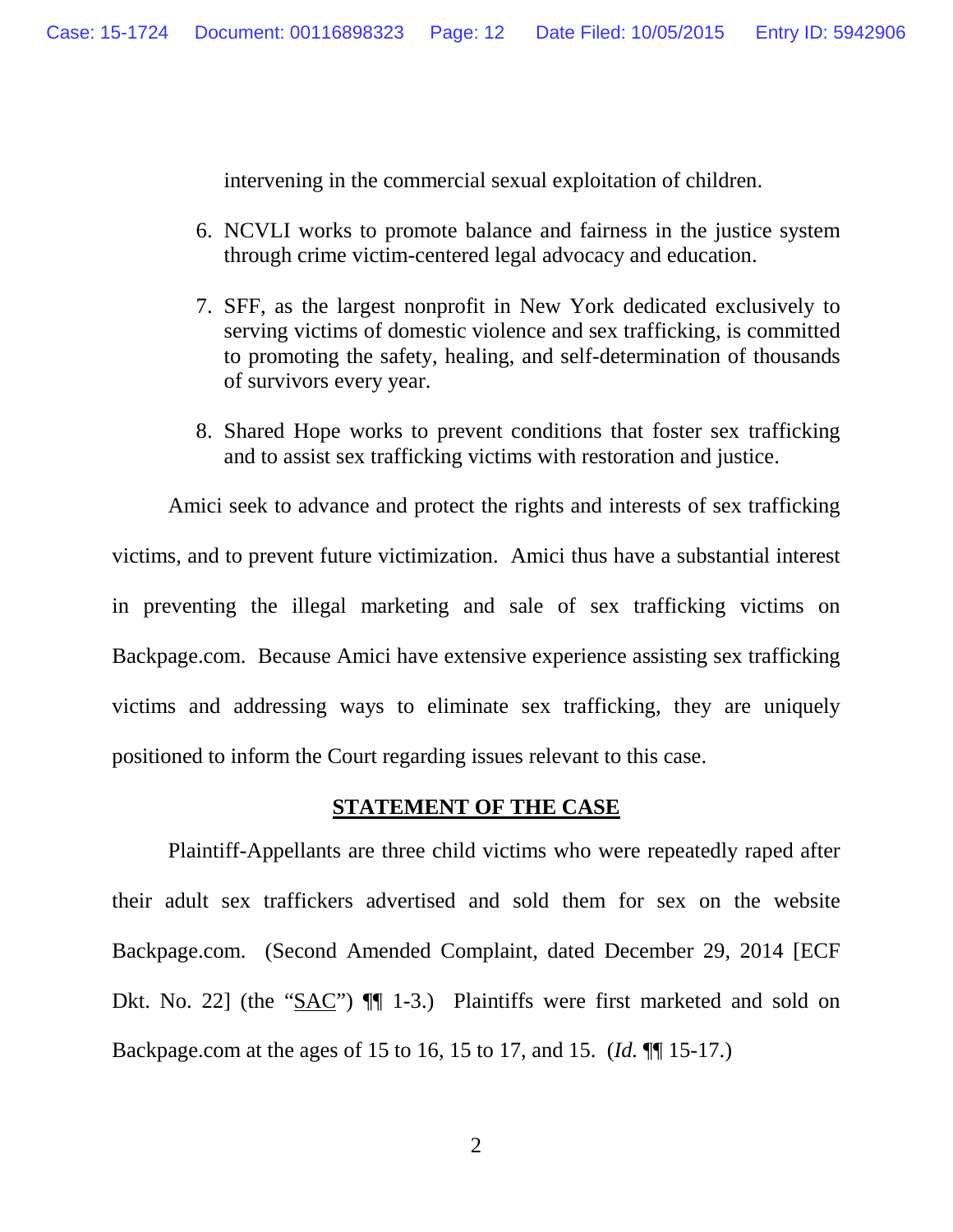Defendant-Appellee Backpage.com<sup>[1](#page-17-2)</sup> is a major provider of online advertising for the illegal sale of sex. (*Id*. ¶¶ 1, 5, 7.) In exchange for fees, Backpage.com advertises prostitution services. (*Id*. ¶ 4.) Backpage.com has become well-known as a website for customers seeking to find and purchase sex, and it makes millions of dollars every year from this illicit advertising, including the advertising of children for sex. (*Id*. ¶ 10.)

<span id="page-17-1"></span>In 2014, Plaintiffs brought the Complaint against Backpage.com in the District of Massachusetts (the "District Court"), alleging several causes of action stemming from the marketing and sale of Plaintiffs for sex in Massachusetts and Rhode Island on Backpage.com. (*Id*. ¶¶ 108-147.) Backpage.com filed a Motion to Dismiss the Complaint on January 16, 2015 (the "Motion to Dismiss"), alleging that the Communications Decency Act (the "CDA") grants it immunity from suit. The District Court granted the Motion to Dismiss on May 15, 2015. Plaintiffs subsequently brought this appeal.

<span id="page-17-2"></span><span id="page-17-0"></span><sup>1</sup> Defendant-Appellees include Backpage.com LLC, Camarillo Holdings, LLC (f/k/a Village Voice Media Holdings, L.L.C.), and New Times Media, L.L.C. Defendant-Appellees are referred to collectively herein as "Backpage.com."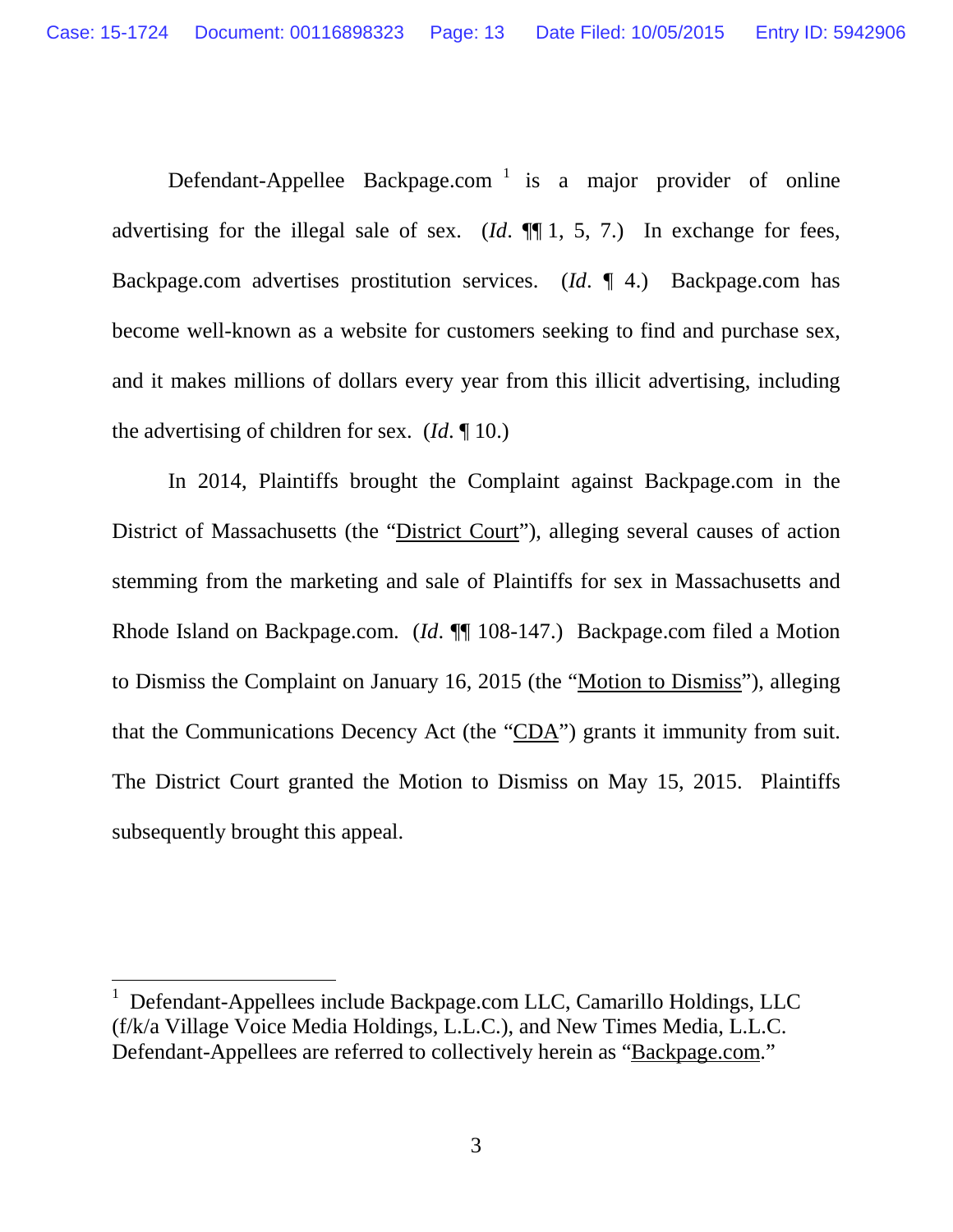## **ARGUMENT[2](#page-18-3)**

Sex trafficking, which includes the commercial sexual exploitation of minors,  $3$  is a serious and pervasive problem throughout the U.S.  $4$  The vast majority of suspected human trafficking incidents in the U.S. investigated between January 2008 and June 2010, involved either prostitution or the sexual exploitation of a child, 83% of whom were identified as U.S. citizens.<sup>[5](#page-18-6)</sup>

The sex trafficking industry is growing rapidly<sup>[6](#page-18-7)</sup> and has already claimed many victims in Massachusetts, Rhode Island, and beyond. The surge in the industry is attributed in part to the growth and increasing availability of the

<span id="page-18-3"></span><sup>2</sup> All materials cited herein are publicly available. If the Court wants copies of any of the cited materials, Amici will readily provide them.

<span id="page-18-4"></span><span id="page-18-0"></span><sup>&</sup>lt;sup>3</sup> *See, e.g.*, Trafficking Victims Protection Act of 2000 (hereinafter, "TVPA") § 103(9), (14), 22 U.S.C. § 7101.

<span id="page-18-5"></span><span id="page-18-1"></span><sup>4</sup> *See, e.g.*, AG Coakley Commends Passage of Human Trafficking Legislation (2011), http://www.mass.gov/ago/news-and-updates/press-releases/2011/agcommends-passage-of-human-trafficking-bill.html (last visited Sept. 25, 2015) ("Human Trafficking is one of the most egregious human rights violations that we see in our world today. . . . The average age of girls forced into the sex trade is between 11 and 13 years old.").

<span id="page-18-6"></span><span id="page-18-2"></span><sup>&</sup>lt;sup>5</sup> Bureau of Justice Statistics, Most Suspected Incidents of Human Trafficking Involved Allegations of Prostitution of an Adult or Child (Apr. 28, 2011), *available at* http://www.bjs.gov/content/pub/press/cshti0810pr.cfm.

<span id="page-18-7"></span><sup>6</sup> *See, e.g.*, TVPA § 102(b)(2) ("The sex industry has rapidly expanded over the past several decades.").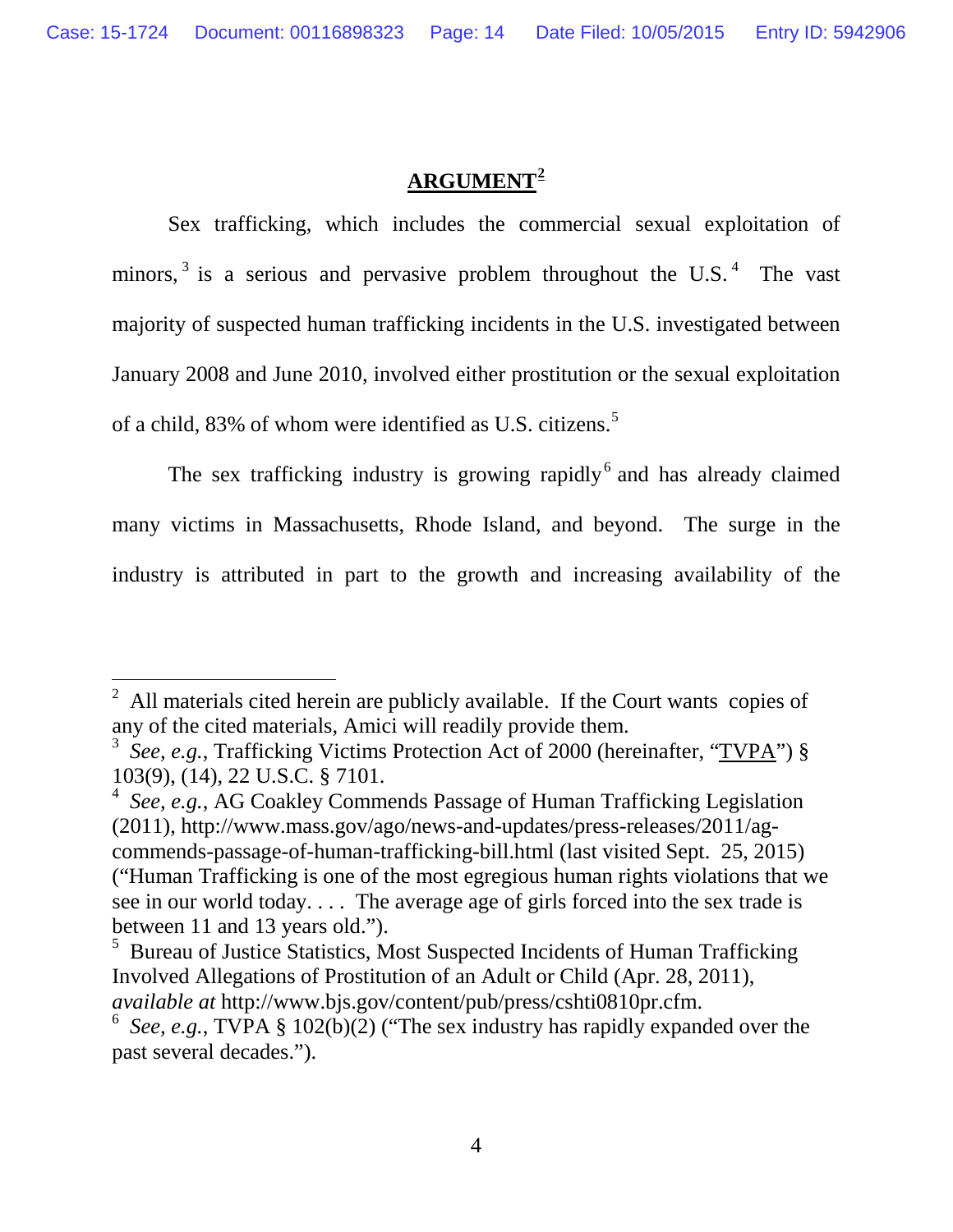Internet.<sup>[7](#page-19-0)</sup> Websites like Backpage.com facilitate sex trafficking by providing a cheap, easy, and anonymous marketplace for traffickers and buyers to trade in illegal sex. <sup>[8](#page-19-1)</sup> This marketplace includes the sale of children for sex, making Backpage.com a facilitator of the "most hideous, and possibly least acknowledged, human rights violation of our time."<sup>[9](#page-19-2)</sup>

<span id="page-19-4"></span>Plaintiffs' allegations regarding Backpage.com's facilitation of their victimization are sufficient to place Backpage.com outside the scope of CDA immunity,  $10$  and to permit this case to go forward. Moreover, the importance of the issues at stake and the implications that resolution of these issues have for the

<span id="page-19-0"></span><sup>7</sup> *See, e.g.*, U.S. Department of Justice, Child Exploitation and Obscenity Section, http://www.justice.gov/criminal/ceos/subjectareas/prostitution.html (last visited Sept. 25, 2015) ("Technological advances, in particular the Internet, have facilitated the commercial sexual exploitation of children by providing a

<span id="page-19-2"></span><span id="page-19-1"></span>

convenient worldwide marketing channel.").<br>
<sup>8</sup> *See infra*, Part [II.](#page-30-3)<br>
<sup>9</sup> Sara Dillon, *What Human Rights Law Obscures: Global Sex Trafficking and the Demand for Children, 17 UCLA Women's L.J. 121, 139 (2008).* 

<span id="page-19-3"></span><sup>&</sup>lt;sup>10</sup> For example, the Complaint alleges, *inter alia*, that Backpage.com "believe<sup>[s]</sup> that the availability of children on their website enhances the perceived advantages of the website in the eyes of many potential pimps and traffickers" (SAC  $\P$  6), "knowingly and intentionally . . . refined their website to increase the incidence and profitability of advertisements reflecting and encouraging the exploitation of children, [and] took various steps to sustain the impression among pimps, traffickers and customers that Backpage.com is a safe and effective vehicle for transactions involving young girls and boys." (SAC ¶ 9).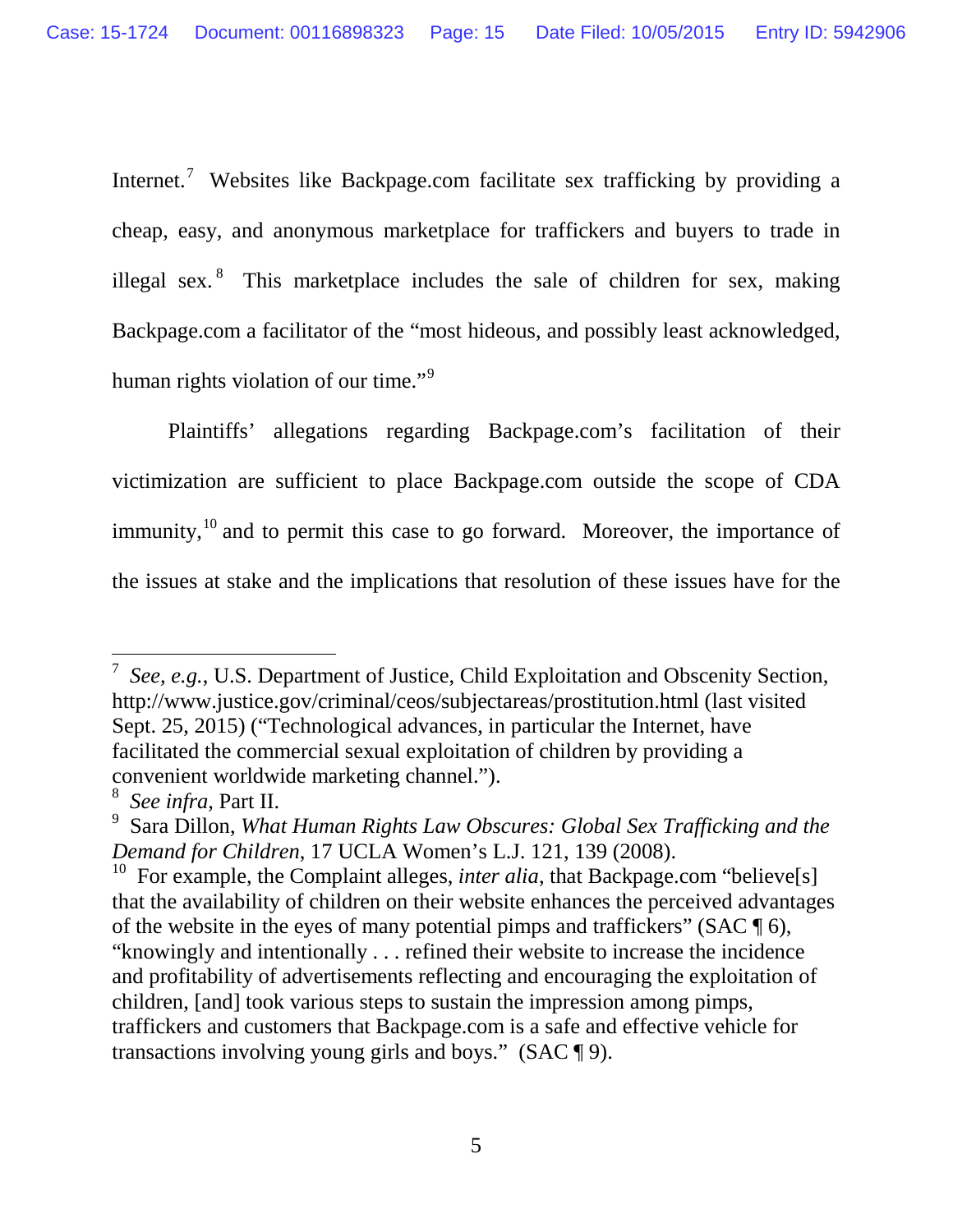welfare of Massachusetts' and Rhode Island's children mitigate against dismissing Plaintiffs' claims. The Court should allow Plaintiffs to pursue their causes of action against Backpage.com and gather the facts necessary to fully advise the Court on the important questions raised by this litigation.<sup>[11](#page-20-2)</sup> Accordingly, Amici respectfully urge the Court to reverse the District Court's grant of Appellee's Motion to Dismiss.

## **I. THE DOMESTIC SEX TRAFFICKING INDUSTRY ROUTINELY VICTIMIZES CHILDREN**

## **A. Commercial Sexual Exploitation of Children Is Fueled by Soaring Demand in the United States, Including in Massachusetts and Rhode Island.**

Trafficking for the purpose of commercial sexual exploitation is a grisly reality that impacts millions of girls worldwide and hundreds of thousands of girls in the U.S.<sup>12</sup> Some estimates indicate that the U.S. has the third-largest number of

<span id="page-20-4"></span><sup>11</sup> *See, e.g.*, *J.S. v. Village Voice Media Holdings, L.L.C.*, No. 90510-0, 2015 WL 5164599 (Wash. Sept. 3, 2015) (holding that sex-trafficked plaintiffs sufficiently pleaded facts against Backpage.com and its co-defendants that "would show that defendants helped to produce the illegal content" and remanding to trial court for discovery).

<span id="page-20-3"></span><span id="page-20-2"></span><span id="page-20-1"></span><span id="page-20-0"></span><sup>12</sup> United Nations Population Fund*, Ending Violence against Women and Girls*, http://www.unfpa.org/sites/default/files/pub-pdf/swp2000\_eng.pdf (last visited Sept. 25, 2015); Linda Smith & Cindy Coloma, *Renting Lacy: A Story of America's Prostituted Children,* 95 (Shared Hope Int'l 2009). There is no doubt that the sex trafficking industry victimizes men and boys. However, because the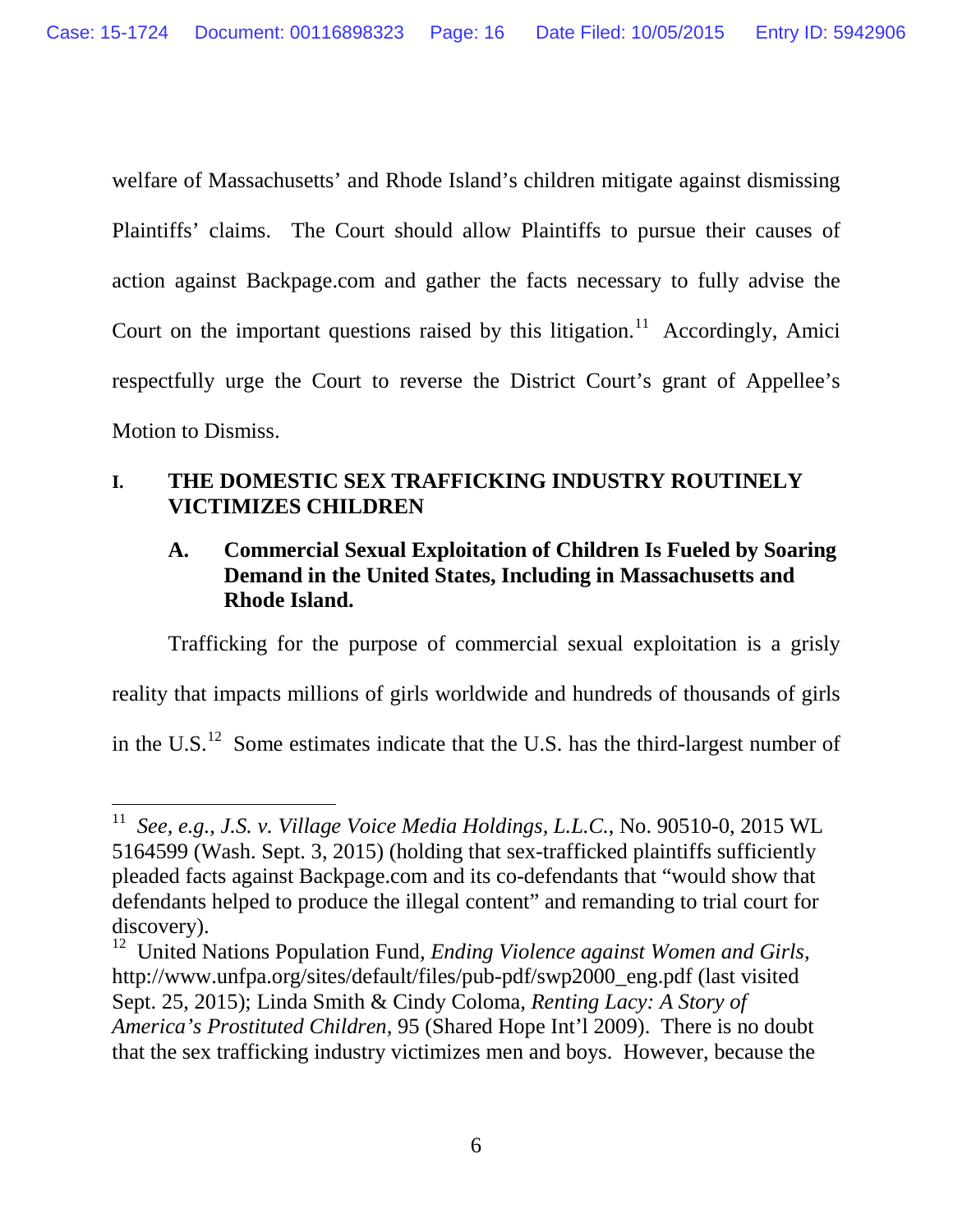children being prostituted in the world.<sup>[13](#page-21-3)</sup> Children are illegally sold for sex in all 50 states and the District of Columbia.<sup>14</sup> Victims come from all backgrounds and are of all races and ages.<sup>[15](#page-21-5)</sup> Typically, victims are first prostituted between the ages of 12 and 14, but children even younger than that are being sold for sex as well.<sup>[16](#page-21-6)</sup>

<span id="page-21-7"></span>This grim reality is exacerbated by the availability of marketplaces like Backpage.com. Backpage.com's role in developing commercial sex advertising fuels the problem in part because of "the ease of scheduling encounters on the

victims of sex trafficking are predominately women and girls, and because Plaintiffs here are girls, Amici usually refer to the trafficking of "girls" herein. *See*  TVPA § 102(b)(4) ("Traffickers primarily target women and girls.").

<span id="page-21-3"></span><sup>13</sup> *See* Dillon, *supra* note [9,](#page-19-4) at 130.

<span id="page-21-4"></span><span id="page-21-2"></span><sup>14</sup> *See, e.g.*, Polaris Project, *The Victims*, http://www.polarisproject.org/humantrafficking/overview/the-victims (last visited Sept. 25, 2015) ("[V]ictims have been identified . . . in all 50 states, and in Washington, D.C.").<br><sup>15</sup> See e.g. Polaris Project Human Trafficking

<span id="page-21-5"></span><span id="page-21-1"></span><sup>15</sup> *See, e.g.*, Polaris Project, *Human Trafficking*,

http://www.polarisproject.org/human-trafficking/overview/ (last visited Sept. 25, 2015) ("In the U.S., victims can be men or women, adults or children, foreign nationals or U.S. citizens. While they share the trait of vulnerability, victims have diverse ethnic and socio-economic backgrounds, varied levels of education, and may be documented or undocumented.").

<span id="page-21-6"></span><span id="page-21-0"></span><sup>16</sup> *See, e.g.*, Megan Annitto, *Consent, Coercion, and Compassion: Crafting a Commonsense Approach to Commercial Sexual Exploitation of Minors,* 30 Yale L. & Pol'y Rev. 1, 9 (2011) ("Some children are prostituted as early as age nine, while the average age of entry into prostitution is estimated to be between twelve and fourteen.").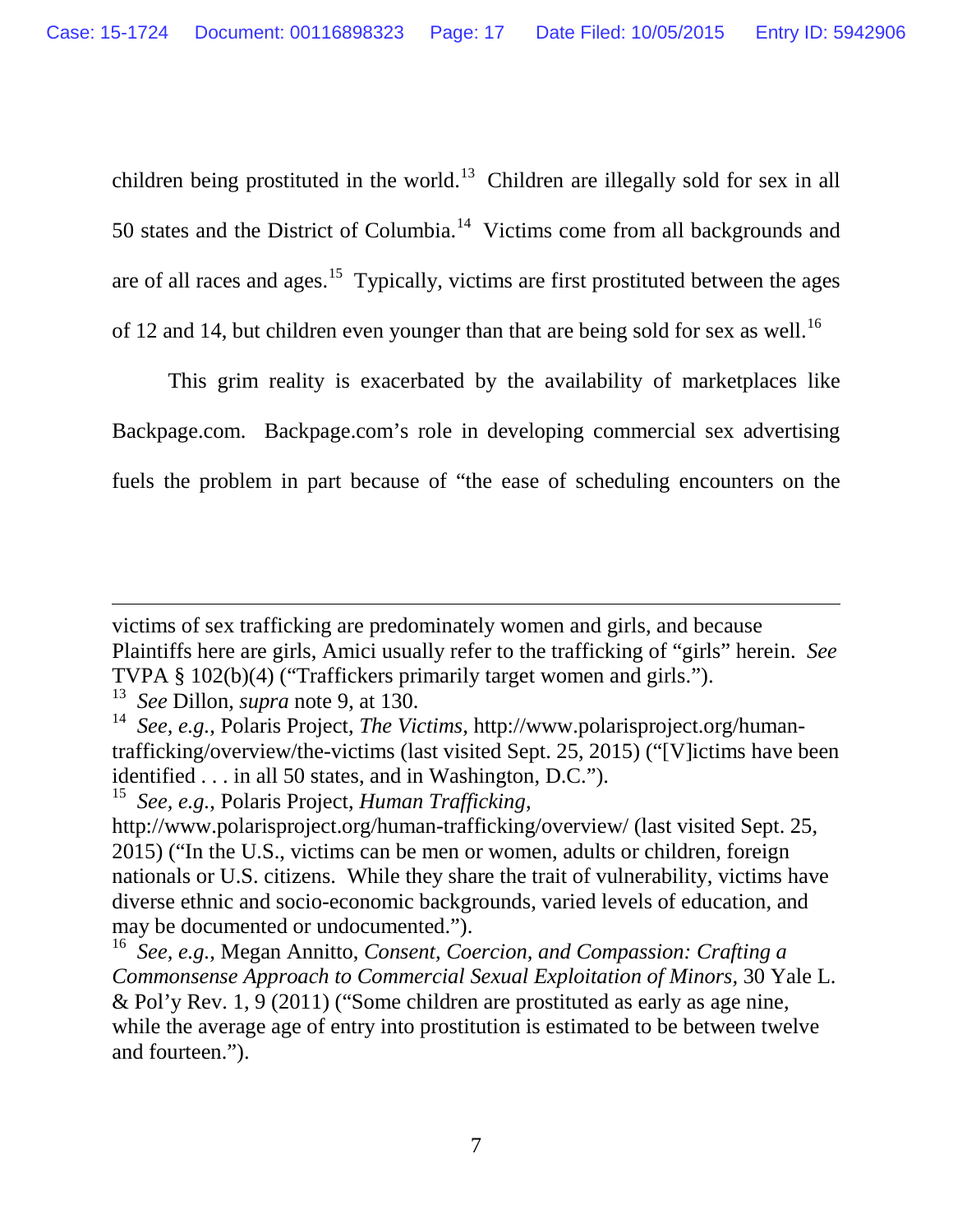Internet and using online tools to avoid law enforcement and detention."<sup>[17](#page-22-4)</sup>

## **B. Children Are Particularly Vulnerable to Sex Trafficking**

The sex trafficking industry victimizes women, men, and children. Children, however, are particularly vulnerable to sex trafficking because of their emotional and economic dependence on others.<sup>[18](#page-22-5)</sup>

Adolescents generally have not fully developed the ability to analyze decisions and understand their full consequences, and often their immaturity makes it difficult for them to distinguish between "bad" options and "good" options.<sup>[19](#page-22-6)</sup>

<sup>17</sup> Andy Metzger & Mike Deehan*, Task Force: Help Trafficking Victims*, Patriot Ledger, Aug 20, 2013, at 2 (quoting former Massachusetts Attorney General Martha Coakley). <sup>18</sup> *See, e.g.*, *Miller v. Alabama*, 132 S. Ct. 2455, 2464 (2012) ("[C]hildren 'are

<span id="page-22-5"></span><span id="page-22-4"></span><span id="page-22-2"></span><span id="page-22-1"></span>more vulnerable . . . to negative influences and outside pressures,' including from their family and peers; they have limited 'contro[l] over their own environment' and lack the ability to extricate themselves from horrific, crime-producing settings.") (quoting *Roper v. Simmons,* 543 U.S. 551 (2005)); *Roper,* 543 U.S. at 569 ("[J]uveniles are more vulnerable or susceptible to negative influences and outside pressures."); *In re B.W.*, 313 S.W.3d 818, 821 (Tex. 2010) ("[C]hildren are more vulnerable to exploitation by others even in the absence of explicit threats or fraud.").

<span id="page-22-0"></span><sup>&</sup>lt;sup>19</sup> *See Miller*, 132 S. Ct. at 2465 (children have a "proclivity for risk" and an "inability to assess consequences"); Annitto, *supra* note [16,](#page-21-7) at 5

<span id="page-22-6"></span><span id="page-22-3"></span><sup>(&</sup>quot;[U]nderdevelopment in certain areas of the adolescent brain affect behavior, decision making, and the ability to understand consequences."); Lawrence Steinberg, *Risk Taking in Adolescence: New Perspectives from Brain and Behavioral Science*, 16 Current Directions in Psychol. Sci. 55, 56 (2007) (children have not developed the "psychosocial capacities that improve decision making . . .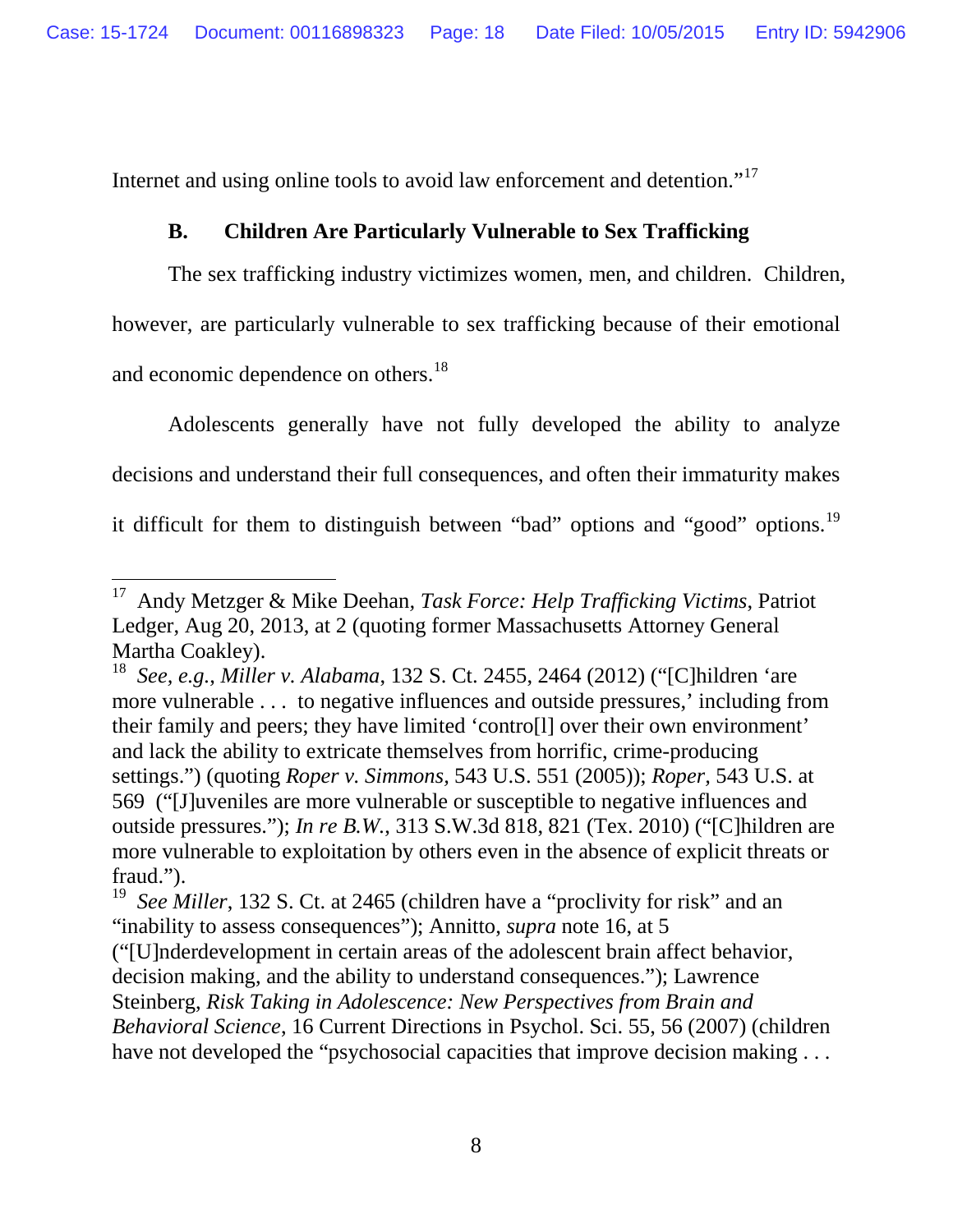Children are often ill-equipped to understand how certain behavior affects their own well-being, and, as a result, children that are enmeshed in the sex trafficking industry often do not recognize that they are being exploited, manipulated, or that they are in danger. $^{20}$  $^{20}$  $^{20}$ 

<span id="page-23-2"></span>Numerous laws recognize that a minor requires protection from decisions related to sexual activity.<sup>[21](#page-23-4)</sup> For example, states recognize that persons under a certain age (generally 16 to 18 depending on the state) cannot consent to sex in most instances.<sup>22</sup> Moreover, many states now recognize that laws criminalizing prostitution should not apply to children because prostituted children are victims,

such as impulse control, emotion regulation, delay of gratification, and resistance to peer influence").

<span id="page-23-3"></span><span id="page-23-1"></span><sup>20</sup> *See, e.g.*, Annitto, *supra* note [16,](#page-21-7) at 13 ("When a pimp introduces a young girl into prostitution, she fails to recognize that she is a victim and becomes trapped"). <sup>21</sup> *See, e.g.*, Noy S. Davis & Jennifer Twombly, State Legislator's Handbook for Statutory Rape Issues (6th ed. 2000) 1, 8-13, *available at* 

<span id="page-23-4"></span><span id="page-23-0"></span>http://www.ojp.usdoj.gov/ovc/publications/infores/statutoryrape/handbook/statrape .pdf; *Aguilar v. Gonzales*, 438 F.3d 86, 91 (1st Cir. 2006) (under Rhode Island law, children under sixteen are "by definition not able to consent" to sex); *United States v. Cadieux*, 350 F. Supp. 2d 275, 279 (D. Me. 2004) (explaining 1983 amendments to Massachusetts law which provided that children under fourteen cannot consent to sex).

<span id="page-23-5"></span><sup>22</sup> *See, e.g.*, Davis & Twombly, *supra* note [21,](#page-23-2) at 1, 8-13.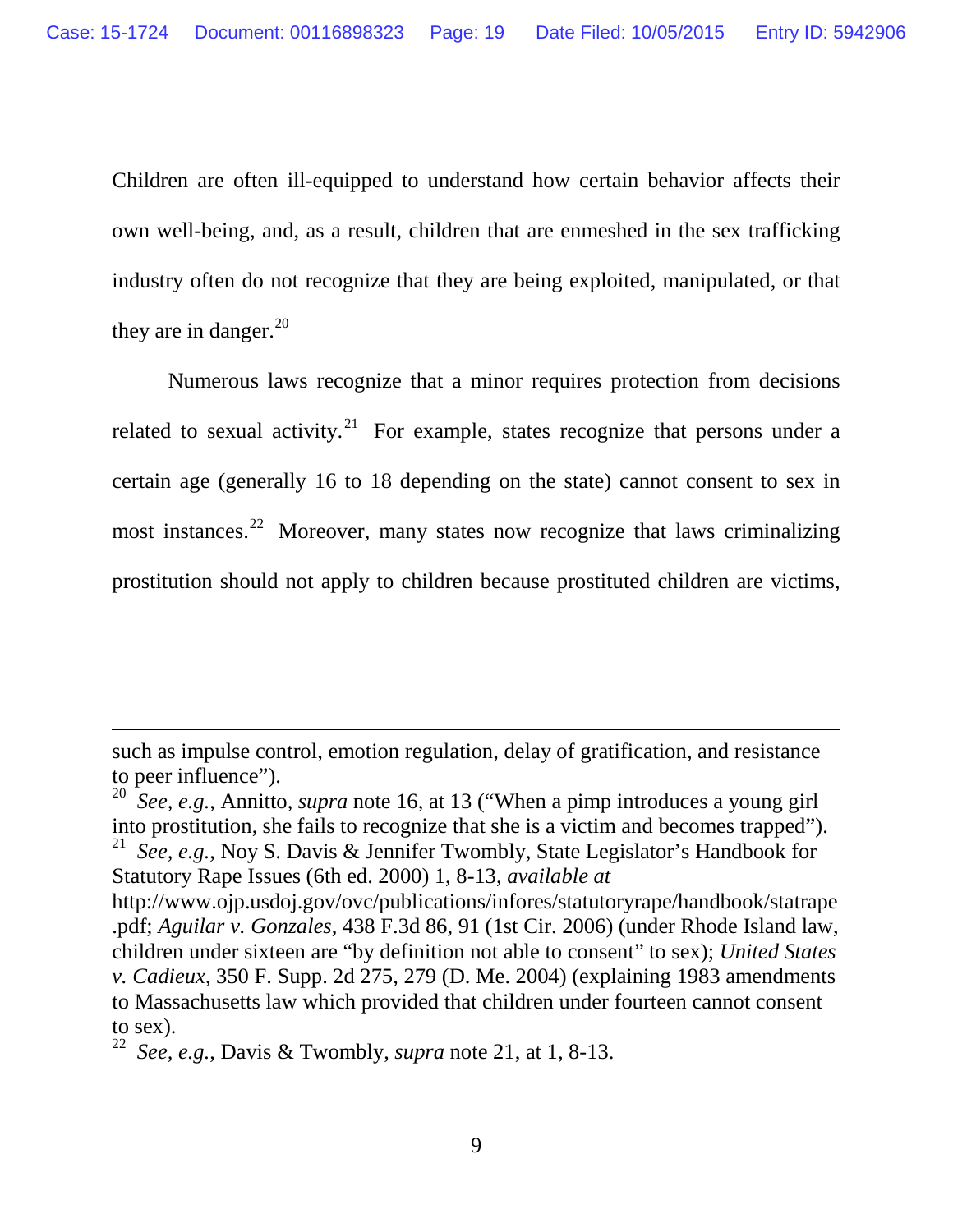not criminals.[23](#page-24-2) Under federal, Massachusetts, and Rhode Island law, children who are prostituted are deemed victims of trafficking without having to prove force, fraud, or coercion.<sup>24</sup> Under federal law, such children are considered victims of a "severe form of trafficking" and, under Massachusetts law, traffickers of such children are subject to sentences that range from a mandatory minimum of five years to a maximum of life imprisonment.<sup>[25](#page-24-4)</sup> In Rhode Island, the maximum penalty is fifty years imprisonment.<sup>[26](#page-24-5)</sup> In Massachusetts, businesses convicted of trafficking face fines of up to  $$1,000,000.<sup>27</sup>$  $$1,000,000.<sup>27</sup>$  $$1,000,000.<sup>27</sup>$ 

Virtually all children are economically dependent on adults to provide essential needs like food, clothing, and shelter. Traffickers use this economic vulnerability to attract and trap children, and are adept at targeting the most economically and socially vulnerable populations—children with a history of abuse, poverty, neglect; runaway or homeless youth; and youth in foster homes or

<span id="page-24-2"></span><span id="page-24-1"></span><sup>23</sup> *See, e.g.*, Tessa L. Dysart, *Child, Victim, or Prostitute, Justice through Immunity for Prostituted Children*, 21 Duke J. Gender L. & Pol'y 255, 265-67 (2014).

<span id="page-24-3"></span><sup>&</sup>lt;sup>24</sup> TVPA § 103(8), (13); Mass. Gen. Laws c. 265 § 50(a)(ii); R.I. Gen. Laws § 11- $67-6(b)$ .

<span id="page-24-4"></span><sup>&</sup>lt;sup>25</sup> TVPA § 103(8), (13); Mass. Gen. Laws c. 265 § 50(b).<br><sup>26</sup> R.I. Gen. Laws § 11-67-6(c).

<span id="page-24-5"></span>

<span id="page-24-6"></span><span id="page-24-0"></span><sup>&</sup>lt;sup>27</sup> Mass. Gen. Laws c. 265 § 50(c).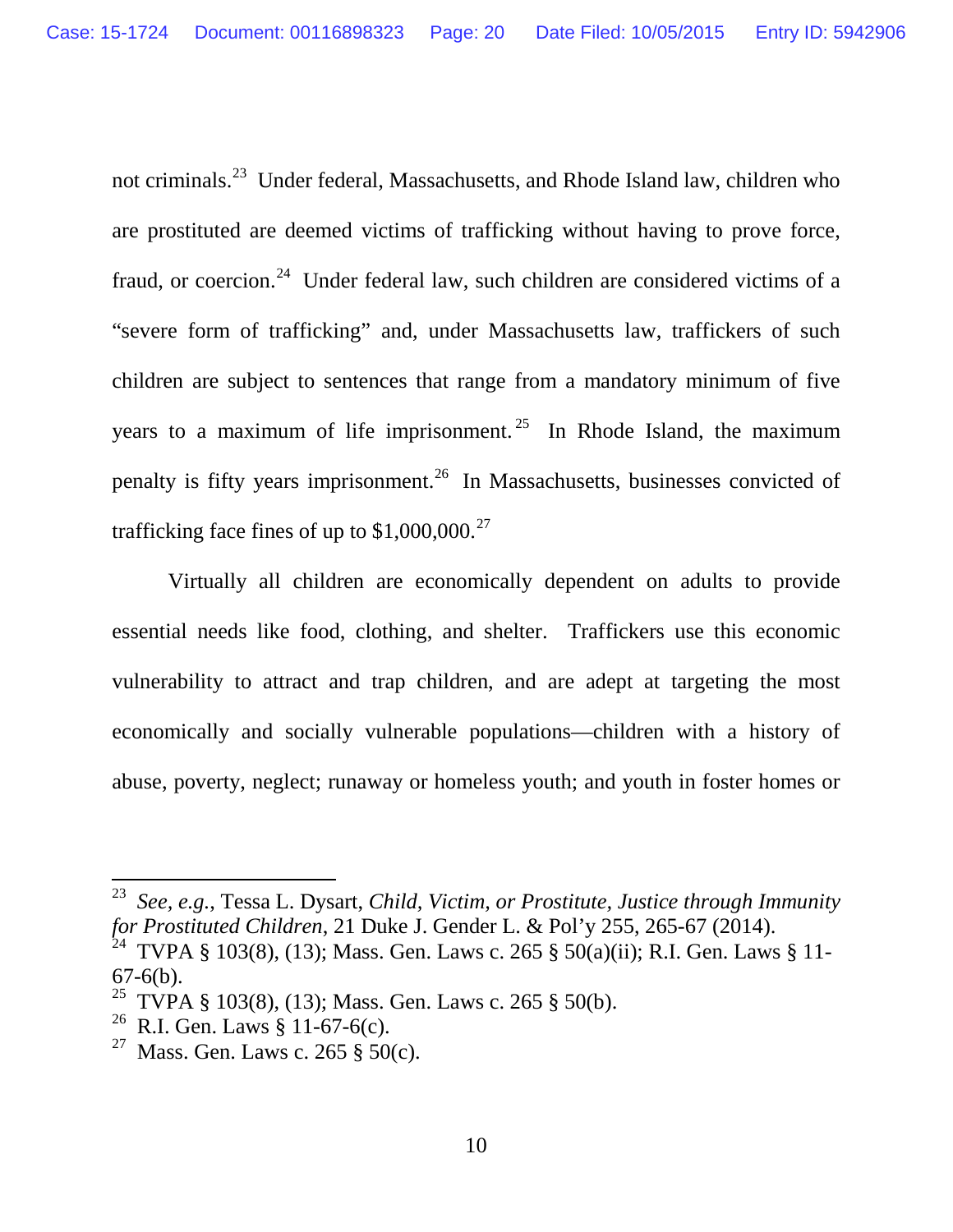<span id="page-25-2"></span>under the care of social services.<sup>28</sup> These children likely do not have stable adults in a position of trust to help them and are often unaware of the options available from government or non-profit groups.<sup>[29](#page-25-4)</sup> The adults they turn to for "help" end up exploiting them in the commercial sex trade or otherwise.  $30$  Many victims feel that their trafficker is their only option for survival and are therefore susceptible to their trafficker's control. $31$ 

In addition to capitalizing on this economic vulnerability, traffickers are

<span id="page-25-3"></span><span id="page-25-0"></span><sup>28</sup> *See United States v. Brooks*, 610 F.3d 1186, 1199-1200 (9th Cir. 2010) (adults targeted minors with "no money, no job, and . . . nowhere to live" to engage in prostitution); *In re B.W.*, 313 S.W.3d at 825-26 (children with a history of abuse and/or neglect are most at risk of sexual exploitation); Covenant House, *Homelessness, Survival Sex and Human Trafficking: As Experienced by the Youth of Covenant House New York*, 6-7, 14-15, 20 (May 2013) (hereinafter "Covenant House Study"), *available at* 

<span id="page-25-1"></span>http://www.covenanthouse.org/sites/default/files/attachments/Covenant-Housetrafficking-study.pdf (discussing the particular susceptibility of troubled youth to sex trafficking); Protecting Vulnerable Children: Preventing and Addressing Sex Trafficking of Youth in Foster Care, Testimony of John D. Ryan for the U.S. House of Representatives Committee on Ways and Means Subcommittee on Human Resources (Oct. 23, 2013), *available at* 

http://www.missingkids.com/Testimony/10-23-13 ("[C]haracteristics that may put [children] at risk for commercial sexual exploitation[] includ[e] being a runaway, being in foster care or affiliated with a gang.").

<span id="page-25-4"></span><sup>29</sup> *See* Covenant House Study, *supra* note [28,](#page-25-2) at 6, 15; Phoebe Sloane *et al*., *Improving Outcomes for Homeless Youth*, Soc. Issue Rep. (Sept. 2012) at 4.

<span id="page-25-6"></span><span id="page-25-5"></span><sup>30</sup> *See, e.g.*, Covenant House Study, *supra* note [28,](#page-25-2) at 11, 14-15.

<sup>31</sup> *See, e.g.*, *id*.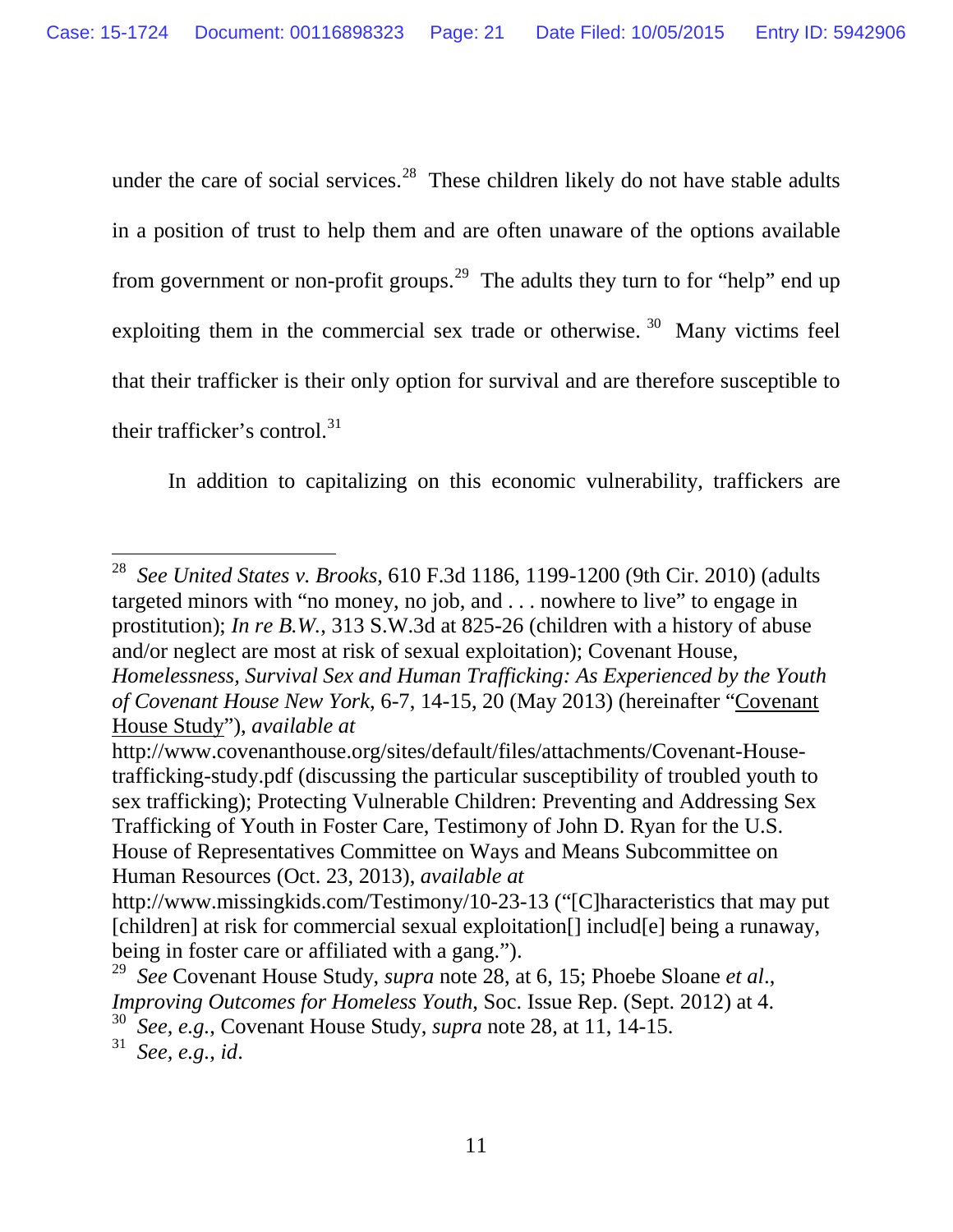adept at taking advantage of children's developmental immaturity.<sup>32</sup> Traffickers nurture an emotional connection with a child, acting as her boyfriend and/or protector. [33](#page-26-4) They provide whatever the child needs at the time—affection, affirmation, protection, shelter, food, clothing.<sup>[34](#page-26-5)</sup> Once the child begins to depend on, or has fallen in love with, her "boyfriend," he uses his position of trust and power to sexually exploit her.  $35$  He often reinforces his power with severe violence, torture, branding, and/or rape.<sup>[36](#page-26-7)</sup>

<span id="page-26-8"></span>As a result of traffickers' psychological control, children often experience "trauma bonding" with their traffickers, which is characterized by "an incredibly intense or important relationship, but one in which there has been an exploitation

<span id="page-26-3"></span><span id="page-26-2"></span><sup>32</sup> *See* Joan A. Reid, *Doors Wide Shut: Barriers to the Successful Delivery of Victim Services for Domestically Trafficked Minors in a Southern U.S. Metropolitan Area,* 20 Women & Crim. Just. 147, 148-50, 158 (2010).

<span id="page-26-4"></span><sup>33</sup> *See* Annitto, *supra* note [16,](#page-21-7) at 12-15; Covenant House Study, *supra* note [28,](#page-25-2) at 11.

<span id="page-26-5"></span><sup>34</sup> *See, e.g.*, Smith & Coloma, *supra* note [12,](#page-20-4) at 119-20.

<span id="page-26-6"></span><span id="page-26-0"></span><sup>35</sup> *See id.* at 29 (trafficker exercises emotional control over children, acting as "dictator and boyfriend at the same time"); *In re B. W.,* 313 S.W.3d at 824-25 ("Most of these children are controlled by their pimps through a combination of emotional and financial security mixed with violence and drugs, and are unaware that the treatment they are receiving is against the law.").

<span id="page-26-7"></span><span id="page-26-1"></span><sup>36</sup> *See* Annitto, *supra* note 15, at 16-17; Darren Geist, *Finding Safe Harbor: Protection, Prosecution, and State Strategies to Address Prostituted Minors*, 4 Leg. & Pol'y Brief 67, 75-76 (2012).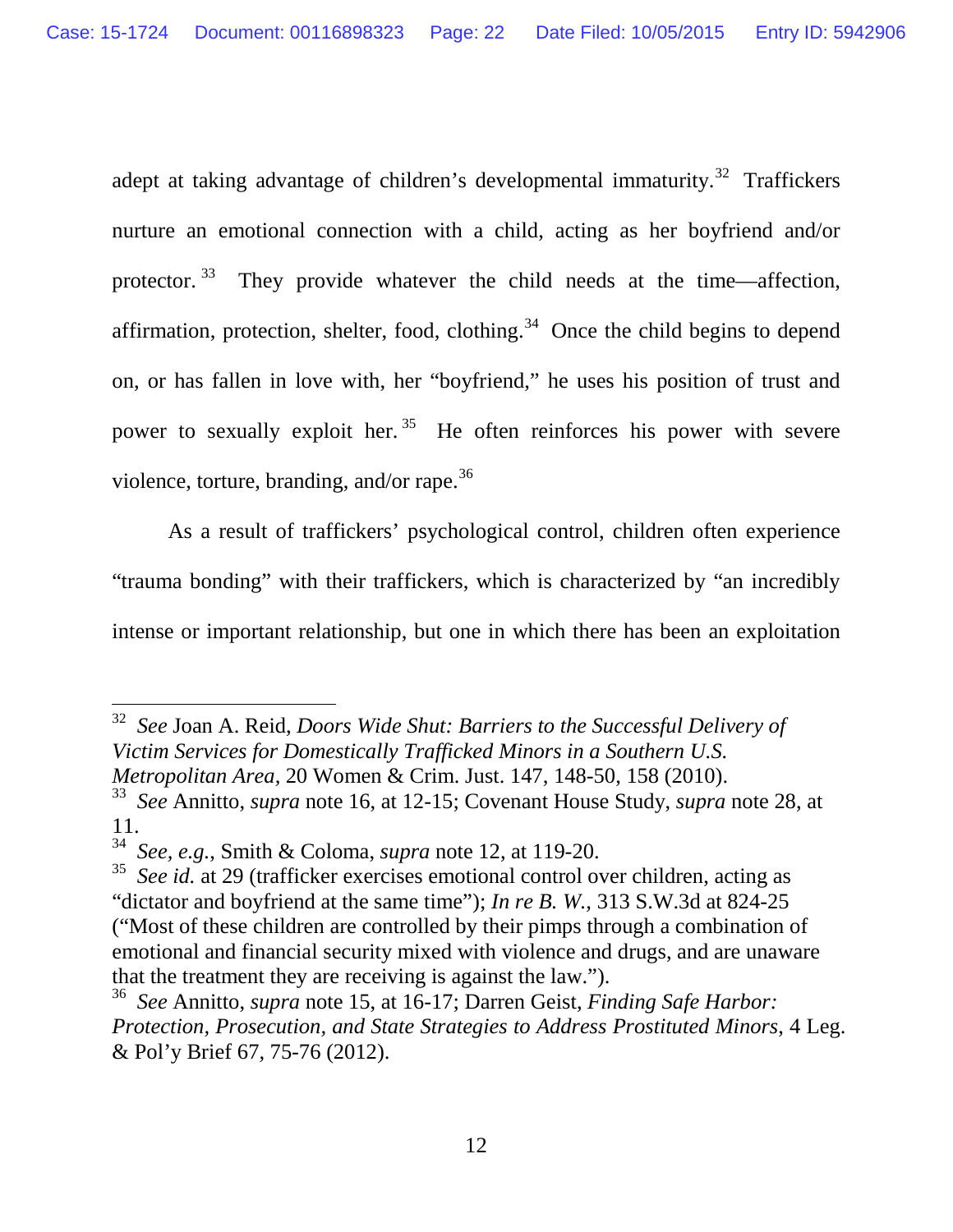of trust or power."<sup>[37](#page-27-3)</sup> This is one of the many factors preventing a child from leaving her trafficker, and is a bond that often requires intense therapy to break.<sup>38</sup>

## **C. The Consequences for Child Victims of Sex Trafficking Are Devastating**

<span id="page-27-7"></span>Large numbers of children are repeatedly raped every day. A child sold for

a sexual service is not a child who has "chosen" to engage in prostitution. [39](#page-27-5)

Anyone who suggests otherwise profoundly misunderstands the nature of

trafficking: "It [i]s really the commercialized rape of our children."[40](#page-27-6) As the U.S.

Department of Justice explains:

 $\overline{a}$ 

The term prostitution in connection with children can confuse one's understanding of this form of child sexual exploitation. The term itself implies the idea of choice, when in fact that is not the case. It is

<span id="page-27-3"></span><span id="page-27-1"></span><sup>37</sup> NCMEC, *Commercial Sexual Exploitation of Children: A Fact Sheet*, http://www.missingkids.com/en\_US/documents/CCSE\_Fact\_Sheet.pdf (last visited Sept. 25, 2015).

<span id="page-27-4"></span><span id="page-27-2"></span><sup>38</sup> *See* WestCoast Children's Clinic, *Research to Action: Sexually Exploited Minors (SEM) Needs & Strengths*, 11-13 (2012), *available at*  http://www.westcoastcc.org/WCC\_SEM\_Needs-and-Strengths\_FINAL.pdf; Geist, *supra* note [36,](#page-26-8) at 75-78.

<span id="page-27-5"></span><sup>&</sup>lt;sup>39</sup> See, e.g., Exploiting Americans on American Soil: Domestic Trafficking Exposed, Hearing on H.R. 972 before the Comm'n on Sec. & Cooperation in Europe, 109th Cong., at 6 (2005) ("[C]hildren can never consent to prostitution. It is always exploitation.")

<span id="page-27-6"></span><span id="page-27-0"></span><sup>40</sup> Jessica Lustig, *The 13-Year Old Prostitute: Working Girl or Sex Slave?,* NY Magazine (Oct. 24, 2007), *available at* http://nymag.com/news/features/30018/ (quoting Robert J. Flores, former head of the Office of Juvenile Justice and Delinquency Prevention at the U.S. Department of Justice).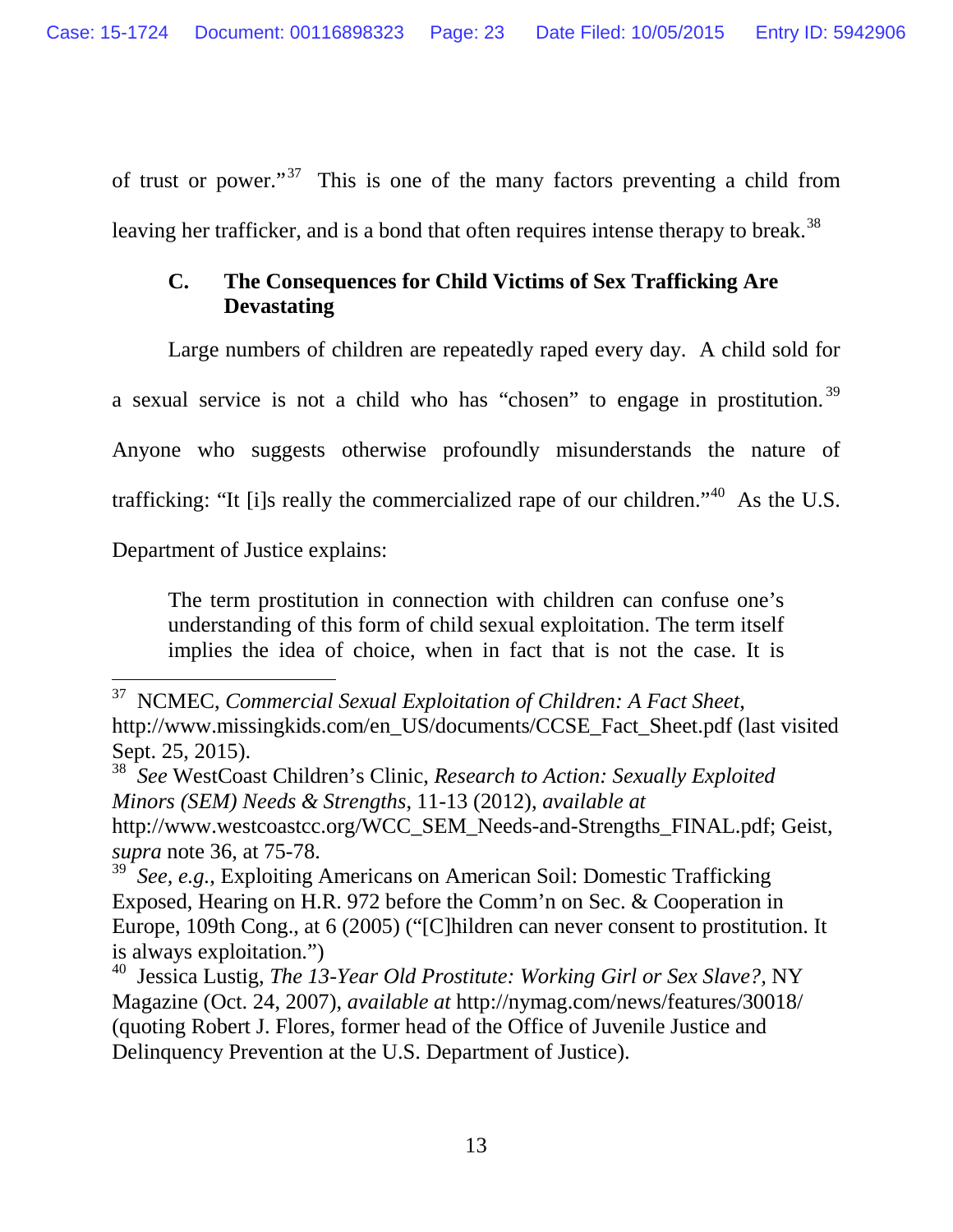<span id="page-28-5"></span>important to emphasize that the children involved are victims.<sup>[41](#page-28-2)</sup>

The consequences of this repeated rape cannot be overstated—"women and children who are trafficked into prostitution are physically, mentally, and emotionally devastated by the crime, and this devastation is lasting—with injuries, illnesses, and impairments continuing for decades."<sup>[42](#page-28-3)</sup>

Sex trafficking victims are particularly susceptible to physical, emotional, and psychological abuse. Nearly all sex trafficking victims suffer physical injuries from beatings and rapes by traffickers and/or purchasers.  $43$  Traffickers use "beatings, burnings, cuttings, gang rape, and sodomy" as means of controlling their victims, [44](#page-29-1) and victims are subject to the whims—sometimes extraordinarily

<span id="page-28-6"></span><sup>41</sup> *See Child Exploitation and Obscenity Section*, U.S. Dept. of Just., https://web.archive.org/web/20150412194126/http://www.justice.gov/criminal/ceo s/subjectareas/prostitution.html (last visited Oct. 2, 2015).

<span id="page-28-3"></span><span id="page-28-2"></span><span id="page-28-1"></span><sup>42</sup> Laura J. Lederer, et al., *The Health Consequences of Sex Trafficking and Their Implications for Identifying Victims in Healthcare Facilities*, 23 Annals Health L. 61, 62 (Winter 2014); see also U.S. Department of State, Trafficking in Persons Report (June 2013) (hereinafter, "2013 TIP Report"), at 31("Sex trafficking has devastating consequences for minors").

<span id="page-28-4"></span><span id="page-28-0"></span><sup>43</sup> *See, e.g.*, Melissa Farley, *Prostitution, Trafficking, and Cultural Amnesia: What We Must Not Know in Order To Keep the Business of Sexual Exploitation Running Smoothly*, 18 Yale J.L. & Feminism 109, 112- 17 (2006) (detailing the extreme violence that victims of commercial sexual exploitation endure).

<sup>44</sup> Geist, *supra* note [36,](#page-26-8) at 75-76; *see also The Prostitution of Children*, U.S. Dept. of Just., http://www.justice.gov/criminal-ceos/prostitution-children (hereinafter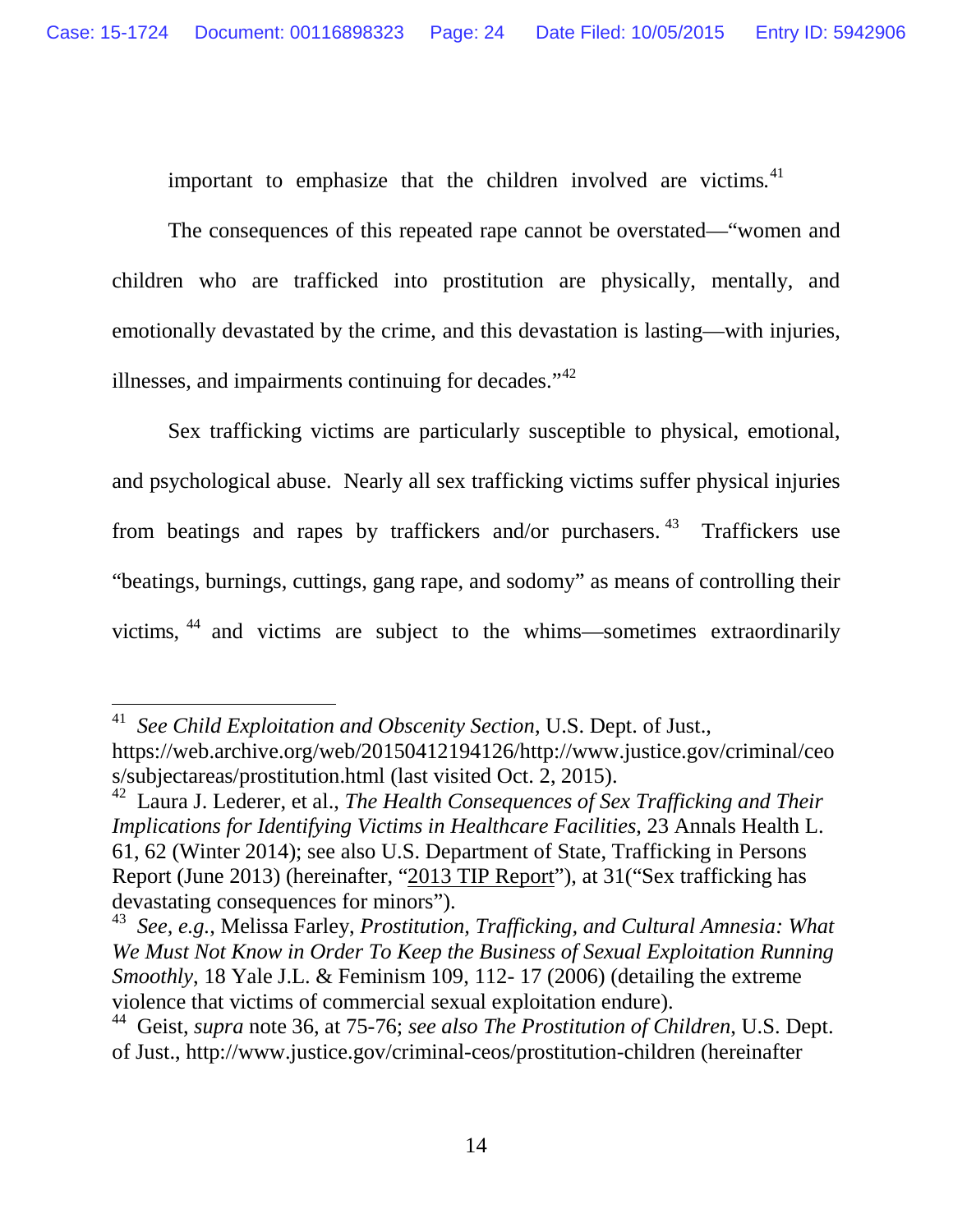violent—of those who purchase them.[45](#page-29-2) In extreme cases, victims "are sometimes worked or physically brutalized to death."<sup>[46](#page-29-3)</sup> Further, victims are more susceptible to drug or alcohol addiction, particularly because such substances are often forced on them by their traffickers as a means of maintaining control.<sup>[47](#page-29-4)</sup> The victims also have an increased risk of contracting serious and/or deadly diseases; an increased risk of long-lasting reproductive issues; and high rates of dietary issues, including severe weight loss, malnutrition, and eating disorders.<sup>[48](#page-29-5)</sup> Most sex trafficking victims suffer from significant mental health issues, including depression, anxiety, nightmares, flashbacks, and/or low self-esteem, and they often feel socially ostracized and blamed for their supposed "choices."[49](#page-30-4) 

<span id="page-29-6"></span><span id="page-29-1"></span><sup>&</sup>quot;Prostitution of Children") (last visited Sept. 29, 2015) ("It is not uncommon for traffickers to beat, rape or torture their victims.").

<sup>45</sup> *See* Geist*, supra* note [36,](#page-26-8) at 76-77.

<sup>46</sup> *See* TVPA § 102(b)(11).

<span id="page-29-4"></span><span id="page-29-3"></span><span id="page-29-2"></span><sup>47</sup> *See, e.g.*, Lederer, *supra* note [42,](#page-28-5) at 75-76 ("Many survivors were dependent on drugs or alcohol while they were trafficked either because the substances were forced on them as a control mechanism by their traffickers or because substance use was a means of coping with the immense abuse they suffered."); Prostitution of Children, *supra* note [44](#page-28-6) (traffickers "use drugs and alcohol" to maintain "control"). See TVPA §102(b)(11) ("Trafficking exposes victims to serious health risks,"

<span id="page-29-5"></span>including "deadly diseases [like] HIV and AIDS."); 2013 TIP Report, *supra* note 41, at 31; Lederer, *supra* note [42,](#page-28-5) at 68, 71-74, 79.

<span id="page-29-0"></span><sup>49</sup> *See* Lederer, *supra* note [42,](#page-28-5) at 70; 2013 TIP Report, *supra* note [42,](#page-28-5) at 31; Linda A. Smith, *et al.*, *The National Report on Domestic Minor Sex Trafficking:*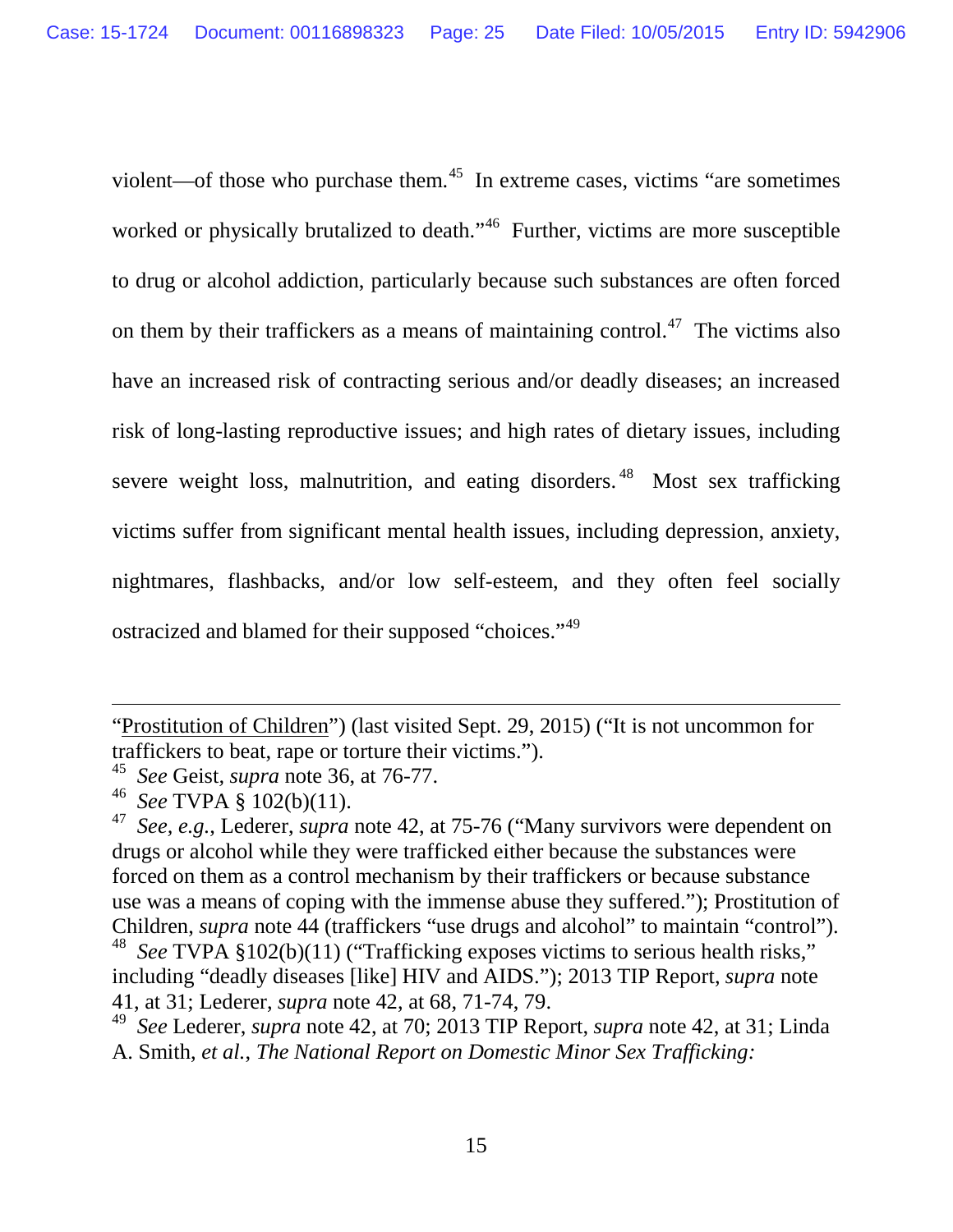These consequences, to a greater or lesser extent, affect almost all victims of sex trafficking, but they are even more pronounced for children.<sup>[50](#page-30-5)</sup> Not surprisingly, given the multifaceted trauma inflicted by the sex trafficking industry, victims have an extraordinarily high rate of attempted suicide and post-traumatic stress  $disorder.<sup>51</sup>$  $disorder.<sup>51</sup>$  $disorder.<sup>51</sup>$ 

## <span id="page-30-3"></span>**II. BACKPAGE.COM FACILITATES AND PROMOTES THE VICTIMIZATION OF CHILDREN**

The sex trade has many similarities to traditional businesses; its success depends in part on efficiently marketing and selling its "product"—in this case, sex with children.<sup>[52](#page-30-7)</sup> The Internet has provided traffickers with a remarkably easy and cost-effective way to do this, opening up new and vast markets for the commercial

<span id="page-30-4"></span>*America's Prostituted Children*, Shared Hope, 41-42 (May 2009), *available at* http://sharedhope.org/wp-

content/uploads/2012/09/SHI\_National\_Report\_on\_DMST\_2009.pdf.

<span id="page-30-5"></span><span id="page-30-0"></span><sup>50</sup> *See* Mary P. Alexander *et al*., *Community and Mental Health Support of Juvenile Victims of Prostitution*, 1 Med., Legal, & Soc. Sci. Aspects of Child Sexual Exploitation 397, 397-98 (2005); 2013 TIP Report, *supra* note 41, at 31. <sup>51</sup> *See* Lederer, *supra* note [42,](#page-28-5) at 70; Melissa Farley & Howard Barkan,

<span id="page-30-6"></span><span id="page-30-1"></span>*Prostitution, Violence, and Posttraumatic Stress Disorder,* 27(3) Women & Health 37-49 (1998).

<span id="page-30-7"></span><span id="page-30-2"></span><sup>52</sup> *See* Meredith Dank et al., *Estimating the Size and Structure of the Underground Commercial Sex Economy in Eight Major US Cities*, 112, 190-91 (The Urban Institute Mar. 2014).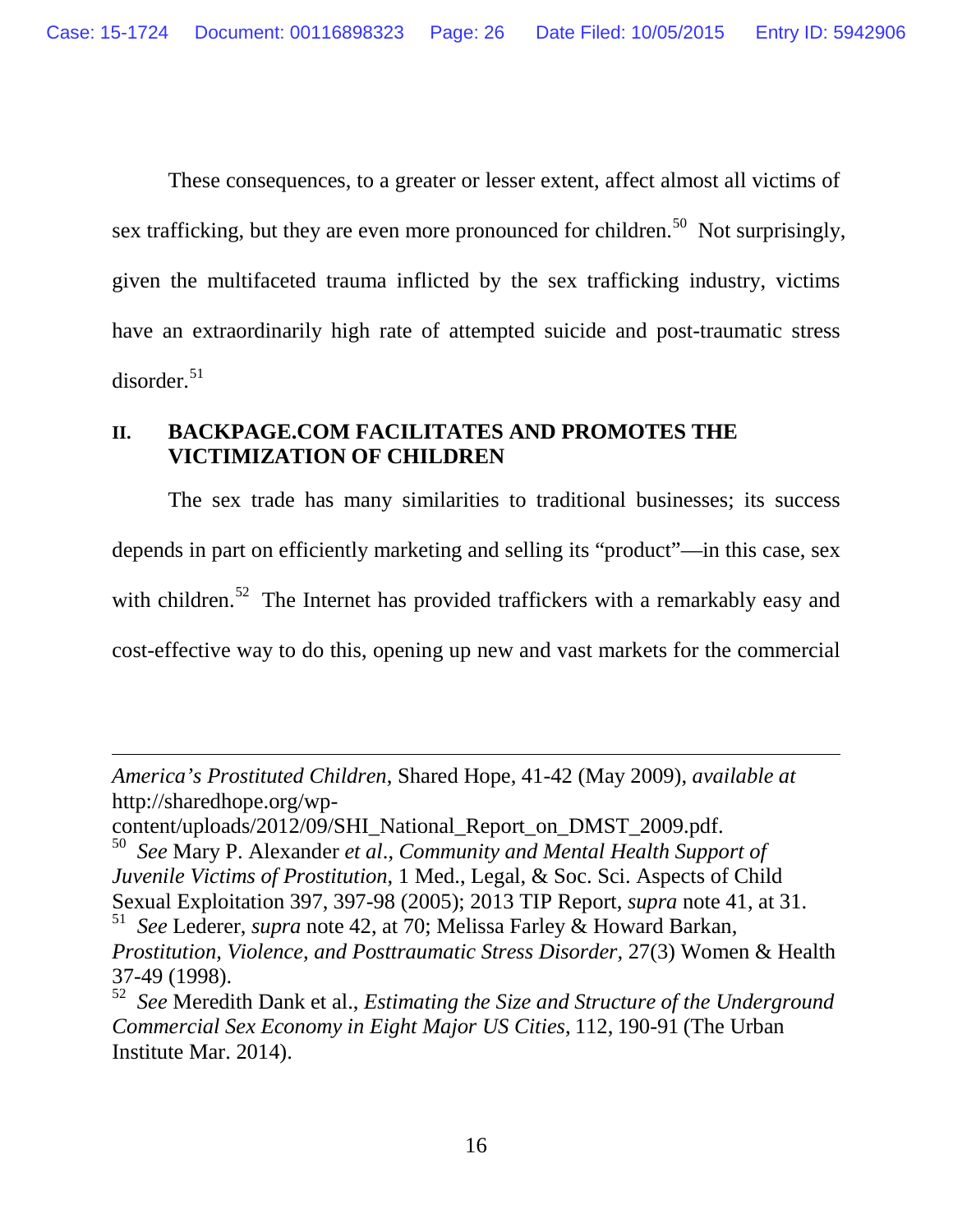sex industry.<sup>[53](#page-31-2)</sup> Websites such as Backpage.com are a significant means by which traffickers advertise child victims to potential customers, facilitating the sexual exploitation of children.<sup>[54](#page-31-3)</sup>

## <span id="page-31-8"></span><span id="page-31-7"></span>**A. Backpage.com Is the Leading Online Marketplace for the Sale of Illegal Sex**

Backpage.com's "adult" section is "[o]ne of the most well-known online classified sites" for sex trafficking. [55](#page-31-4) The "anonymity and accessibility" of Backpage.com create the "perfect storm for the proliferation of sex trafficking."[56](#page-31-5) After Craigslist shut down its "adult services" section in 2010, Backpage.com acquired a huge portion of the online prostitution business and is now "the nation's leading publisher of online prostitution advertising."<sup>57</sup> According to a study by the

<span id="page-31-6"></span><sup>53</sup> *See, e.g.*, *Exploiting Americans on American Soil*, *supra* note [39,](#page-27-7) at 33 (sex traffickers are using the Internet to grow their businesses); Smith, *supra* note [49,](#page-29-6) at 17 ("the accessibility to commercial sex markets on the Internet is staggering").<br><sup>54</sup> See id.; Prostitution of Children, *supra* note 44.  $\overline{a}$ 

<span id="page-31-2"></span><span id="page-31-1"></span><sup>54</sup> *See id.*; Prostitution of Children, *supra* note [44.](#page-28-6) <sup>55</sup> NPR Staff, *Online and Anonymous: New Challenges to Prosecuting Sex Trafficking*, NPR (Aug. 3, 2013), http://www.npr.org/2013/08/03/208664066/onlin e-the-web-of-sex-trafficking-can-be-even-more-obscure.

<span id="page-31-4"></span><span id="page-31-3"></span><sup>56</sup> Shared Hope, *Memorandum: Facilitation of Domestic Minor Sex Trafficking*, 1 (Sept. 9, 2013), *available at* http://sharedhope.org/wpcontent/uploads/2014/04/Shared-Hope-Written-Remarks\_Arizona-Governors-Anti-Trafficking-Taskforce\_Sex-Trafficking-on-Classified-Website.pdf.

<span id="page-31-5"></span><span id="page-31-0"></span><sup>57</sup> AIMGroup, *Online prostitution-ad revenue crosses Craigslist benchmark* (2013), *available at* http://aimgroup.com/2013/07/10/online-prostitution-adrevenue-crosses-craigslist-benchmark/.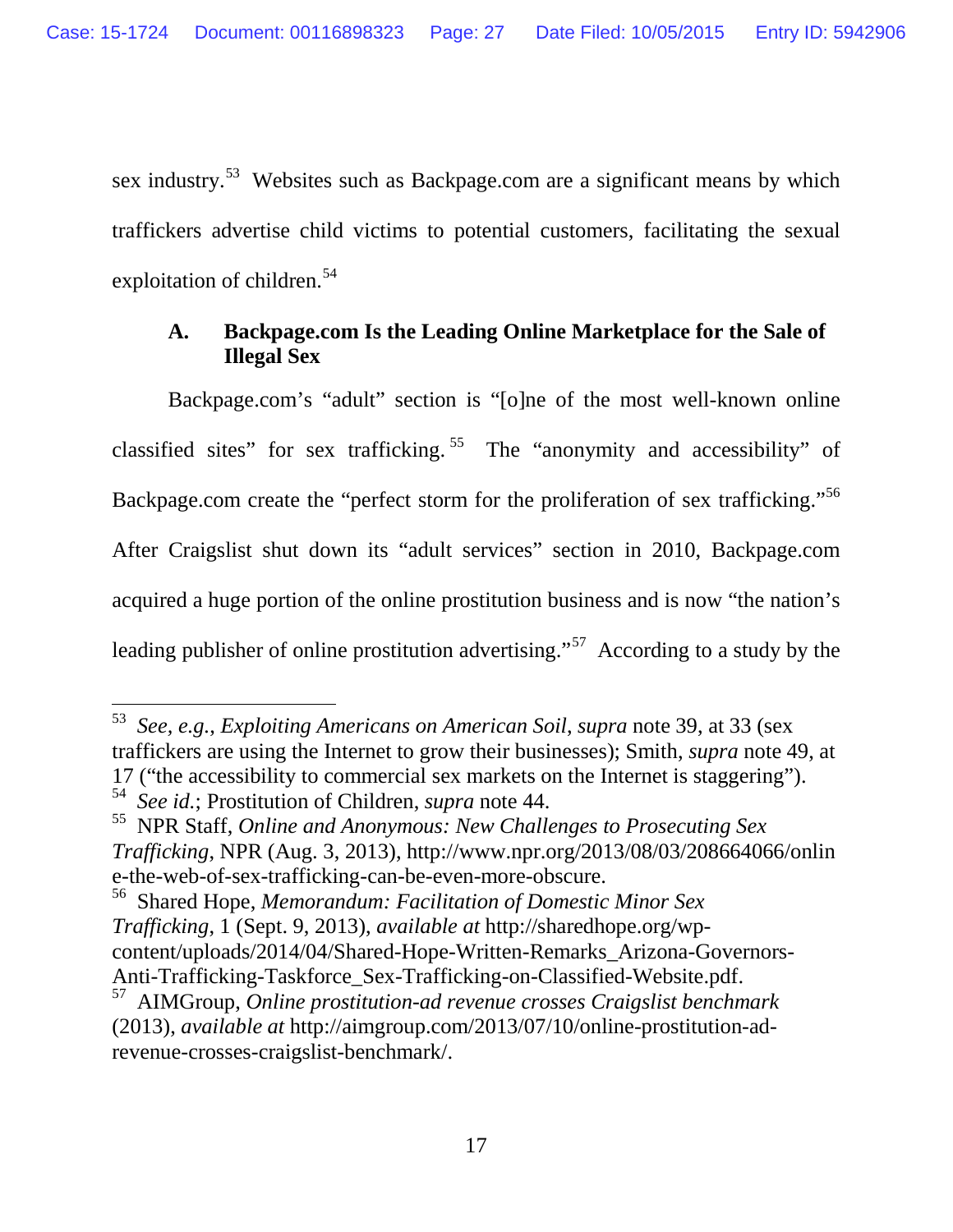<span id="page-32-5"></span>Advanced Interactive Media Group, LLC, ("AIMGroup"), some 69,450 advertisements for "escorts" and "body rubs"—both euphemisms for prostitution<sup>[58](#page-32-2)</sup>—were posted on Backpage.com in May 2013, earning the website about \$4.5 million—a figure consistent with monthly levels throughout the year.<sup>[59](#page-32-3)</sup> A significant percentage of Backpage.com's ads in the adult services section of the website are for prostitution of trafficking victims. [60](#page-32-4) Backpage.com realizes a substantial financial benefit as a direct result of its active promotion and facilitation of sex trafficking.

Federal and state leaders recognize that Backpage.com is a major facilitator of sex trafficking. U.S. Representative Ann Wagner specifically identified Backpage.com as a "top forum" for the posting of prostitution advertisements.<sup>[61](#page-33-1)</sup> Congress has also recognized that "third party ads for massages, body rubs, [and]

<span id="page-32-2"></span><span id="page-32-1"></span><span id="page-32-0"></span><sup>58</sup> *Id.*; Letter from the National Association of Attorneys General to Samuel Fifer, dated Aug. 31, 2011 (hereinafter "A.G. Letter"), at 1, *available at*  http://www.naag.org/assets/files/pdf/signons/Backpage%20WG%20Letter%20Aug %202011Final.pdf.<br><sup>59</sup> AIMGroup, *supra* note 57.

<span id="page-32-4"></span><span id="page-32-3"></span><sup>&</sup>lt;sup>60</sup> See Backpage.com, LLC v. Dart, No. 15 C 063460, 2015 WL 5174008, at \*12 (N.D. Ill. Aug. 24, 2015) ("uncontroverted evidence . . . .establishes, at least, that a large percentage of the ads in the adult services portion of the Backpage.com website are ads for prostitution . . . connected to human trafficking."

<sup>61</sup> Alan Scher Zagier, *Wagner Promotes Bill to Shut Down Online Sex Ads*, Wash. Times (Mar. 13, 2014) (Representative Wagner introduced the SAVE Act).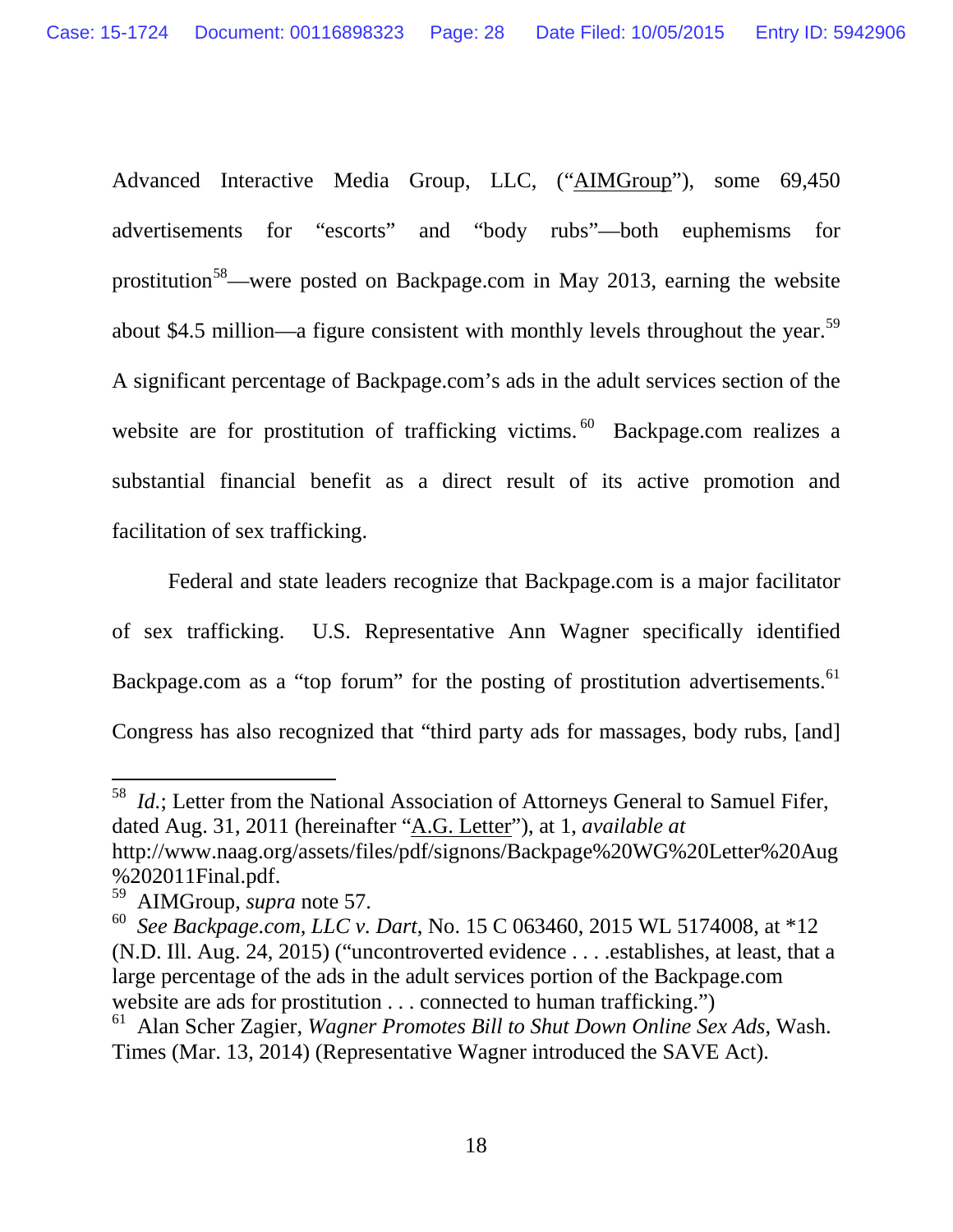escort services" are simply "thinly veiled references to prostitution."<sup>62</sup> In addition, in a unanimous resolution, the U.S. Senate "call[ed] on Village Voice Media Holdings, LLC to act as a responsible global citizen and immediately eliminate the 'adult entertainment' section of the classified advertising website Backpage.com to terminate the website's rampant facilitation of online sex trafficking."<sup>[63](#page-33-3)</sup> Similarly, current Massachusetts Attorney General Maura Healy has called on Backpage.com to remove the adult section from its website citing Backpage.com's responsibility for "most of the human trafficking cases" prosecuted by her office.<sup>[64](#page-33-4)</sup> Rhode Island Attorney General Peter Kilmartin has stated that "[t]he common thread around [Rhode Island's] human trafficking cases is backpage.com, the favored site for human traffickers."<sup>[65](#page-34-0)</sup>

In addition, 46 state attorneys general (including Attorney General Kilmartin and Massachusetts's then-Attorney General Martha Coakley), in a letter to Backpage.com, identified the website as a "hub" for the trafficking of minors:

<span id="page-33-1"></span> $62$  *Id.* 

<sup>&</sup>lt;sup>63</sup> S. Res. 439, 112th Cong. (2012).

<span id="page-33-3"></span><span id="page-33-2"></span>Statement from AG Healy Calling on Backpage to Remove Adult Section from Its Website (2015), http://www.mass.gov/ago/news-and-updates/press-

<span id="page-33-4"></span>releases/2015/2015-07-07-backpage-statement.html (last visited Sept. 25, 2015).

<span id="page-33-0"></span><sup>65</sup> Patrick Anderson, *Boy, 16, Gets 15-Year Sentence in Prostituting of Teen Girls*, The Providence Journal, Sep. 17, 2015, at A2.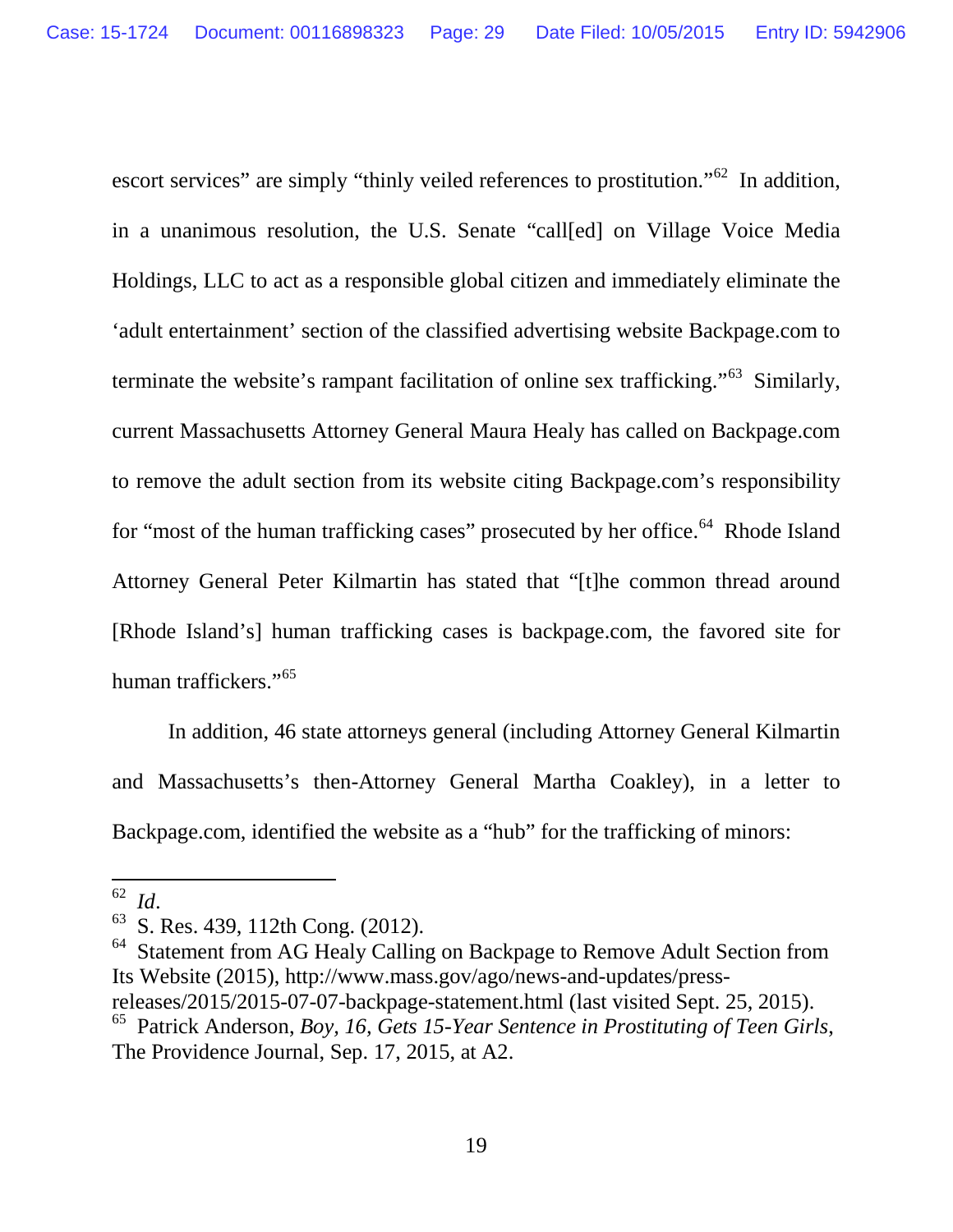As our state's chief law enforcement officers, we are increasingly concerned about human trafficking, especially the trafficking of minors. Backpage.com is a hub for such activity . . . . This hub for illegal services has proven particularly enticing for those seeking to sexually exploit minors.<sup>[66](#page-34-1)</sup>

The letter chastised Backpage.com's purported efforts to limit advertisements for prostitution, stating that "[t]he prominence of illegal content on Backpage.com conflicts with the company's representations about its content policies."<sup>67</sup>

Backpage.com disingenuously attempts to downplay its prominent role in the online trafficking of girls and women by pointing to the conduct of other online sites. In the court below, for example, Backpage.com argued that it is "myopic to focus on just the Internet or any one website" when sex traffickers avail themselves of many other technological platforms, "including Facebook, MySpace, and Craigslist (still), Twitter, Tumbler, and others."[68](#page-35-0) This argument misses the mark entirely. That sex traffickers use other websites or technological means to sell children for sex in no way exculpates or mitigates Backpage.com's universally recognized leading role in this horrendous online marketplace. The "everyone else

<span id="page-34-0"></span><sup>66</sup> A.G. Letter, *supra* note [58,](#page-32-5) at 1.

<sup>67</sup> *Id.* at 2.

<span id="page-34-2"></span><span id="page-34-1"></span>Def's. Resp. to Briefs of Amici Curiae, No. 14-cv-13870, Dkt. # 45, at 5-6 (D. Mass. Mar. 25, 2015).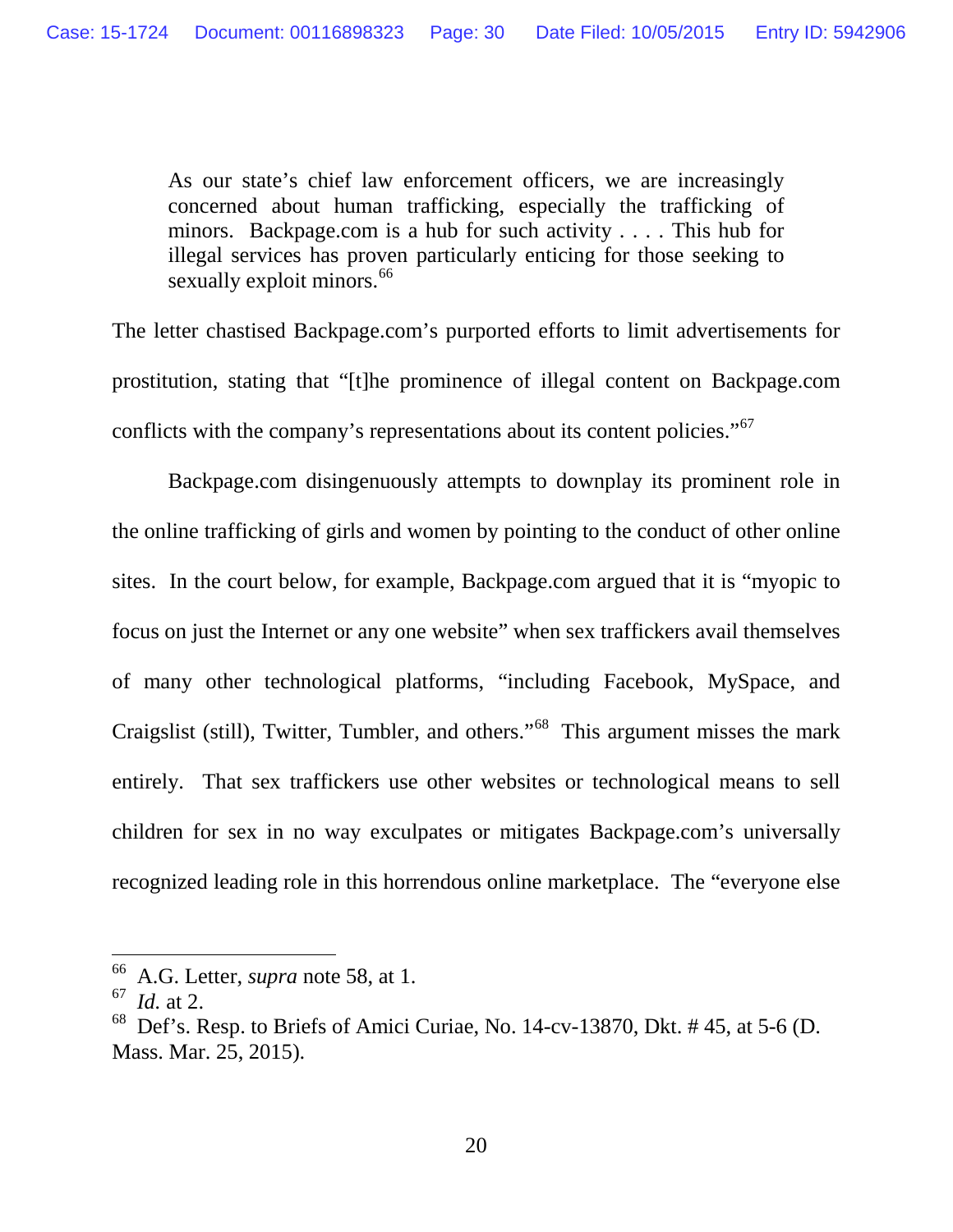is doing it too" argument is a meritless attempt to justify the facilitation of the brutal victimization of countless girls and women.<sup>69</sup>

## **B. Backpage.com's Illegal Marketplace Includes the Sale of Children for Sex**

Despite its title, the "adult" section on Backpage.com includes advertisements for children.<sup>70</sup> Indeed, Backpage.com itself admits that at least 400 advertisements a month in its "adult services" section potentially involve minors— although the actual number is likely much higher.<sup>[71](#page-35-3)</sup> A study by the non-profit group YouthSpark in Atlanta surveyed service providers across the nation on questions related to domestic minor sex trafficking victims. Seventy-two percent of the child victims in their care were bought and sold for sex online; 53% of those

<sup>69</sup> AIMGroup, *supra* note [57;](#page-31-6) *see also* SAC ¶ 9 (Backpage's actions have "dramatically increase[d] the revenues and market share of Backpage.com."). To See generally, id.  $\overline{a}$ 

<span id="page-35-1"></span><span id="page-35-0"></span><sup>&</sup>lt;sup>71</sup> S. Res. 439, 112th Cong. (2012) (finding that "Backpage.com vice president Carl Ferrer acknowledged . . . that the company identifies more than 400 'adult entertainment' posts that may involve minors each month" and finding that "the actual number of 'adult entertainment' posts on Backpage.com each month that involve minors may be far greater than 400"). While the company reports that these advertisements involve minors, it nevertheless leaves the advertisements on its website. *See* Deborah Feyerick & Sheila Steffen, *A Lurid Journey Through Backpage.com,* CNN (May 10, 2012), *available at* 

<span id="page-35-3"></span><span id="page-35-2"></span>http://thecnnfreedomproject.blogs.cnn.com/2012/05/10/a-lurid-journey-throughbackpage-com/.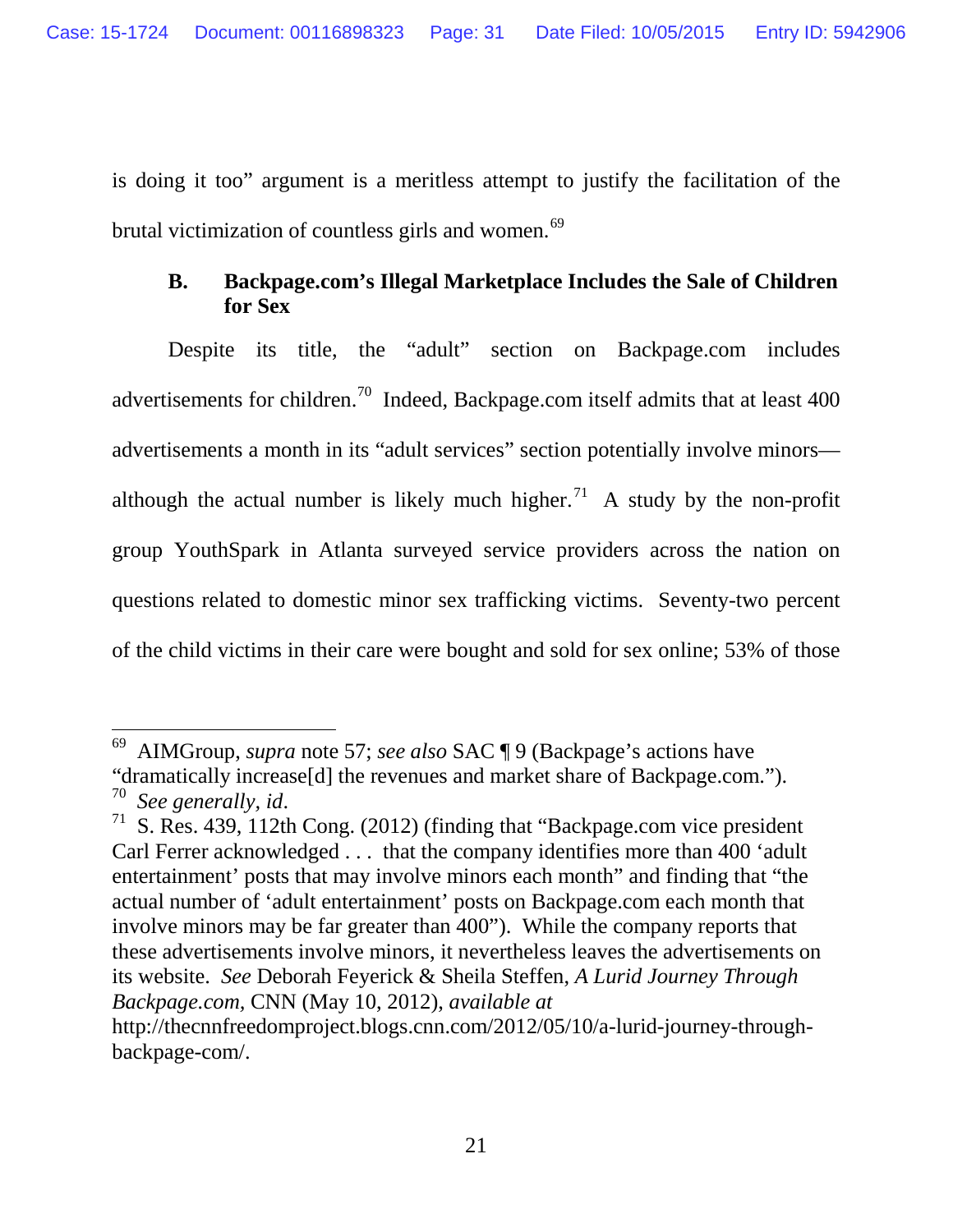child victims reported being trafficked on Backpage.com.<sup>[72](#page-36-1)</sup>

Backpage.com does little to curb the abuses on its website. Backpage.com only has two purported requirements relating specifically to advertising and minors—the person posting the advertisement (often the adult trafficker) must click on the posting rules page, which includes the following statements: (i) "I will not post any material on the Site that exploits minors in any way" and (ii) "I am at least 18 years of age or older and not considered to be a minor in my state of residence."[73](#page-36-2) Worse still, traffickers can post advertisements of children without fear of recourse—Backpage.com allows traffickers to post advertisements anonymously.<sup>74</sup> Traffickers also can post provocative photographs of minors on Backpage.com, with their faces blurred in an attempt to hide their youth.<sup>[75](#page-37-3)</sup>

Traffickers and buyers have developed a code so that buyers specifically seeking underage girls can identify them quickly. Backpage.com allows many

 $72$  Shared Hope, Memorandum: Facilitation of Domestic Minor Sex Trafficking, *supra* note [56.](#page-31-7) <sup>73</sup> *Posting Rules*, Backpage,

<span id="page-36-0"></span>

<span id="page-36-1"></span>http://posting.boston.backpage.com/online/classifieds/PostAdPPI.html/bos/boston. backpage.com/?u=bos&serverName=boston.backpage.com&superRegion=Boston &region=5933827&section=4381&category=4443 (last visited Sept. 25, 2015).

<span id="page-36-2"></span><sup>74</sup> NPR Staff, *Online and Anonymous*, *supra* note [55.](#page-31-8) 75 *See, e.g.*, SAC ¶ 57 (samples of Backpage.com advertisements, some of which include photographs with blurred faces).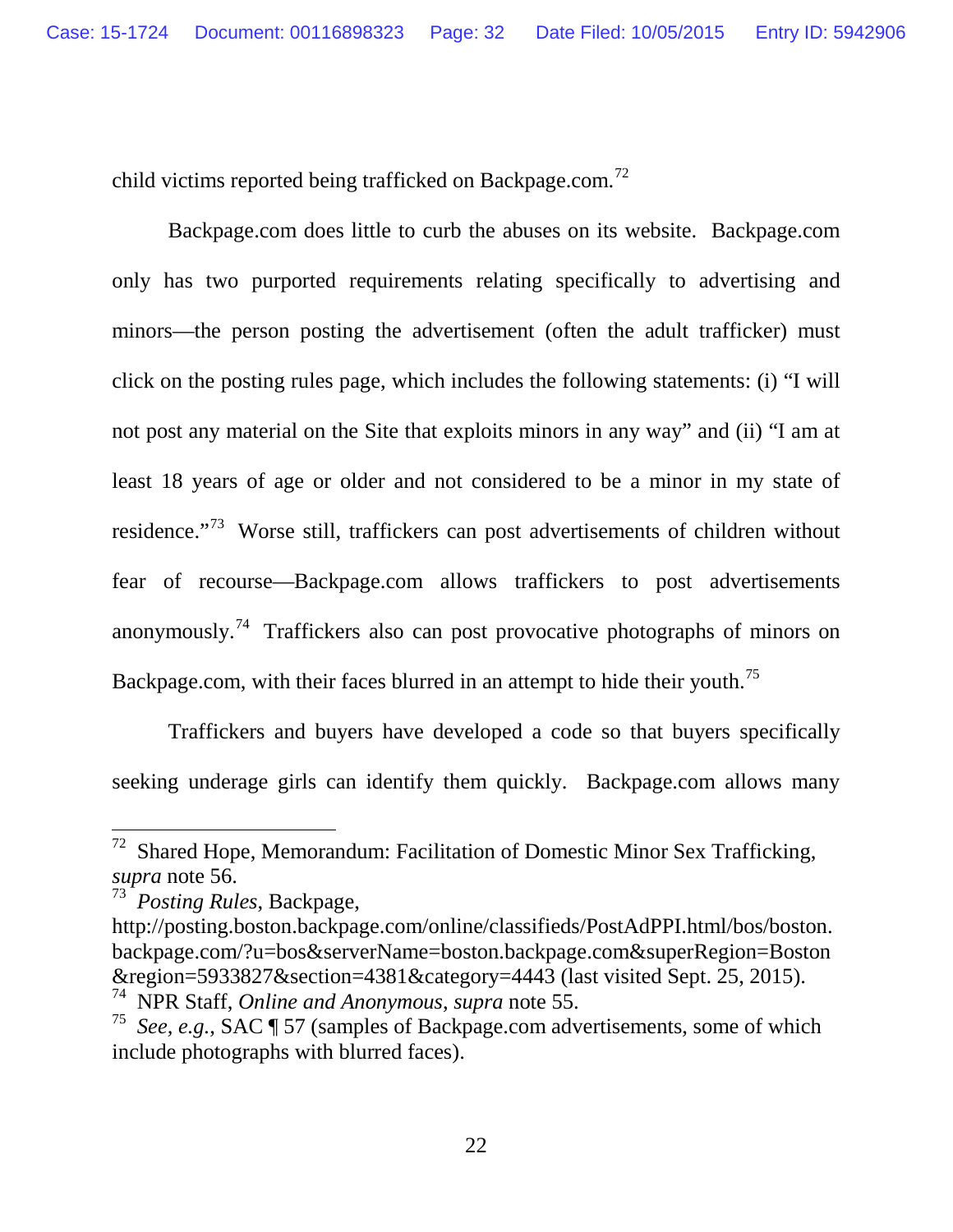common code words used by traffickers to appeal to those looking to purchase sex with children, like "young," "new to town," and "fresh."<sup>[76](#page-37-4)</sup>

Backpage.com's lax advertising "requirements" create an online forum that is both lucrative and dangerous. Traffickers profit from the sale of children for sex advertised on Backpage.com; Backpage.com profits from these traffickers; and buyers get a free and anonymous way to shop for child sex.<sup>[77](#page-37-5)</sup>

<span id="page-37-0"></span><sup>76</sup> *See* Ann Gerhart, *Sex-trafficking Opponents Fight Craigslist's 'Adult Services' Ads*, Wash. Post (Aug. 7, 2010), *available at* http://www.washingtonpost.com/wpdyn/content/article/2010/08/06/AR2010080606376.html; *see also,* SAC ¶ 56 (samples of Backpage.com advertisements, some of which use the descriptions "young," "new to town," and "fresh").

<span id="page-37-4"></span><span id="page-37-3"></span><span id="page-37-2"></span>In the District Court, Backpage.com argued that if held liable here, it would be confronted with shuttering its site, which will "deprive[] law enforcement of a cooperative partner" in combatting sex trafficking. Def's. Resp. to the Briefs of Amici Curiae, No. 14-cv-13870, Dkt. # 45, at 7 (D. Mass. Mar. 23, 2015). On the contrary, it will deprive traffickers of an easy and effective way to sell girls and women. Backpage.com claims that, as was the case when Craigslist shut down its escort section, the industry will simply move to a new site, "beyond the jurisdiction and reach of law enforcement." *Id.* But, even if sex traffickers move on to new forums, Backpage.com's current facilitation of the trafficking industry is not justified. And, despite Backpage.com's claim, law enforcement does not universally "lament" Craigslist's removal of its escort section. *See* Mark Latonero, *Human Trafficking Online, The Role of Social Networking Sites and Online Classifieds*, USC Annenberg Center on Communication Leadership and Policy, at 27 (Nov. 2012),

<span id="page-37-5"></span><span id="page-37-1"></span>https://technologyandtrafficking.usc.edu/files/2012/11/HumanTrafficking2012\_No v12.pdf (some law enforcement surveyed "stressed that cooperation alone did not provide sufficient reason to keep [Craigslist's] adult section open," and the ones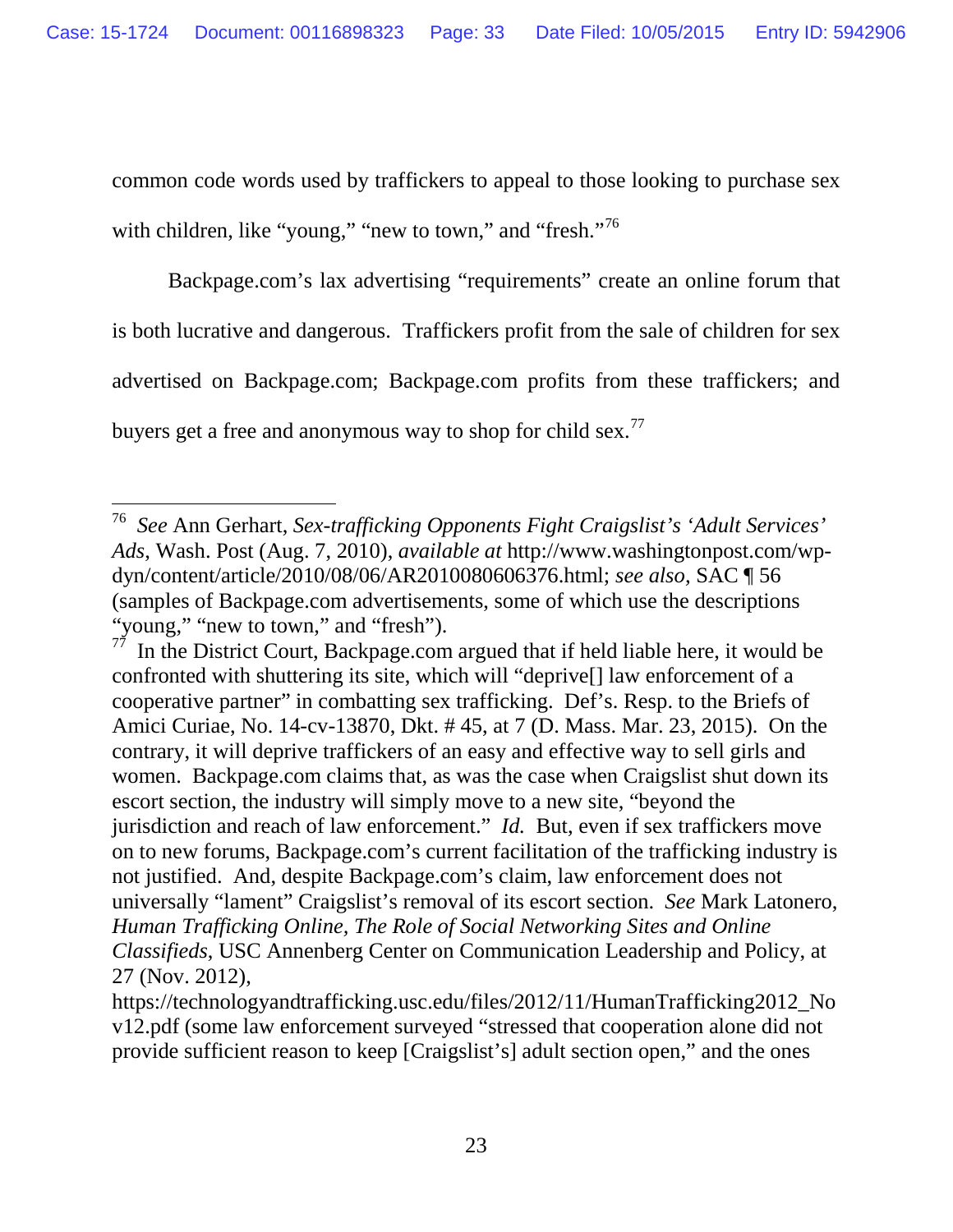## **C. Backpage.com is a Full Participant in the Sex Trafficking Industry.**

Backpage.com actively promotes sex trafficking.<sup>[78](#page-38-1)</sup> Law enforcement officers across the country attest to the "basic correlation between advertising on Backpage.com and unlawful sexual activity." <sup>[79](#page-38-2)</sup> This past summer, law enforcement agencies nationwide arrested more than 1000 sex traffickers and sex buyers as part of an annual sting operation.<sup>[80](#page-39-0)</sup> Sherriff Dart of Cook County, Illinois, whose office spearheaded the sting, "has repeatedly attacked Backpage.com as a haven for pimps and traffickers," and made Backpage.com the primary target of the sting.<sup>[81](#page-39-1)</sup> About "two-fifths of the arrests [from the sting] stemmed from online prostitution ads, and 98% of those ads were placed on

who questioned its closure described Craigslist, contrary to Plaintiffs' allegations here regarding Backpage.com, as "very pro-law enforcement"); s*ee also* A.G. Letter, *supra* note [58](#page-32-5) (46 state Attorneys Generals believe Backpage.com's "efforts have proven ineffective.). In any event, law enforcement is resourceful enough to continue finding ways to combat sex trafficking without the alleged "cooperation" of Backpage.com.

<sup>78</sup> SAC ¶ 112; A.G. Letter, *supra* note [58,](#page-32-5) at 1 (Backpage.com is "dedicated to the promotion of prostitution.").

<sup>79</sup> *Backpage.com v. Dart*, 2015 U.S. Dist. LEXIS 116625, at \*5 n.1 (N.D. Ill. Sept. 2, 2015).

<span id="page-38-1"></span><span id="page-38-0"></span><sup>80</sup> Charlotte Alter*, More than 1,000 Pimps and Johns Arrested in Nationwide Prostitution Sting*, Time (Sept. 3, 2015) http://time.com/4022124/prostitutionnationwide-sting/ (last visited Sept. 25 2015).

<span id="page-38-2"></span><sup>81</sup> *Id*.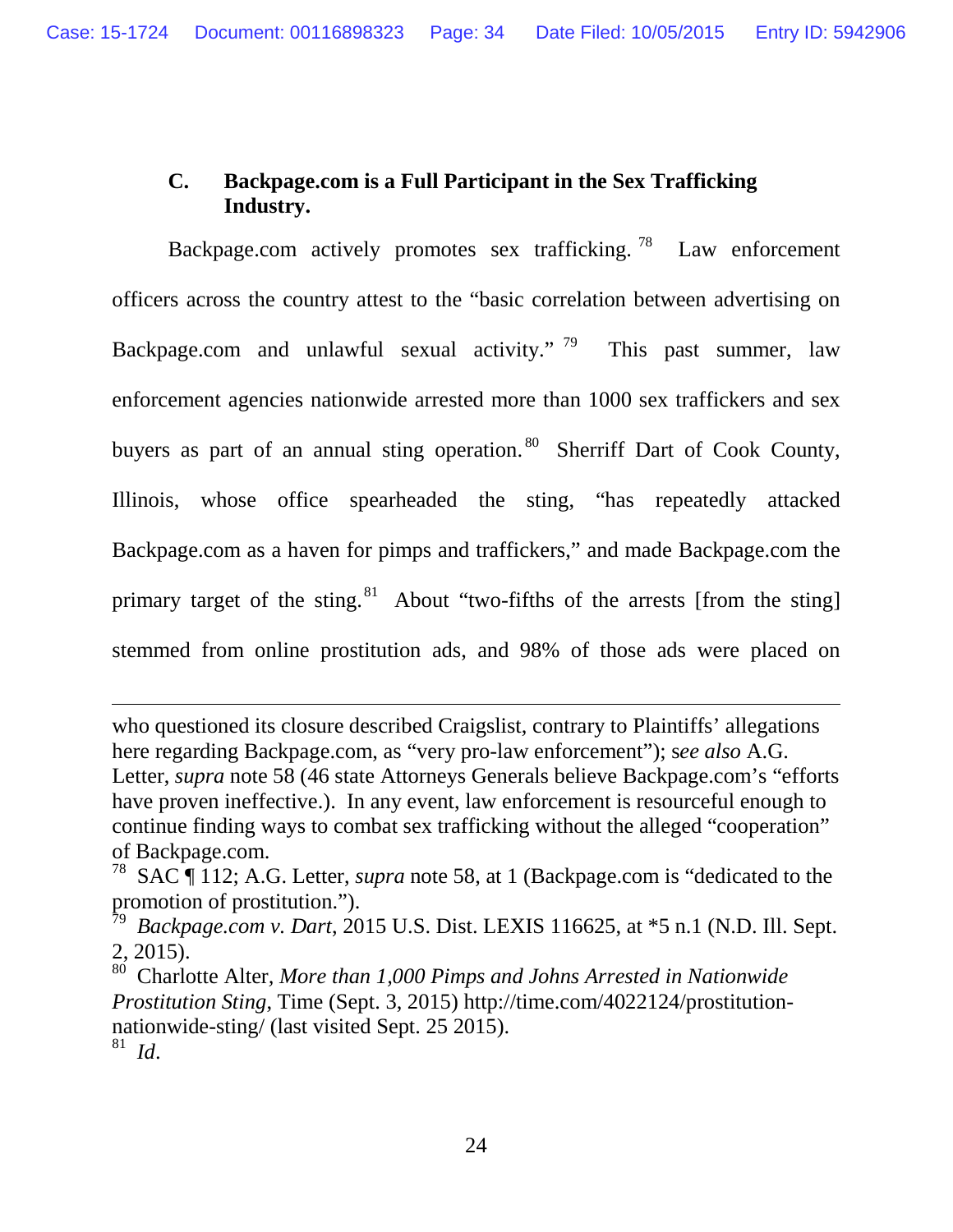Backpage.com."[82](#page-39-2)

Backpage.com promotes and facilitates sex trafficking, and more specifically, facilitated the sale and subsequent multiple rapes of the three girls who are plaintiffs in this litigation. Backpage.com cannot avoid liability by touting its alleged cooperation with law enforcement in certain cherry-picked investigations.<sup>83</sup> Backpage.com's culpability arises from its use of technology to play a key role in the trafficking of girls and women, causing devastating and irreparable harm that cannot be mitigated through Backpage.com's disingenuous purported "cooperation."[84](#page-40-0) 

 $82$  *Id.* 

<span id="page-39-0"></span><sup>&</sup>lt;sup>83</sup> Backpage.com's District Court brief in opposition to amicus curiae cites alleged receipt of "thank you" notes from law enforcement. *See* Def's Resp. to the Briefs of Amici Curiae, No. 14-cv-13870, Dkt. # 45, at 13-14 (D. Mass. Mar. 23, 2015). Although Backpage.com claims alleged "cooperation" with law enforcement, it has, in fact, made affirmative efforts to thwart law enforcement through systematic identification and removal of law enforcement's undercover advertising. *See* Kevin M. Ryan, *Holding Backpage.com Accountable*, Covenant House (Sept. 12, 2014), https://www.covenanthouse.org/kevin-ryan-blog/holding-backpagecomaccountable.

<span id="page-39-3"></span><span id="page-39-2"></span><span id="page-39-1"></span> $84$  Def's Resp. to the Briefs of Amici Curiae, No. 14-cv-13870, Dkt. # 45, at 13-14 (D. Mass. Mar. 23, 2015) ("Houston police conducted a sting operation by placing ads on Backpage.com, arresting sixty men for soliciting prostitution."). However, in its District Court reply to amici curiae, Backpage.com claimed that it is part of the solution, and has undertaken efforts to make its site a "risky place" for sex traffickers. *Id.* at 9-10. *But see* Br. for the Appellants, No. 15-1724, Doc. #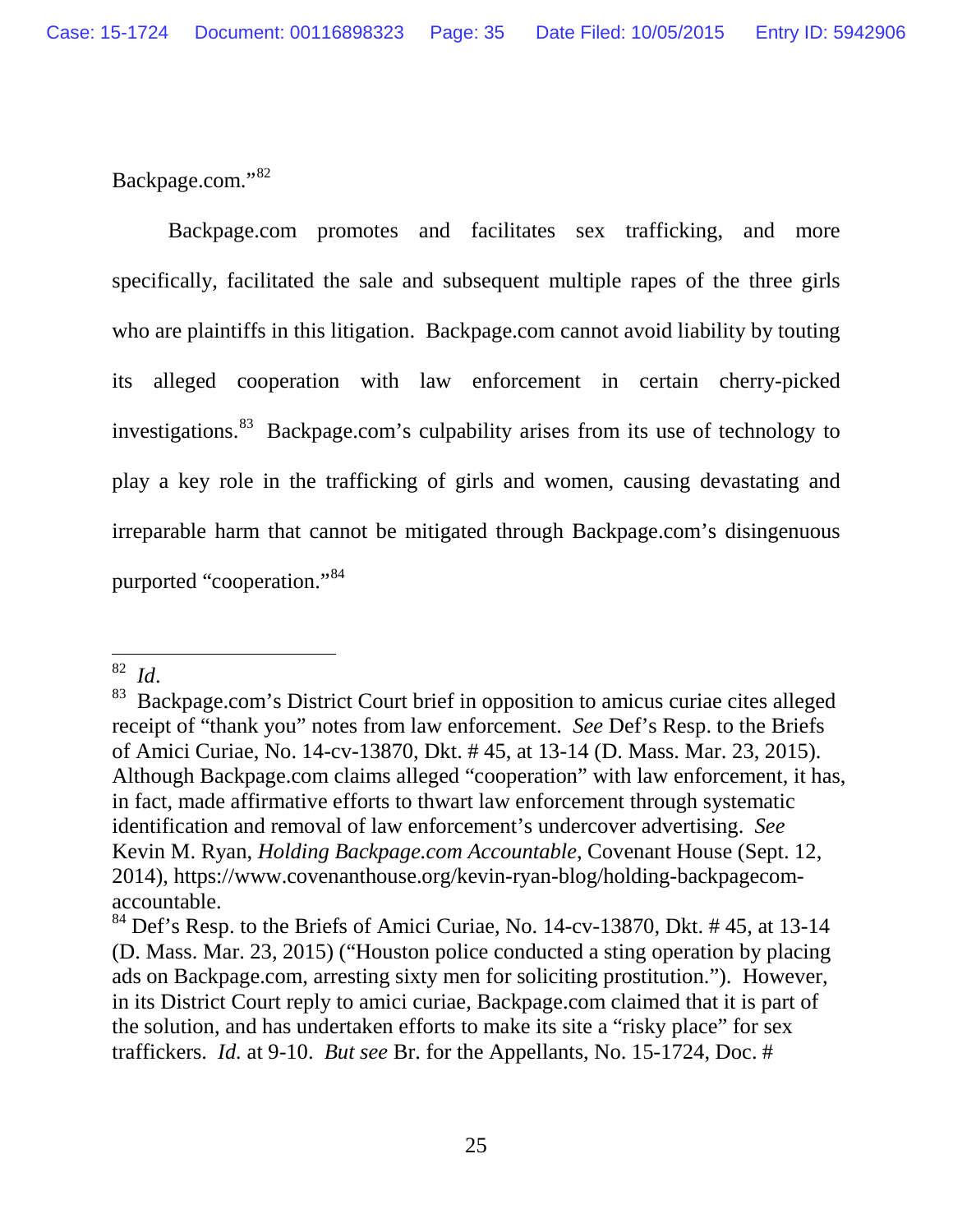## **CONCLUSION**

For the foregoing reasons, as well as the reasons set forth in the Brief of Appellants the Court should reverse the District Court's dismissal of Appellants' action.

Dated: October 5, 2015 By: /s/ DRAFT Stacey J. Rappaport First Circuit No. 51497 MILBANK, TWEED, HADLEY & McCLOY LLP 28 Liberty Street New York, New York 10005 (212) 530-5000

> *Attorneys for Amici Curiae Covenant House, Demand Abolition, ECPAT-USA, Human Rights Project for Girls, My Life, My Choice Justice Resource Institute, National Crime Victim Law Institute, Sanctuary for Families, and Shared Hope International*

<span id="page-40-0"></span>00116894746, at 42-44 (1st Cir. Sept., 28, 2015) (Backpage falsely assured NCMEC and law enforcement that it would, *inter alia*, be vigilant in attempting to detect trafficking of minors, increase its reporting of suspicious advertisements, evaluate and adopt both routine and advanced techniques to detect advertising of children, and be a model of cooperation with law enforcement.).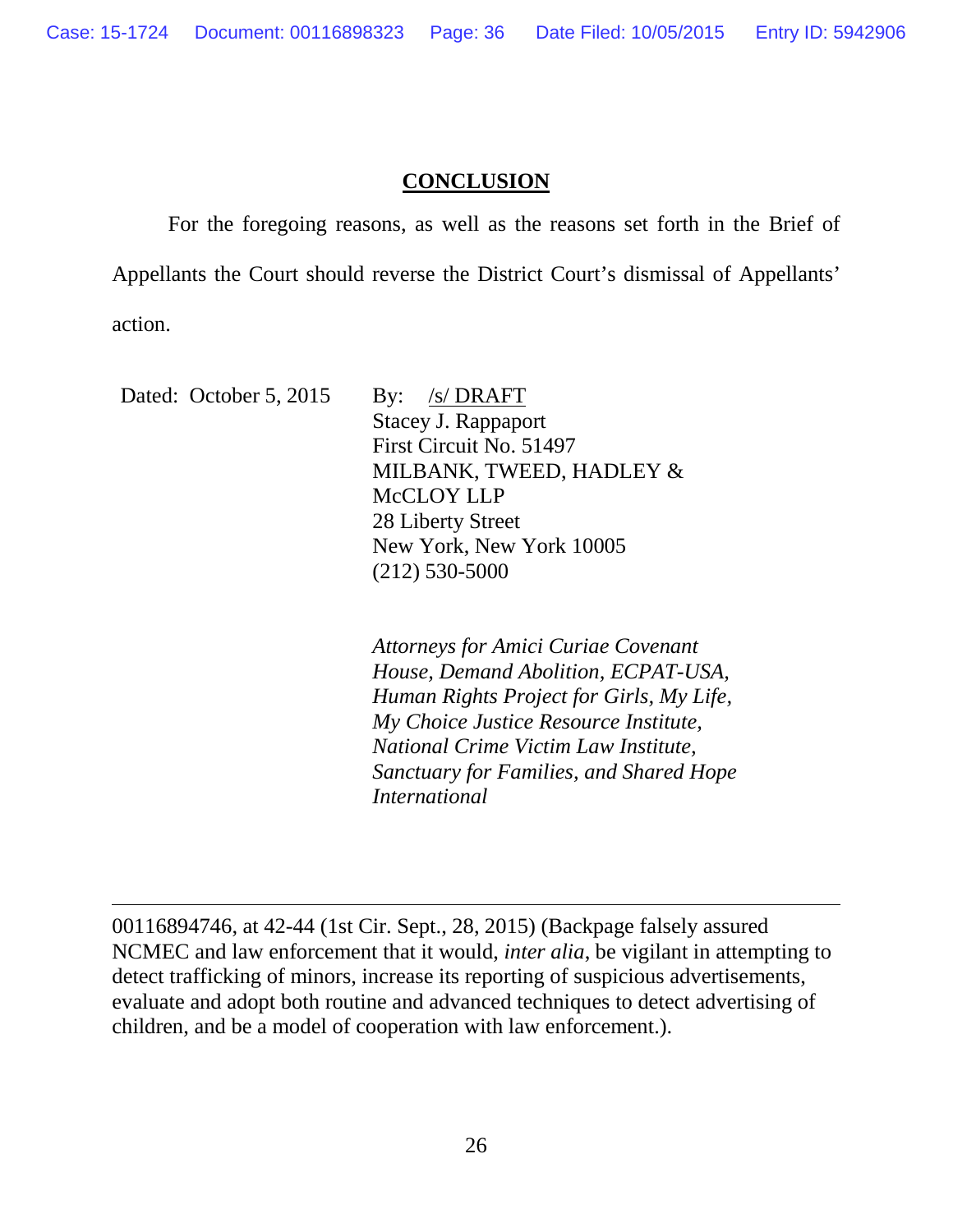## **This amicus curiae brief has been endorsed by the following:**

Advisory Council on Child Trafficking Alexandria, VA

Americas Rotarians Against Child Slavery Roswell, GA

Arizona Anti-Trafficking Network Mesa, AZ

Arizona Legal Women and Youth Services (ALWAYS) Phoenix, AZ

Atlanta Dream Center - Out of **Darkness** Atlanta, GA

AZMen Phoenix, AZ

Beasister2asister New York, NY

Advocates for Freedom Gulfport, MS

Charlotte Law Advocates Against the Trafficking of Humans (CAATH) Charlotte, NC

Children at Risk Houston, TX

Church Women United in New York State Rochester, NY

Coalition Against Trafficking in Women New York, NY

DC Stop Modern Slavery Washington, DC

Delores Barr Weaver Policy Center Jacksonville, FL

Equality Now New York, NY

Exploit No More Milwaukee, WI

Feminists for Nonviolent Choices Rochester, NY

Girls Educational & Mentoring **Services** New York, NY

Girls of the Pacific Northwest Portland, OR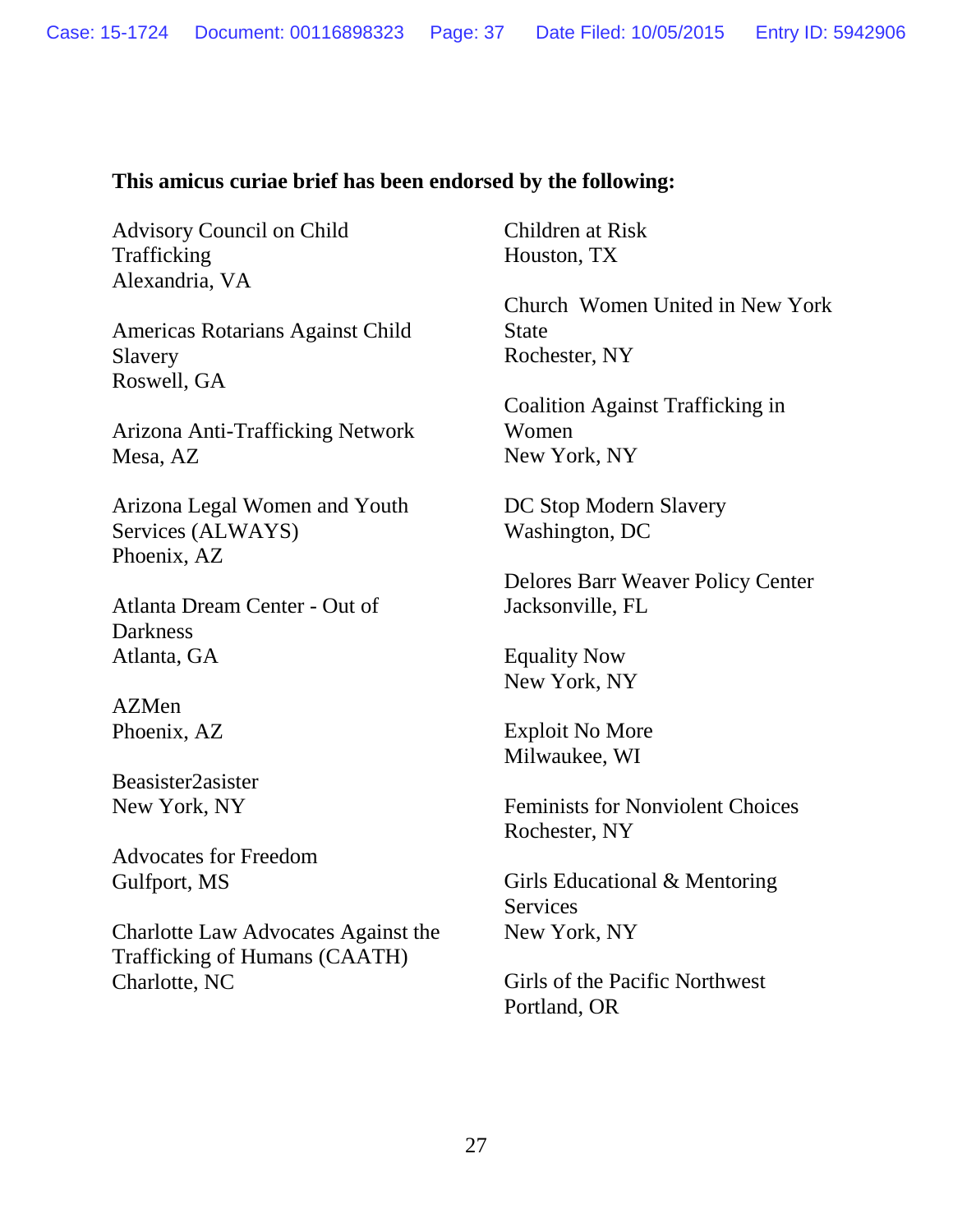Ho'ola Na Pua Haleiwa, HI

Human Life of Washington Bellvue, WA

InterVarsity's New York City Urban Project New York, NY

Iowa Network Against Human Trafficking Ames, IA

Jericho Road Inc. Brookyn, NY

New Life Refuge Ministries Corpus Christi, TX

Kids Are Not For Sale in Oregon **Coalition** Portland, OR

LifeWay Network, Inc. Forest Hills, NY

Lovelight Foundation Ann Arbor, MI

Mentari Human Trafficking Survivor Empowerment Pogram New York, NY

Mission 21 Rochester, MN

Mission14, Inc. Baltimore, MD

Mount Oak Fellowship United Methodist Church Mitchellville, MD

National Council of Jewish Women Washington, DC

National Organization for Women New York New York, NY

On Eagles Wings Ministries and Hope House Charlotte, NC

Othayonih Research St. Paul, MN

Rebecca Bender Ministries Grants Pass, OR

Run Against Trafficking (R.A.T. Race) Phoenix, AZ

Selah Freedom Sarasota, FL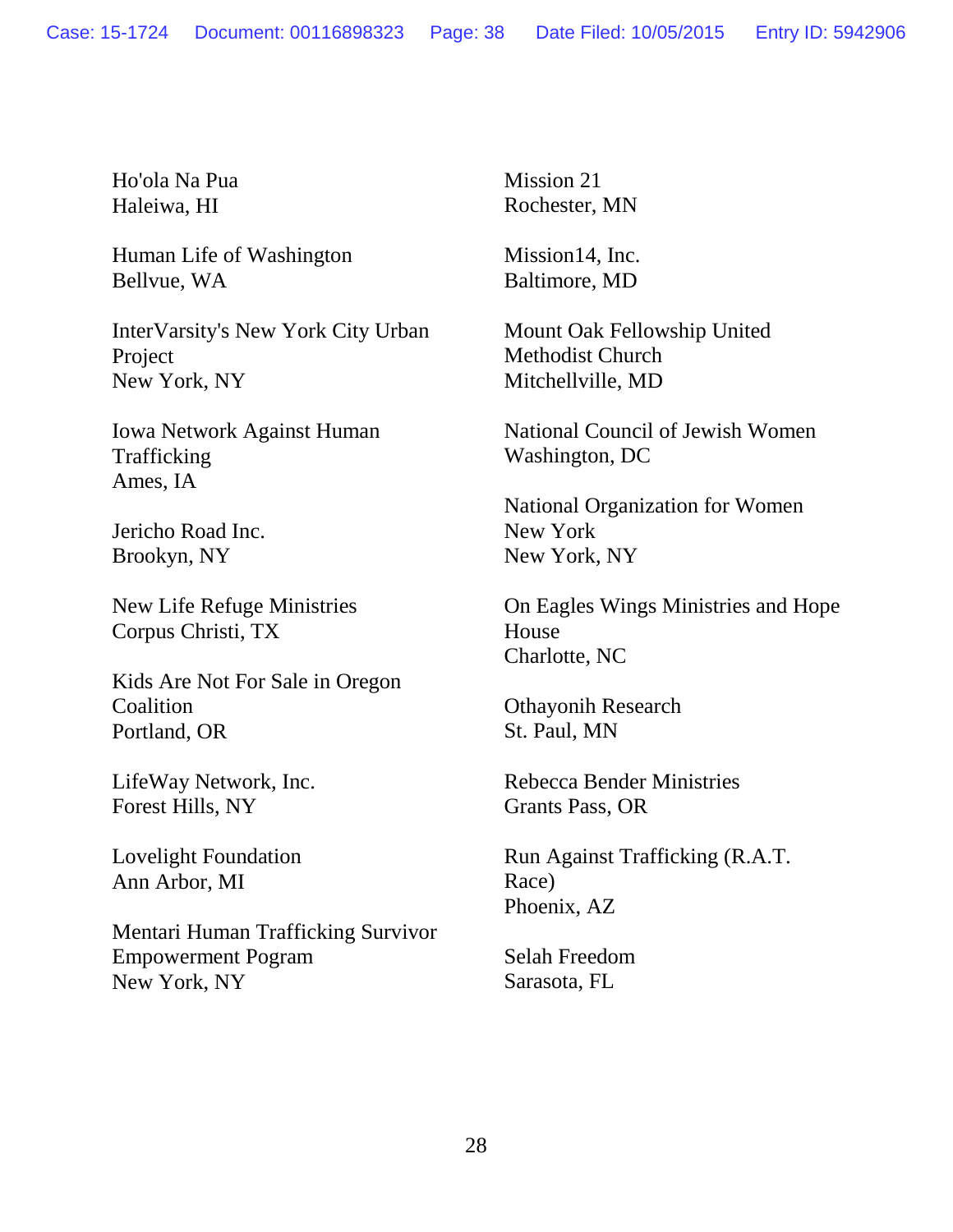Side-By-Side Church International Santa Ana, CA

Soroptimist International of Atlanta Atlanta, GA

Soroptimist International of Stuart Palm City, FL

St. Mary of the Lake Human Trafficking Working Group White Bear Lake, MN

SWLA Abolotionists Lake Charles, LA

The National Crittenton Foundation Portland, OR

Tom Horne, former Attorney General, State of Arizona

U.S. Representative Ann Wagner 2nd District of Missouri

Vale United Methodist Church Oakton, VA

Violence Intervention Program New York, NY

West Florida Center for Trafficking Advocacy Tarpon Springs, FL

WestCoast Children's Clinic Oakland, CA

YWCA of Brooklyn Brookyn, NY

Zonta Club of Pinellas County Tarpon Springs, FL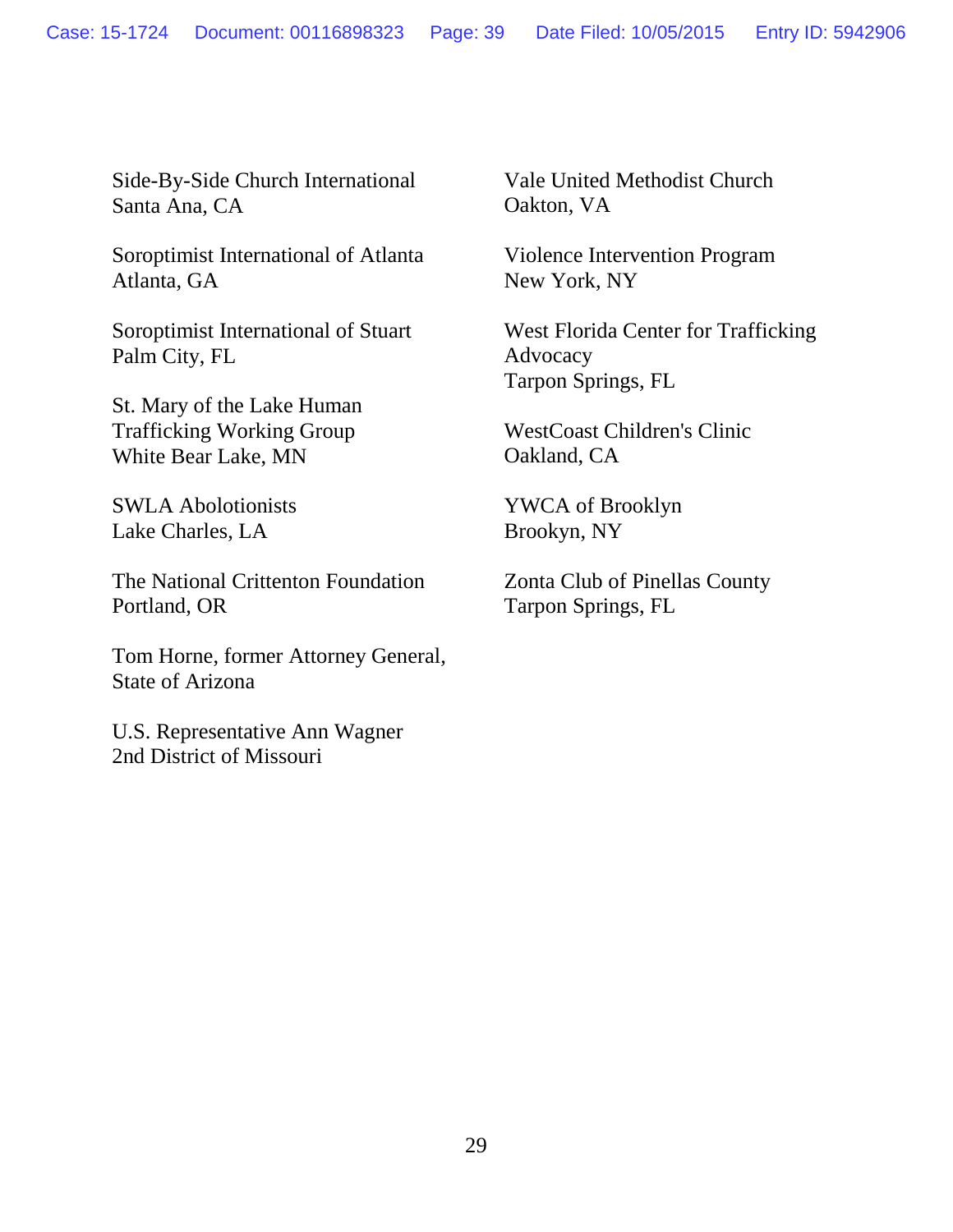## **CERTIFICATE OF COMPLIANCE PURSUANT TO FED. R. APP. P. 32(A)(7)(C)**

I, Stacey J. Rappaport, as counsel for *Amici Curiae*, hereby certify pursuant

to Fed. R. App. P.  $32(a)(7)(C)$ , as follows:

(1) This brief complies with the type volume limitation of Fed. R. App. P.

32(a)(7)(B) because this brief contains 6,310 words, excluding the parts of the

brief exempted by Fed. R. App. P.  $32(a)(7)(B)(iii)$ .

(2) This brief complies with the typeface requirements of Fed. R. App. P.

32(a)(6) because this brief has been prepared in a proportionally spaced typeface

using Microsoft Word in Times New Roman 14-point type.

Dated: October 5, 2015 /s/ Stacey J. Rappaport

Stacey J. Rappaport, First Circuit No. 51497

MILBANK, TWEED, HADLEY & McCLOY LLP 28 Liberty Street New York, New York 10005 (212) 530-5000

*Attorneys for Amici Curiae*